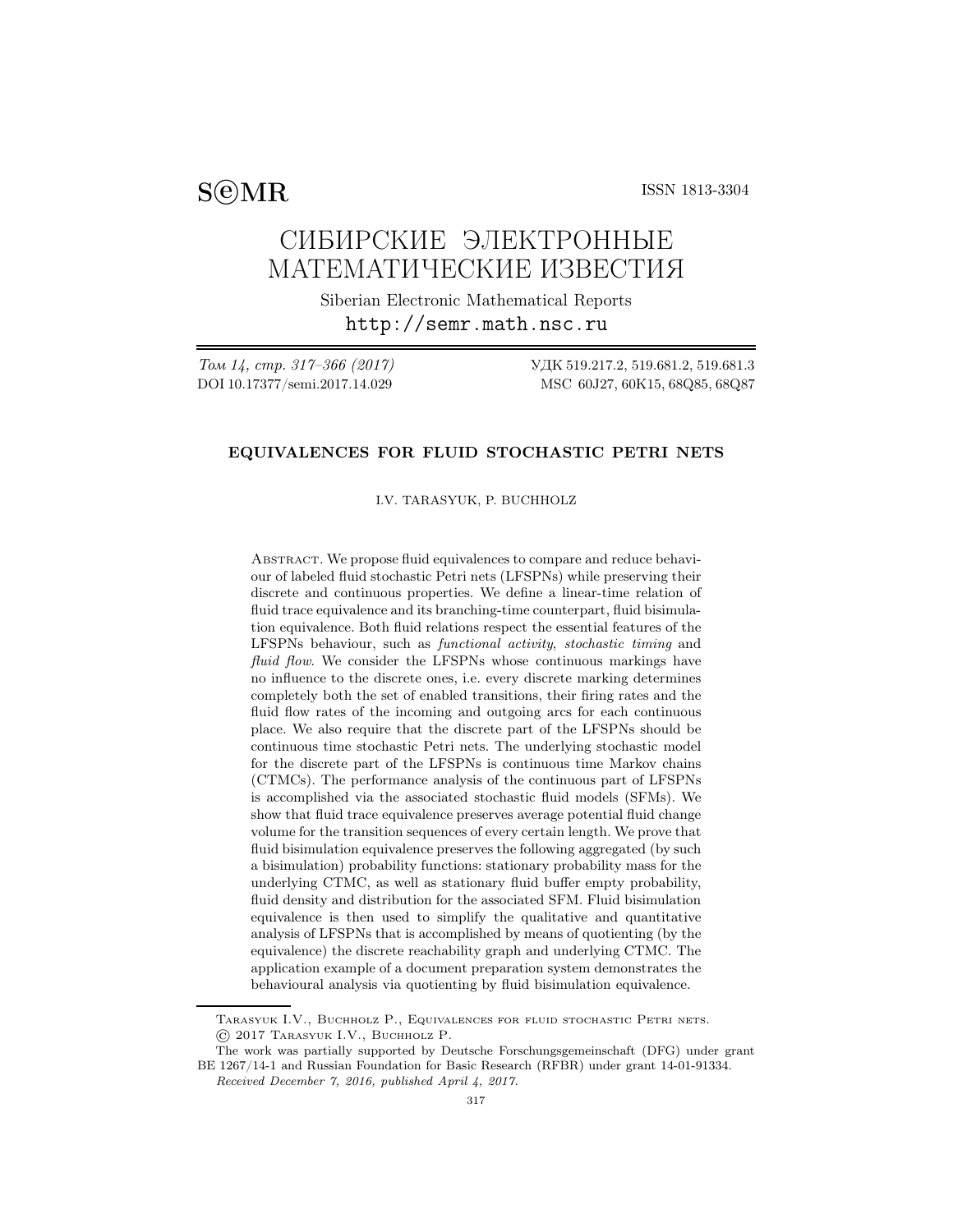Keywords: labeled fluid stochastic Petri net, continuous time stochastic Petri net, continuous time Markov chain, stochastic fluid model, transient and stationary behaviour, buffer empty probability, fluid density and distribution, performance analysis, Markovian trace and bisimulation equivalences, fluid trace and bisimulation equivalences, quotient, application.

#### 1. Introduction

An important scientific problem that has been often addressed in the last decades is the design and analysis of parallel systems, which takes into account both qualitative (functional) and quantitative (timed, probabilistic, stochastic) features of their behaviour. The main goal of the research on this topic is the development of models and methods respecting performance requirements for concurrent and distributed systems with time constraints (such as deterministic, nondeterministic and stochastic time delays) to construct, validate and optimize the performability of realistic large-scale applications: computing systems, networks and software, controllers for industrial devices, manufacturing lines, vehicle, aircraft and transportation engines. A fruitful approach to achieving progress in this direction appeared to be a combined application of the theories of Petri nets, stochastic processes and fluid flow systems to the specification and analysis of such time-dependent systems with inherent behavioural randomicity [35].

1.1. Fluid stochastic Petri nets. In the past, many extensions of stochastic Petri nets (SPNs) [48, 46, 47, 44, 45, 4, 5] have been developed to specify, model, simulate and analyze some particular classes of systems, such as computer systems, communication networks or manufacturing plants. These new formalisms have been constructed as a response to the needs for more expressive power in describing realworld systems, and to the requirements for compact models and efficient analysis techniques. One of the extensions are fluid stochastic Petri nets (FSPNs), capable of modeling hybrid systems that combine continuous state variables, corresponding to the fluid levels, with discrete state variables, specifying the token numbers. The continuous part of the FSPNs allows one to represent the fluid level in continuous places and fluid flow along continuous arcs. This part can naturally describe continuous variables in physical systems whose behaviour is commonly represented by differential equations. Continuous variables may also be used to describe a macroscopic view of discrete items that appear in large populations, e.g., packets in a computer network, molecules in a chemical reaction or people in a crowd. The discrete part of an FSPN is essentially its underlying SPN, obtained from the FSPN by removing all the fluid-related continuous elements. This part usually models the discrete control of the continuous process. The control may demonstrate some stochastic behavior that captures uncertainty about the detailed system behavior.

FSPNs have been proposed in [55, 22, 63] to model stochastic fluid flow systems [34, 30]. To analyze FSPNs, simulation, numerical and matrix-geometric methods are widely used [39, 23, 13, 31, 32, 28, 29, 40, 33]. The major problem of FSPNs is the high complexity of their solution, resulting in huge memory and time requirements while analyzing realistic models. A positive feature of the FSPN formalism is that it hides from a modeler the technical difficulties with solving differential equations for the underlying stochastic processes and that it unifies in one framework the evolution equations for the discrete and continuous parts of systems.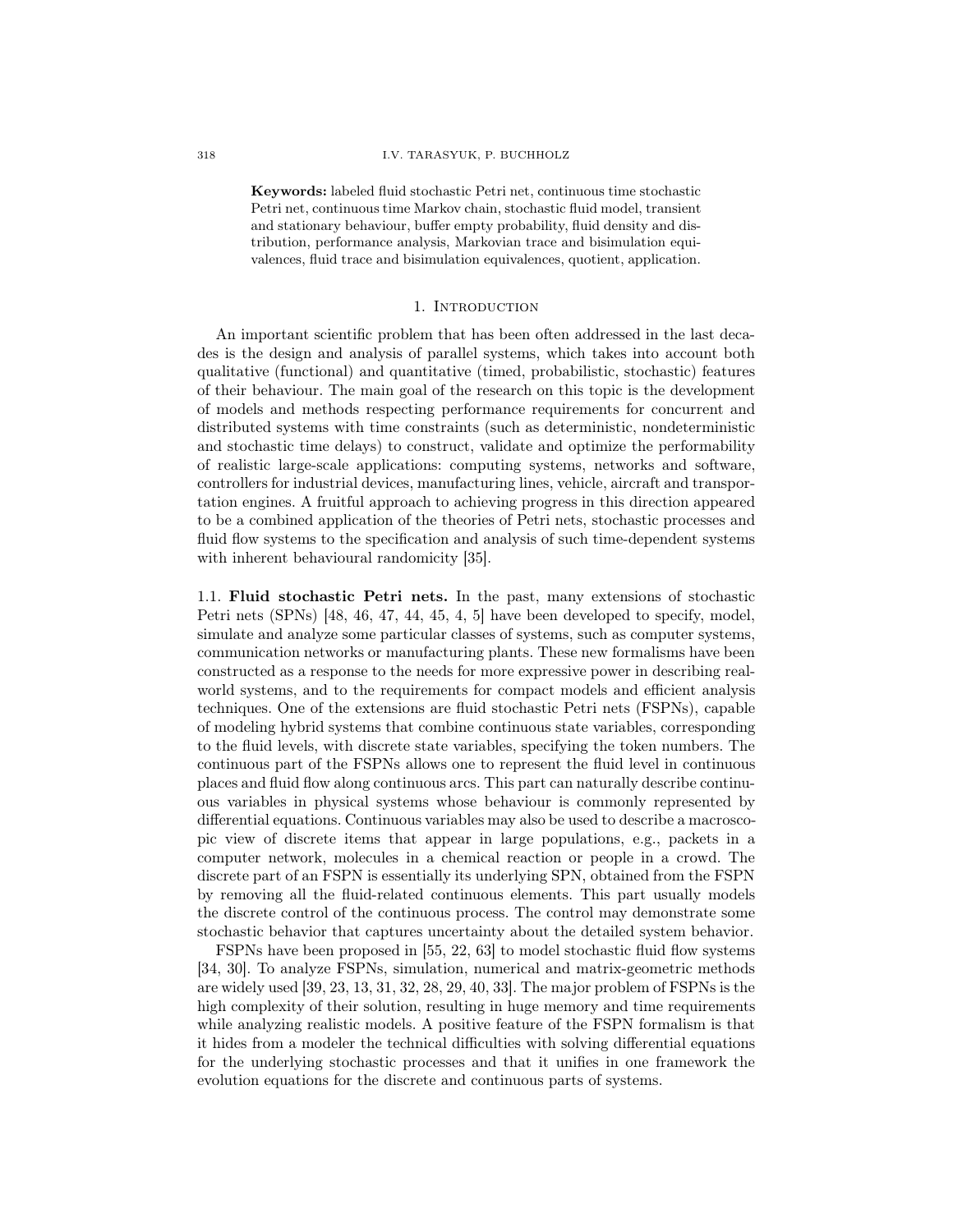1.2. Equivalences on the related models. However, to the best of our knowledge, neither transition labeling nor behavioral equivalences have been proposed so far for FSPNs. In [56, 57, 58], label equivalence and projected label equivalence have been introduced for Fluid Process Algebra (FPA). FPA is a simple subalgebra of Grouped PEPA (GPEPA) [36], which is itself a conservative extension of Performance Evaluation Process Algebra (PEPA) [38], obtained by adding fluid semantics with an objective to simplify solving the systems of replicated ordinary differential equations. In [56, 58], it has been proved that projected label equivalence induces a fluid lumpable partition and that both label equivalence and projected label equivalence imply semi-isomorphism (stochastic isomorphism), in the context of a special subclass of well-posed models. Nevertheless, the mentioned label equivalences do not respect the action names; hence, they are not behavioral relations.

In [59, 60], the models specified with large ordinary differential equation (ODE) systems have been explored within Fluid Extended Process Algebra (FEPA). The relations of semi-isomorphism, ordinary and projected label equivalence have been proposed for the sequential process components, called fluid atoms, that can have a multiplicity (the number of copies in the model specification). In addition to exact fluid lumpability (EFL) from [56, 58] that aggregates isomorphic processes with the same multiplicities, ordinary fluid lumpability (OFL) has been proposed. OFL does not require that the multiplicities of the isomorphic processes coincide, but it preserves the sums of the aggregated variables instead. Moreover, the approximate versions ( $\epsilon$ -variants) of semi-isomorphism, EFL and OFL have been investigated, which abstract from small fluctuations of the parameter values in the processes with close (similar) differential trajectories. However, the label equivalences do not respect the names of actions and therefore they are not behavioural equivalences.

In [61], two notions of lumpability for the class of heterogenous systems models specified by nonlinear ODEs have been investigated: exact lumpability (EL) [54] and uniform lumpability (UL), both applied for exact aggregation of the state variables. Unlike the EL transformations through linear mappings (in particular, those induced by a partition of the original state space), UL considers exact symmetries of the equations due to identification of the different variables from one partition block, which have coinciding differential trajectories (solutions) in case of the same initial conditions. This is an extension of the ODE systems reduction technique for  $FPA$  [56] to arbitrary vector fields. Both the lumpability relations do not take into account the action names and they are not behavioural equivalences.

In [41], differential bisimulation for FEPA has been constructed. This relation induces a partition on ODEs corresponding to the FEPA terms. Differential bisimulation is a behavioural equivalence that is an ODE analogue of the probabilistic and stochastic bisimulations. For each partition block, the sum of solutions of its ODEs coincides with the solution of a single aggregate ODE for this block. In the framework of FSPNs, the ODE systems are obtained only when there is exactly one continuous place. In the general case (more than one continuous place), the dynamics of FSPNs is described by the systems of equations with partial derivatives of probability distribution and density functions w.r.t. fluid levels in the continuous places. These levels are the random variables with a parameter accounting for the work time of an FSPN, starting from the initial moment. Just for the fluid levels, the ODEs over the time variable can be constructed in each discrete marking. However, the sojourn time in each discrete marking is a random variable, calculated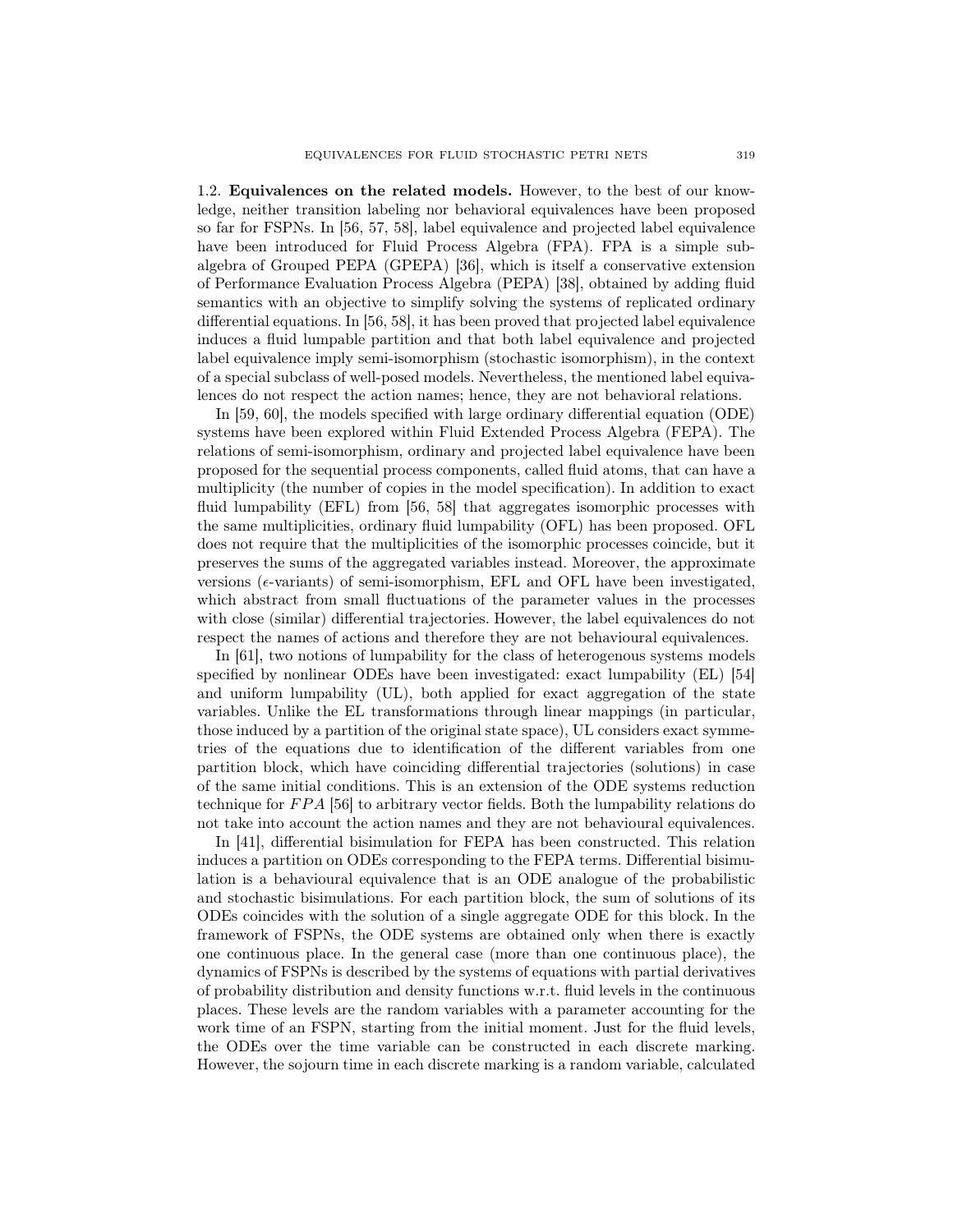as the minimal transition delay, among all the transitions enabled in the marking. The FEPA processes are described by the ODE systems with derivatives of the population functions that define the multiplicities (numbers of replicas) of fluid atoms by only one variable denoting the time. Thus, the analogues of the FEPA fluid atoms are the (mainly, continuous) places of FSPNs. Hence, the FSPN model always has a naturally embedded notion of population, seen as a fluid in a continuous place. The systems behaviour is treated in FSPNs on a higher level of specification using the continuous time concept and the GSPN basic model, and also on a higher analysis level with constructing the underlying SMCs, CTMCs and stochastic fluid models (SFMs). The multiplicities of the FEPA fluid atoms are the functions of time, such that their values can be found for every particular time moment. In contrast, the fluid levels in continuous places of FSPNs are the continuous random variables that depend on time, so that their exact values at a given moment of time cannot be calculated. The reason is the property of the continuous probability distributions, stating that a continuous random variable may be equal to a concrete fixed value with zero probability only (excepting that in FSPNs, the fluid probability mass at the boundaries may be positive). In addition, the FEPA expressivity is restricted by considering only the processes, each being a parallel composition of the fluid atoms denoting a large number of copies of the simple sequential components, specified with only three operations: prefix, choice and recursive definition with constants. Moreover, the fluid atoms in FEPA are considered uniformly, i.e. these is no difference between "discrete" atoms with small multiplicities and "continuous" ones with large multiplicities. However, the tokens in FSPNs are jumped from one discrete place to another instantaneously when their input of output transitions fire, whereas the fluid flow proceeds through continuous places during all the time period when their input or output transitions are enabled. Thus, the notion of differential bisimulation cannot be straightforwardly transferred from FEPA to FSPNs.

In [17, 18, 20], back and forth bisimulation equivalences on chemical species have been introduced for chemical reaction networks (CRNs) with the ODE-based semantics. The forth bisimulation induces a partition where each equivalence class is a sum of concentrations of the species from this class, and this relation guarantees the ordinary fluid lumping on the ODEs of CRNs. The back bisimulation relates the species with the same ODE solutions at all time points, starting from the moment for which their equal initial conditions have been defined, and this relation characterizes the exact fluid lumping on the ODEs of CRNs. The bisimulations proposed in [17] differ from the equivalences from [56, 57, 58, 59, 60], since the former ones relate single variables whereas the latter ones relate the sets of variables, such that each of them represents the behaviour of some sequential process. The CRNs dynamics is described by ODEs with derivatives w.r.t. one variable (time), and the CRNs behaviour is deterministic, described by differential trajectories. Unlike CRNs, FSPNs have a stochastic behaviour which is influenced by the interplay of time and probabilistic factors. The FSPNs dynamics is analyzed with SFMs, solved using the differential equations with partial derivatives w.r.t. several variables.

In [19], back and forth differential equivalences have been explored for a basic formalism, called Intermediate Drift Oriented Language (IDOL). IDOL has a syntax to specify drift for a class of non-linear ODEs, for which the decidability results are known. The mentioned equivalence relations can be transferred from IDOL to the higher-level models, such as Petri nets, process algebras and rule systems,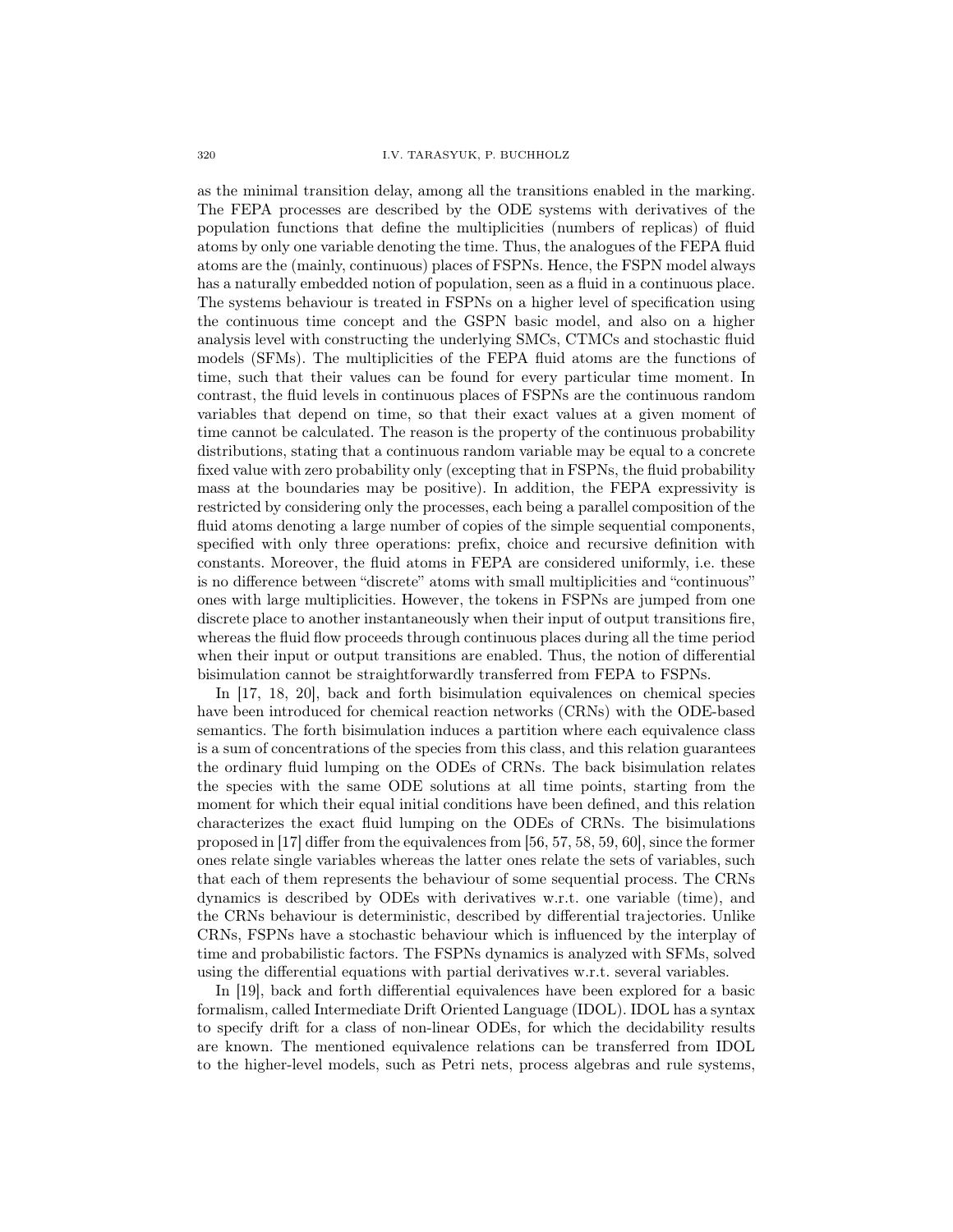interpreted as ODEs. The differential equivalences embrace such notions as minimization of CTMCs based on the lumpability relation [26], bisimulations of CRNs [17] and behavioural relations for process algebras with the ODE semantics [41]. At the same time, the ODE class defined by the IDOL language cannot specify semantics of the systems with stochastic continuous time delays in the discrete states, as well as many other behavioural aspects of FSPNs, including the ones mentioned above.

In [1], on the product form queueing networks, the ideas of equivalent flow server and flow equivalence have been applied to the models reduction, by aggregating server stations and their states by that equivalence. Nevertheless, flow equivalence does not respect the names of actions, hence, it is not a behavioural relation.

1.3. Our contributions. In this paper, we propose the behavioural relations of fluid trace and bisimulation equivalences that are useful for the comparison and reduction of the behaviour of LFSPNs, since these relations preserve the functionality and performability of their discrete and continuous parts.

For every FSPN, the discrete part of its marking is determined by the natural number of tokens contained in the discrete places. The continuous places of an FSPN are associated with the non-negative real-valued fluid levels that determine the continuous part of the FSPN marking. Thus, FSPNs have a hybrid (discretecontinuous) state space. The discrete part of a hybrid marking of FSPNs is called discrete marking while the continuous part is called continuous one. The discrete part of each hybrid marking has an influence on the continuous part. For more general FSPNs, the reverse dependence is possible as well. As a basic model for constructing LFSPNs, we consider only the FSPNs in which the continuous parts of markings have no influence on the discrete ones, i.e. every discrete part determines completely both the set of enabled transitions and the rates of incoming and outgoing arcs for each continuous place [28, 33]. We also require that the discrete part of LFSPNs should be labeled continuous time stochastic Petri nets (CTSPNs) [46, 44, 45, 4].

First, we define a linear-time relation of *fluid trace equivalence* on LFSPNs. Linear-time equivalences, unlike branching-time ones, do not respect the points of choice among several alternative continuations of the system's behavior. We require the relation on discrete markings of two LFSPNs to be a standard (strong) Markovian trace equivalence. Hence, for every sequence of discrete markings and transitions in the discrete reachability graph of an LFSPN, starting from the initial discrete marking (such sequence is called path), we require a simulation of the path in the discrete reachability graph of the equivalent LFSPN, such that the action labels of the corresponding fired transitions in the both sequences coincide. Next, the average sojourn times in the respective discrete markings should be the same. Finally, for the two equivalent LFSPNs, the cumulative execution probabilities of all the paths corresponding to a particular sequence of actions, together with a concrete sequence of the average sojourn times, should be equal. Thus, when comparing the execution probabilities, we parameterize the paths with the same extracted action sequence by all possible sequences of the extracted average sojourn times. Our definition of the trace equivalence on the discrete markings of LFSPNs is similar to that of ordinary (that with the absolute time counter or with the countdown timer) Markovian trace equivalence [62] on transition-labeled CTMCs. Ordinary Markovian trace equivalence and its variants from [62] have been later investigated and enhanced on sequential and concurrent Markovian process calculi SMPC and CMPC in [8, 6, 7, 9] and on Uniform Labeled Transition Systems (ULTraS) in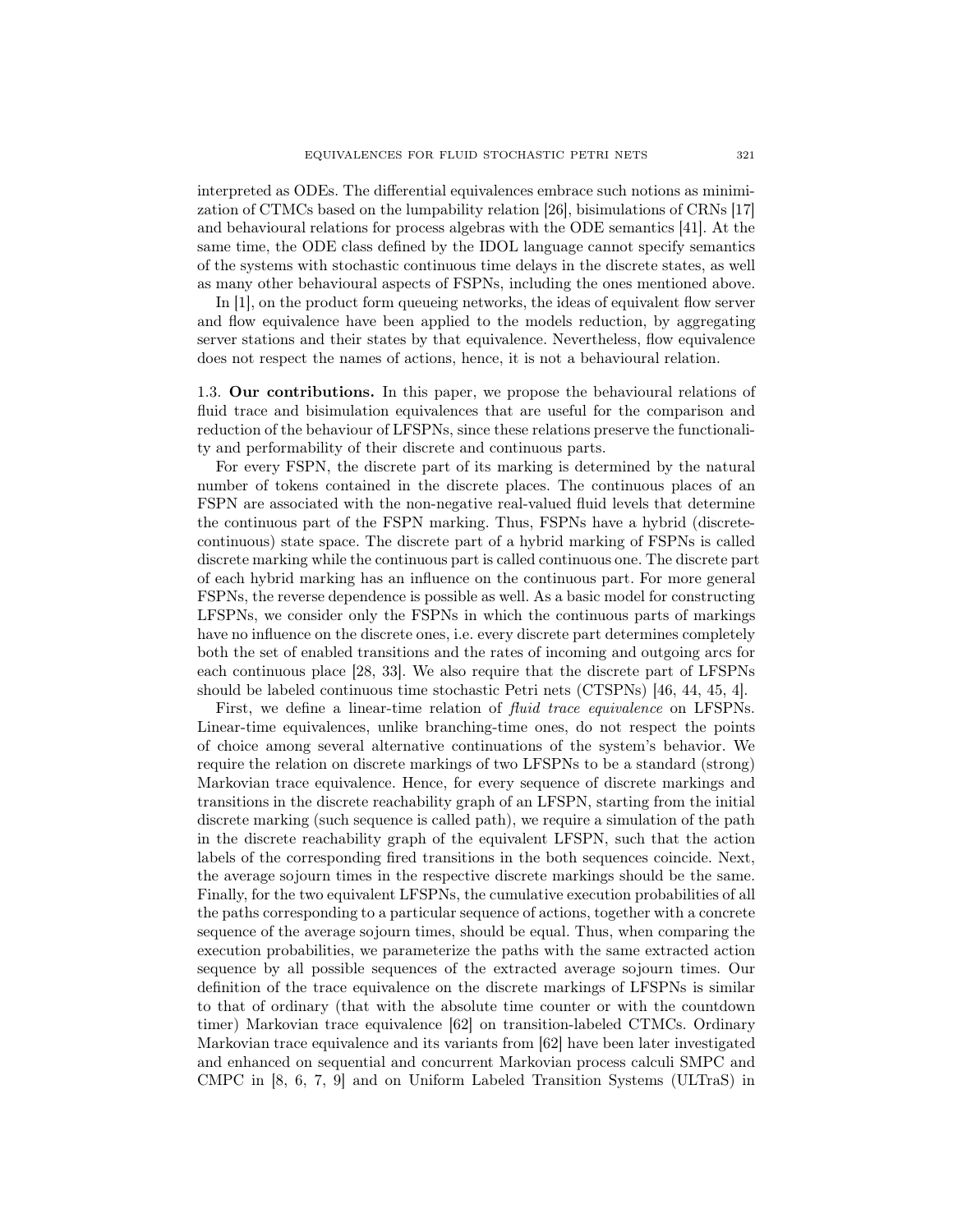[10, 11]. As for the continuous markings of the two LFSPNs, we further parameterize the paths with the same extracted action sequence and the same sequence of the extracted average sojourn times by counting the execution probabilities only of those paths additionally having the same sequence of extracted fluid flow rates of the respective continuous places in the corresponding discrete markings. We show that fluid trace equivalence preserves average potential fluid change volume in the respective continuous places for the transition sequences of each particular length.

Second, we propose a branching-time relation of *fluid bisimulation equivalence* on LFSPNs that is strictly stronger than fluid trace equivalence. We require the fluid bisimulation on the discrete markings of two LFSPNs to be a standard (strong) Markovian bisimulation. Hence, for each transition firing in an LFSPN, we require a simulation of the firing in the equivalent LFSPN, such that the action labels of the both fired transitions and their overall rates coincide. Thus, our definition of the bisimulation equivalence on the discrete markings of LFSPNs is similar to that of the performance bisimulation equivalences [15, 16] on labeled CTSPNs and labeled generalized SPNs (GSPNs) [44, 21, 45, 14, 4, 5], as well as the strong equivalence from [38] on stochastic process algebra PEPA. All these relations belong to the family of Markovian bisimulation equivalences, investigated on sequential and concurrent Markovian process calculi SMPC and CMPC in [8, 6, 7, 9], as well as on Uniform Labeled Transition Systems (ULTraS) in [10, 11]. As for the continuous markings, we should fix a bijective correspondence between the sets of continuous places of the two LFSPNs. We require that, for every pair of the Markovian bisimilar discrete markings, the fluid flow rates of the continuous places in the first LFSPN should coincide with those of the corresponding continuous places in the second LFSPN. We prove that fluid bisimulation equivalence preserves, for the equivalence classes, the stationary probability distribution of the underlying continuous time Markov chain (CTMC), as well as the stationary fluid buffer empty probability, probability distribution and density for the associated stochastic fluid model (SFM). Hence, the equivalence guarantees identity of many performance measures, calculated for the stationary behaviour of the LFSPNs. The fluid bisimulation equivalence is also used to simplify the analysis of LFSPNs, due to diminishing the number of discrete markings that are lumped into the equivalence classes, interpreted as the states of the quotient discrete reachability graph and quotient underlying CTMC. The quotients of the probability functions describe the quotient associated SFM.

The application example of the three LFSPNs modeling the document preparation system demonstrates how the LFSPNs structure and behaviour can be reduced by fluid bisimulation equivalence while preserving their behavioural properties.

The first results on this subject can be found in [53], where we have proposed a class of LFSPNs and defined a novel fluid bisimulation equivalence for them that preserves aggregate fluid density and distribution, as well as discrete and continuous performance measures. This paper extends that publication with the new results for LFSPNs: fluid trace equivalence, interrelations of the fluid equivalences, quotienting by fluid bisimulation, the probability functions quotients and application example.

1.4. Outline of the paper. In Section 2, we present the definition and behaviour of LFSPNs. Section 3 explores the discrete part of LFSPNs, i.e. the derived labeled CTSPNs and their underlying CTMCs. Section 4 investigates the continuous part of LFSPNs, which is the associated SFMs. In Section 5, we construct a linear-time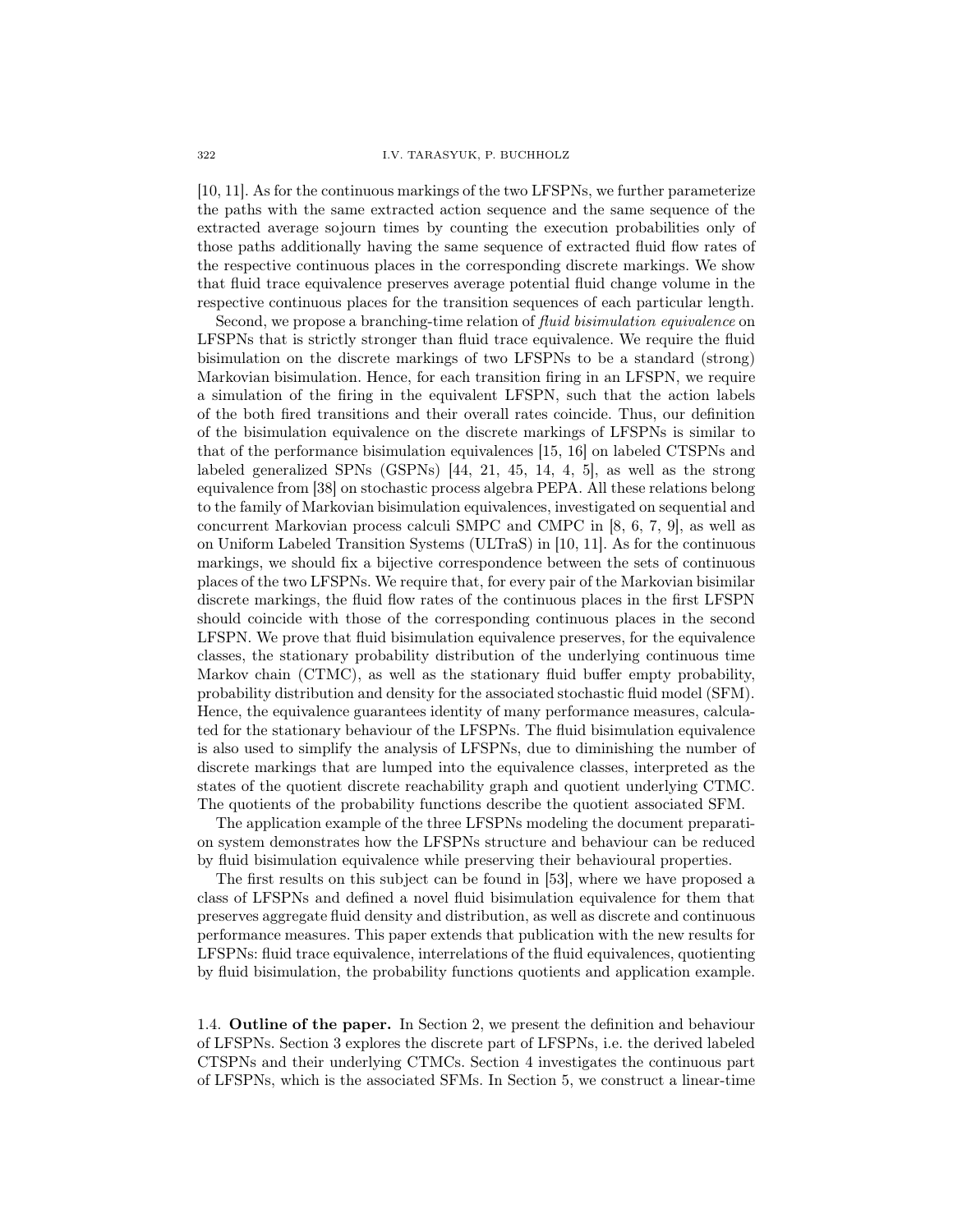relation of fluid trace equivalence for LFSPNs. In Section 6, we propose a branchingtime relation of fluid bisimulation equivalence for LFSPNs and compare it with the fluid trace one. In Section 7, we explain how to reduce discrete reachability graphs and underlying CTMCs of LFSPNs modulo fluid bisimulation equivalence, by applying quotienting. Section 8 contains the preservation results for the quantitative behaviour of LFSPNs modulo fluid bisimulation equivalence. Section 9 describes a case study of three LFSPNs modeling the document preparation system. Section 10 summarizes the results obtained and outlines research perspectives in this area.

#### 2. Basic concepts of LFSPNs

Let us introduce a class of labeled fluid stochastic Petri nets (LFSPNs), whose transitions are labeled with action names, used to specify different system activities. Without labels, LFSPNs are essentially a subclass of FSPNs [39, 28, 33], so that their discrete part describes CTSPNs [46, 44, 45, 4]. This means that LFSPNs have no inhibitor arcs, priorities and immediate transitions, which are used in the standard FSPNs, which are the continuous extension of GSPNs. However, in many practical applications, the performance analysis of GSPNs is simplified by transforming them into CTSPNs or reducing their underlying semi-Markov chains into CTMCs (which are the underlying stochastic process of CTSPNs) by eliminating vanishing states [21, 45, 4, 5]. Transition labeling in LFSPNs is similar to the labeling, proposed for CTSPNs in [15]. Moreover, we suppose that the firing rates of transitions and flow rates of the continuous arcs do not depend on the continuous markings (fluid levels).

Let  $\mathbb{N} = \{0, 1, 2, \ldots\}$  be the set of all natural numbers and  $\mathbb{N}_{\geq 1} = \{1, 2, \ldots\}$  be the set of all positive natural numbers. Further, let  $\mathbb{R} = (-\infty, \infty)$  be the set of all real numbers,  $\mathbb{R}_{\geq 0} = [0; \infty)$  be the set of all non-negative real numbers and  $\mathbb{R}_{\geq 0} = (0; \infty)$ be the set of all positive real numbers. The set of all row vectors of  $n \in \mathbb{N}_{\geq 1}$  elements from a set X is defined as  $X^n = \{(x_1, \ldots, x_n) \mid x_i \in X \ (1 \leq i \leq n)\}\.$  The set of all mappings from a set X to a set Y is defined as  $Y^X = \{f | f : X \to Y\}$ . Let  $Act = \{a, b, \ldots\}$  be the set of *actions*.

First, we present a formal definition of LFSPNs.

Definition 1. A labeled fluid stochastic Petri net (LFSPN) is a tuple  $N = (P_N, T_N, W_N, C_N, R_N, \Omega_N, L_N, \mathcal{M}_N)$ , where

- $P_N = P d_N \oplus P c_N$  is a finite set of discrete and continuous places ( $\oplus$  denotes disjoint union);
- $T_N$  is a finite set of transitions, such that  $P_N \cup T_N \neq \emptyset$  and  $P_N \cap T_N = \emptyset$ ;
- $W_N : (P d_N \times T_N) \cup (T_N \times P d_N) \rightarrow \mathbb{N}$  is a function providing the weights of discrete arcs between discrete places and transitions;
- $C_N \subseteq (P c_N \times T_N) \cup (T_N \times P c_N)$  is the set of continuous arcs between continuous places and transitions;
- $R_N : C_N \times \mathbb{N}^{|P d_N|} \to \mathbb{R}_{\geq 0}$  is a function providing the flow rates of continuous arcs in a given discrete marking (the markings will be defined later);
- $\Omega_N: T_N \times \mathbb{N}^{|P d_N|} \to \mathbb{R}_{>0}$  is the transition rate function associating transitions with rates in a given discrete marking;
- $L_N$  :  $T_N \rightarrow Act$  is the transition labeling function assigning actions to transitions;
- $\mathcal{M}_N = (M_N, \mathbf{0}),$  where  $M_N \in \mathbb{N}^{|P d_N|}$  and **0** is a row vector of  $|P c_N|$  values 0, is the initial (discrete-continuous) marking.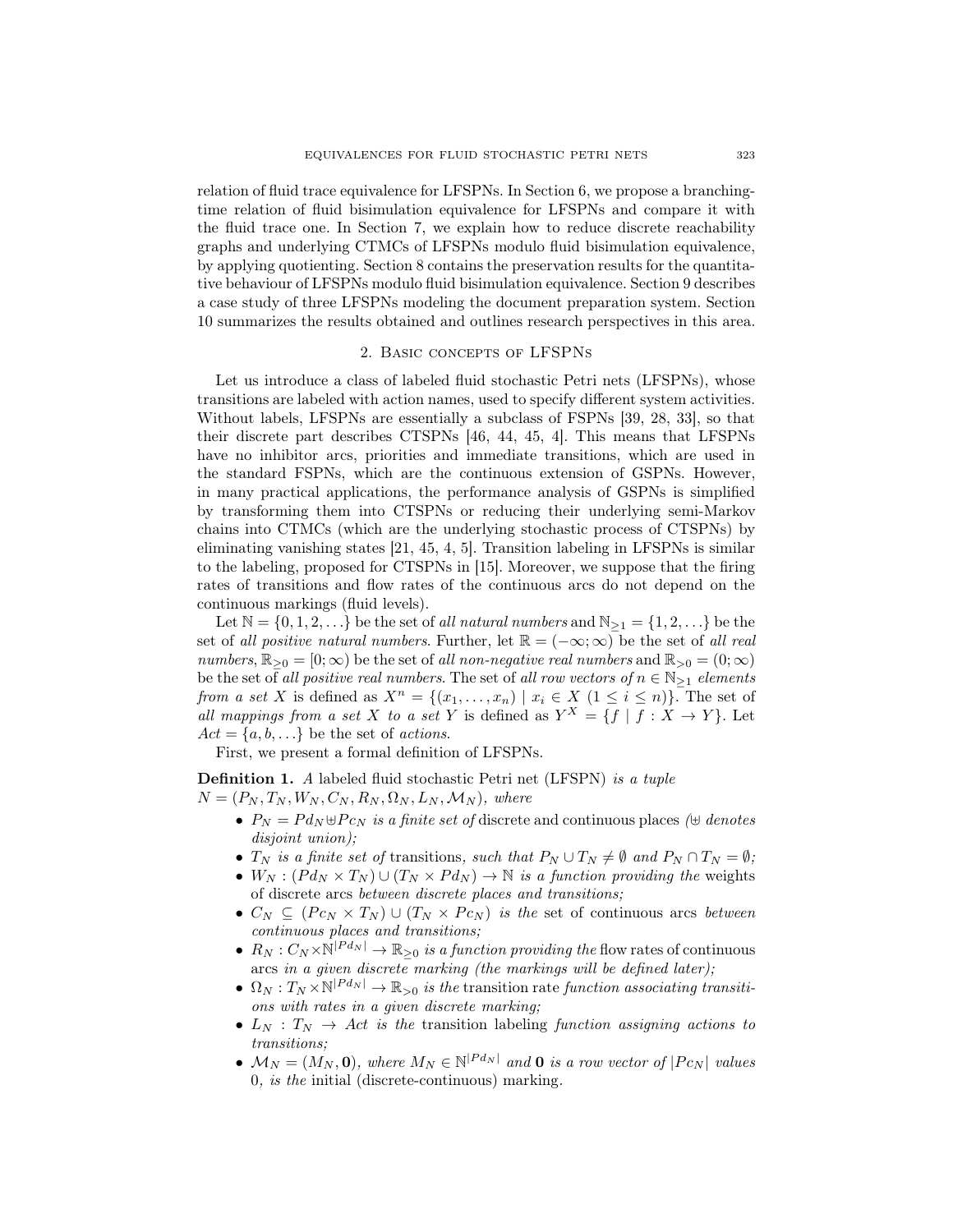Let us consider in more detail the tuple elements from the definition above.

Every discrete place  $p_i \in P d_N$  may contain discrete tokens, whose number is represented by a natural number  $M_i \in \mathbb{N}$  ( $1 \leq i \leq |P d_N|$ ). Each continuous place  $q_j \in P_{C_N}$  may contain continuous fluid, with the level represented by a non-negative real number  $X_j \in \mathbb{R}_{\geq 0}$   $(1 \leq j \leq |P c_N|)$ . Then the complete hybrid (discretecontinuous) marking of N is a pair  $(M, X)$ , where  $M = (M_1, \ldots, M_{|P d_N|})$  is a discrete marking and  $X = (X_1, \ldots, X_{|P_{CN}|})$  is a continuous marking. When needed, these vectors can also be seen as the mappings  $M: P d_N \to \mathbb{N}$  with  $M(p_i) = M_i$  (1  $\leq$  $i \leq |P d_N|$  and  $X: P c_N \to \mathbb{R}_{\geq 0}$  with  $X(q_j) = X_j \ (1 \leq j \leq |P c_N|)$ . The set of all markings (reachability set) of N is denoted by  $RS(N)$ . Then  $DRS(N) = \{M \mid$  $(M, X) \in RS(N)$  is the set of all discrete markings (discrete reachability set) of *N.*  $DRS(N)$  will be formally defined later. Further,  $CRS(N) = \{X \mid (M, X) \in$  $RS(N)$ }  $\subseteq \mathbb{R}_{\geq 0}^{|Pc_N|}$  $\sum_{n=0}^{\lfloor T \cdot c_N \rfloor}$  is the set of all continuous markings (continuous reachability set) of N. Every marking  $(M, X) \in RS(N)$  evolves in time, hence, we can interpret it as a stochastic process  $\{(M(\delta), X(\delta)) \mid \delta \geq 0\}$ . Then the initial marking of N is that at the zero time moment, i.e.  $\mathcal{M}_N = (M_N, \mathbf{0}) = (M(0), X(0))$ , where  $X(0) = 0$ means that all the continuous places are initially empty.

Every transition  $t \in T_N$  has an associated positive real-valued instantaneous rate  $\Omega_N(t,M) \in \mathbb{R}_{>0}$ , which is a parameter of the exponential distribution governing the transition delay (being a random variable) in the current discrete marking  $M$ . Transitions are labeled with actions, each representing a sort of activity they model.

Every discrete arc  $da = (p, t)$  or  $da = (t, p)$ , where  $p \in P d_N$  and  $t \in T_N$ , connects discrete places and transitions. It has a non-negative integer-valued weight  $W_N(da) \in \mathbb{N}$  assigned, representing its multiplicity. The zero weight indicates that the corresponding discrete arc does not exist, since its multiplicity is zero in this case. In the discrete marking  $M \in DRS(N)$ , every continuous arc  $ca = (q, t)$  or  $ca = (t, q)$ , where  $q \in Pc_N$  and  $t \in T_N$ , connects continuous places and transitions. It has a non-negative real-valued flow rate  $R_N(ca, M) \in \mathbb{R}_{\geq 0}$  of fluid through ca, when the current discrete marking is  $M$ . The zero flow rate indicates that the fluid flow along the corresponding continuous arc is stopped in some discrete marking.

The graphical representation of LFSPNs resembles that for standard labeled Petri nets, but supplemented with the rates or weights, written near the corresponding transitions or arcs. Discrete places are drawn with ordinary circles while double concentric circles correspond to the continuous ones. Square boxes with the action names inside depict transitions and their labels. Discrete arcs are drawn as thin lines with arrows at the end while continuous arcs should represent pipes, so the latter are depicted by thick arrowed lines. If the rates are not given in the picture then they are assumed to be of no importance in the corresponding examples. The names of places and transitions are depicted near them when needed.

We now consider the behaviour of LFSPNs.

Let N be an LFSPN and M be a discrete marking of N. A transition  $t \in T_N$ is enabled in M if  $\forall p \in P d_N$   $W_N(p,t) \leq M(p)$ . Let  $Ena(M)$  be the set of all transitions enabled in M. Firings of transitions are atomic operations, and only single transitions are fired at once. Note that the enabling condition depends only on the discrete part of  $N$  and this condition is the same as for CTSPNs. Firing of a transition  $t \in Ena(M)$  changes M to another discrete marking M, such as  $\forall p \in P d_N \widetilde{M}(p) = M(p) - W_N(p,t) + W_N(t,p)$ , denoted by  $M \xrightarrow{t} \widetilde{M}$ , where  $\lambda = \Omega_N(t, M)$ . We write  $M \stackrel{t}{\rightarrow} \widetilde{M}$  if  $\exists \lambda \ M \stackrel{t}{\rightarrow} \widetilde{M}$  and  $M \rightarrow \widetilde{M}$  if  $\exists t \ M \stackrel{t}{\rightarrow} \widetilde{M}$ .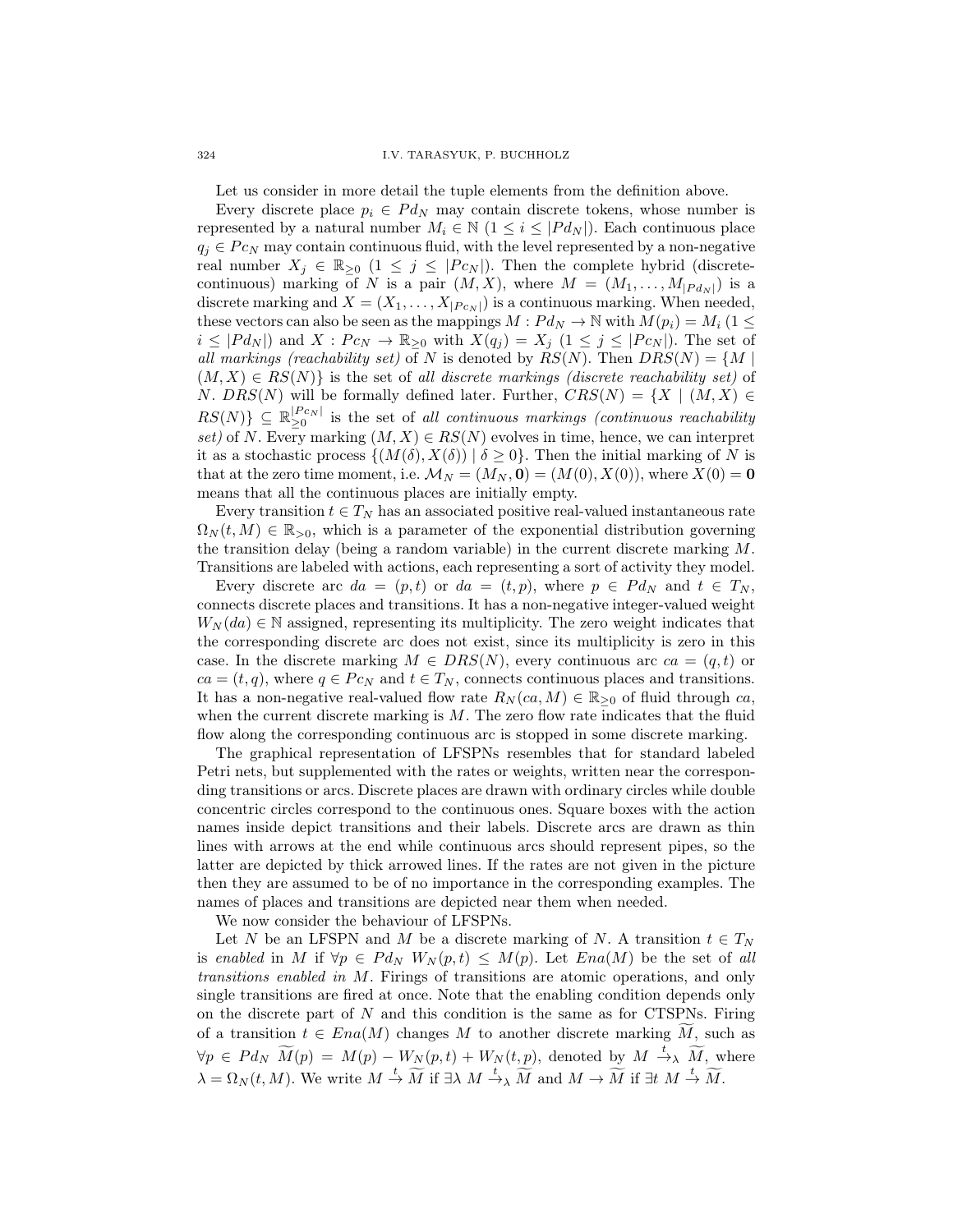Let us formally define the discrete reachability set of N.

**Definition 2.** Let N be an LFSPN. The discrete reachability set of N, denoted by  $DRS(N)$ , is the minimal set of discrete markings such that

- $M_N \in DRS(N)$ ;
- if  $M \in DRS(N)$  and  $M \to \widetilde{M}$  then  $\widetilde{M} \in DRS(N)$ .

Let us now define the discrete reachability graph of N.

**Definition 3.** Let N be an LFSPN. The discrete reachability graph of N is a labeled transition system  $DRG(N) = (S_N, \mathcal{L}_N, \mathcal{T}_N, s_N)$ , where

- the set of states is  $S_N = DRS(N);$
- the set of labels is  $\mathcal{L}_N = T_N \times \mathbb{R}_{>0}$ ;
- the set of transitions is  $\mathcal{T}_N = \{(M,(t,\lambda),\widetilde{M})\,|\, M, \widetilde{M}\in DRS(N),\ M\stackrel{t}{\to}_\lambda \widetilde{M}\};$
- the initial state is  $s_N = M_N$ .

### 3. Discrete part of LFSPNs

We have restricted the class of FSPNs underlying LFSPNs to those whose discrete part is CTSPNs, since the performance analysis of standard FSPNs with GSPNs as the discrete part is finally based on the CTMCs which are extracted from the underlying semi-Markov chains (SMCs) of the GSPNs by removing vanishing states. Consider the behaviour of the discrete part of LFSPNs, which is labeled CTSPNs.

For an LFSPN N, a continuous random variable  $\xi(M)$  is associated with every discrete marking  $M \in DRS(N)$ . The variable captures a residence (sojourn) time in  $M$ . We adopt the *race* semantics, in which the fastest stochastic transition (i.e. that with the minimal exponentially distributed firing delay) fires first. Hence, the probability distribution function  $(PDF)$  of the sojourn time in M is that of the minimal firing delay of transitions from  $Ena(M)$ . Since exponential distributions are closed under minimum, the sojourn time in  $M$  is (again) exponentially distributed with a parameter, called the exit rate from the discrete marking M, defined as

$$
RE(M) = \sum_{t \in Ena(M)} \Omega_N(t, M).
$$

Note that we may have  $RE(M) = 0$ , meaning that there is no exit from M, if it is a *terminal discrete marking*, i.e. there are no transitions from it to different ones.

Hence, the PDF of the sojourn time in  $M$  (the probability of the residence time in M being less than  $\delta$ ) is  $F_{\xi(M)}(\delta) = P(\xi(M) < \delta) = 1 - e^{-RE(M)\delta}$  ( $\delta \ge 0$ ). Then the *probability density function* of the residence time in  $M$  (the limit probability of staying in M at the time  $\delta$ ) is  $f_{\xi(M)}(\delta) = \lim_{\Delta \to 0} \frac{F_{\xi(M)}(\delta + \Delta) - F_{\xi(M)}(\delta)}{\Delta} = \frac{dF_{\xi(M)}(\delta)}{d\delta} =$  $RE(M)e^{-RE(M)\delta}$  ( $\delta \ge 0$ ). The mean value (average, expectation) formula for the exponential distribution allows us to calculate the average sojourn time in  $M$  as  $\mathsf{M}(\xi(M)) = \int_0^\infty \delta f_{\xi(M)}(\delta) d\delta = \frac{1}{RE(M)}$ . The variance (dispersion) formula for the exponential distribution allows us to calculate the sojourn time variance in  $M$  as  $\mathsf{D}(\xi(M)) = \int_0^\infty (\delta - \mathsf{M}(\xi(M)))^2 f_{\xi(M)}(\delta) d\delta = \frac{1}{(RE(M))^2}.$ 

The average sojourn time in the discrete marking  $M$  is

$$
SJ(M) = \frac{1}{\sum_{t \in Ena(M)} \Omega_N(t, M)} = \frac{1}{RE(M)}.
$$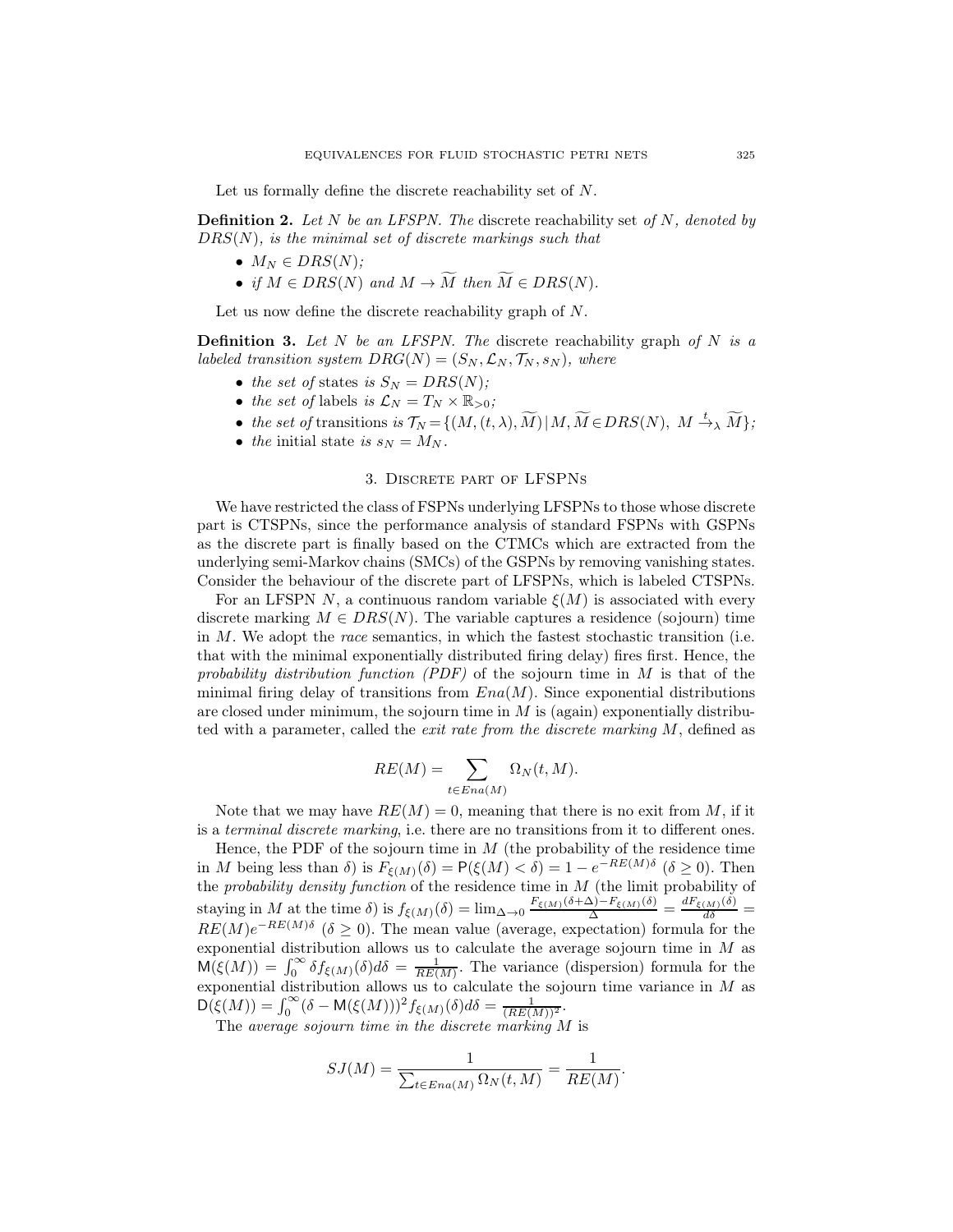The average sojourn time vector of N, denoted by  $SJ$ , has the elements  $SJ(M)$ ,  $M \in DRS(N)$ .

Note that we may have  $SJ(M) = \infty$ , meaning that we stay in M forever, if it is a terminal discrete marking.

The sojourn time variance in the discrete marking M is

$$
VAR(M) = \frac{1}{\left(\sum_{t \in Ena(M)} \Omega_N(t, M)\right)^2} = \frac{1}{RE(M)^2}.
$$

The sojourn time variance vector of N, denoted by  $VAR$ , has the elements  $VAR(M), M \in DRS(N).$ 

Note that we may have  $VAR(M) = \infty$ , meaning that the variance of the infinite sojourn time in  $M$  is infinite too, if it is a terminal discrete marking.

To evaluate performance with the use of the discrete part of  $N$ , we should investigate the stochastic process associated with it. The process is the underlying continuous time Markov chain, denoted by  $CTMC(N)$ .

Let  $M, \widetilde{M} \in DRS(N)$ . The rate of moving from M to  $\widetilde{M}$  by firing any transition is

$$
RM(M, \widetilde{M}) = \sum_{\{t \mid M \stackrel{t}{\rightarrow} \widetilde{M}\}} \Omega_N(t, M).
$$

**Definition 4.** Let N be an LFSPN. The underlying continuous time Markov chain (CTMC) of N, denoted by  $CTMC(N)$ , has the state space  $DRS(N)$ , the initial state  $M_N$  and the transitions  $M \to \lambda M$ , if  $M \to M$ , where  $\lambda = RM(M, M)$ .

Isomorphism is a coincidence of systems up to renaming their components or states. Let  $\simeq$  denote isomorphism between CTMCs that binds their initial states.

Let N be an LFSPN. The elements  $Q_{ij}$   $(1 \leq i, j \leq n = |DRS(N)|)$  of the transition rate matrix (TRM), called infinitesimal generator,  $\mathbf Q$  for  $CTMC(N)$  are

$$
Q_{ij} = \begin{cases} RM(M_i, M_j), & i \neq j; \\ -\sum_{\{k|1 \leq k \leq n, \ k \neq i\}} RM(M_i, M_k), & i = j. \end{cases}
$$

The transient probability mass function  $(PMF) \varphi(\delta) = (\varphi_1(\delta), \ldots, \varphi_n(\delta))$  for  $CTMC(N)$  is calculated via matrix exponent as

$$
\varphi(\delta) = \varphi(0)e^{\mathbf{Q}\delta},
$$

where  $\varphi(0) = (\varphi_1(0), \ldots, \varphi_n(0))$  is the initial PMF, defined as

$$
\varphi_i(0) = \begin{cases} 1, & M_i = M_N; \\ 0, & \text{otherwise.} \end{cases}
$$

The steady-state PMF  $\varphi = (\varphi_1, \ldots, \varphi_n)$  for  $CTMC(N)$  is a solution of the linear equation system

$$
\left\{ \begin{array}{c} \varphi \mathbf{Q} = \mathbf{0} \\ \varphi \mathbf{1}^T = 1 \end{array} \right.,
$$

where **0** is a row vector of n values 0 and 1 is that of n values 1.

Note that the vector  $\varphi$  exists and is unique, if  $CTMC(N)$  is ergodic. Then  $CTMC(N)$  has a single steady state, and we have  $\varphi = \lim_{\delta \to \infty} \varphi(\delta)$ .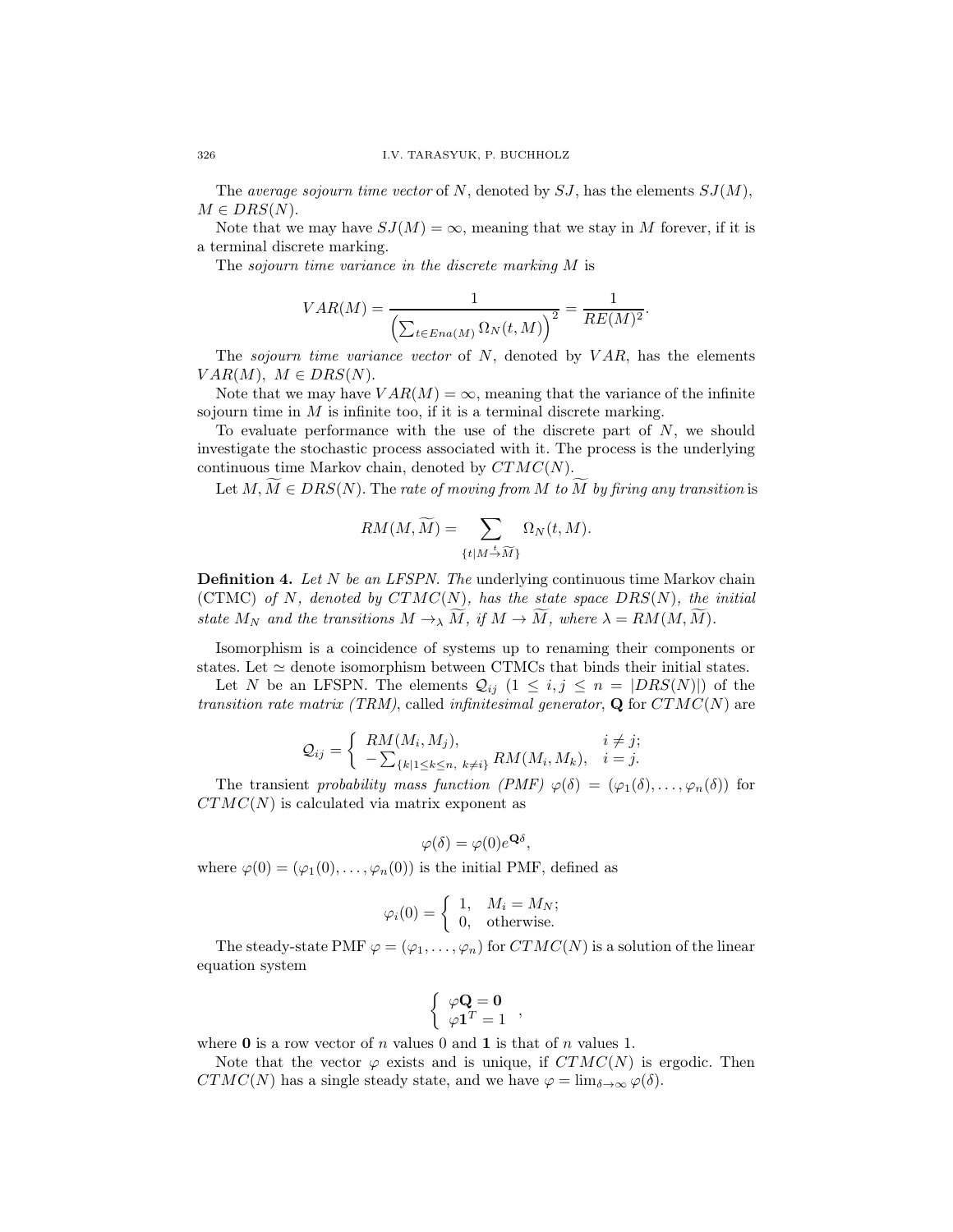Let N be an LFSPN. In [53], we have presented a number of the steady-state discrete performance indices (measures), which can be calculated based on the steady-state PMF  $\varphi$  for  $CTMC(N)$  [46, 44, 21, 14, 45, 4, 5].

#### 4. CONTINUOUS PART OF LFSPNS

We now consider the impact the discrete part of LFSPNs has on their continuous part, which is stochastic fluid models (SFMs). We investigate LFSPNs with a single continuous place, since the definitions and our subsequent results on the fluid equivalences can be transferred straightforwardly to the case of several continuous places, where multidimensional SFMs have to be explored.

Let N be an LFSPN such that  $P c_N = \{q\}$  and  $M(\delta) \in DRS(N)$  be its discrete marking at the time  $\delta \geq 0$ . Every continuous arc  $ca = (q, t)$  or  $ca = (t, q)$ , where  $t \in T_N$ , changes the fluid level in the continuous place q at the time  $\delta$  with the flow rate  $R_N(ca, M(\delta))$ . So, in the discrete marking  $M(\delta)$  fluid can leave q along the continuous arc  $(q, t)$  with the rate  $R_N((q, t), M(\delta))$  and can enter q along the continuous arc  $(t, q)$  with the rate  $R_N((t, q), M(\delta))$  for every transition  $t \in Ena(M(\delta))$ .

The potential rate of the fluid level change (fluid flow rate) for the continuous *place q* in the discrete marking  $M(\delta)$  is

$$
RP(M(\delta)) = \sum_{\{t \in Ena(M(\delta))|(t,q) \in C_N\}} R_N((t,q),M(\delta)) - \sum_{\{t \in Ena(M(\delta))|(q,t) \in C_N\}} R_N((q,t),M(\delta)).
$$

Let  $X(\delta)$  be the fluid level in q at the time  $\delta$ . It is clear that the fluid level in a continuous place can never be negative. Therefore,  $X(\delta)$  satisfies the following ordinary differential equation describing the actual fluid flow rate for the continuous place q in the marking  $(M(\delta), X(\delta))$ :

$$
RA(M(\delta),X(\delta))=\frac{dX(\delta)}{d\delta}=\left\{\begin{array}{ll} \max\{RP(M(\delta)),0\}, & X(\delta)=0;\\ RP(M(\delta)), & (X(\delta)>0)\wedge\\ 0, & (RP(M(\delta^-))RP(M(\delta^+))\geq 0);\\ 0, & (X(\delta)>0)\wedge\\ (RP(M(\delta^-))RP(M(\delta^+))<0).\end{array}\right.
$$

In the first case considered in the definition above, we have  $X(\delta) = 0$ . In this case, if  $RP(M(\delta)) \geq 0$  then the fluid level is growing and the derivative is equal to the potential rate. Otherwise, if  $RP(M(\delta)) < 0$  then we should prevent the fluid level from crossing the lower boundary (zero) by stopping the fluid flow. For an explanation of the more complex second and third cases please refer to [27, 39, 28, 33. Note that  $\frac{dX(\delta)}{d\delta}$  is a piecewise constant function of  $X(\delta)$  during the time periods when  $M(\delta)$  remains unchanged. Hence, for each different "constant" segment we have  $\frac{dX(\delta)}{d\delta} = RP(M(\delta))$  or  $\frac{dX(\delta)}{d\delta} = 0$  and, therefore, we can suppose that within each such segment  $RP(M(\delta))$  or 0 are the *actual* fluid flow rates for the continuous place q in the marking  $(M(\delta), X(\delta))$ . While constructing differential equations that describe the behaviour of SFMs associated with LFSPNs, we are interested only in the segments where  $\frac{dX(\delta)}{d\delta} = RP(M(\delta))$ . The SFMs behaviour within the remaining segments, where  $\frac{dX(\delta)}{d\delta} = 0$ , is completely described by the buffer empty probability function that collects the probability mass at the lower boundary.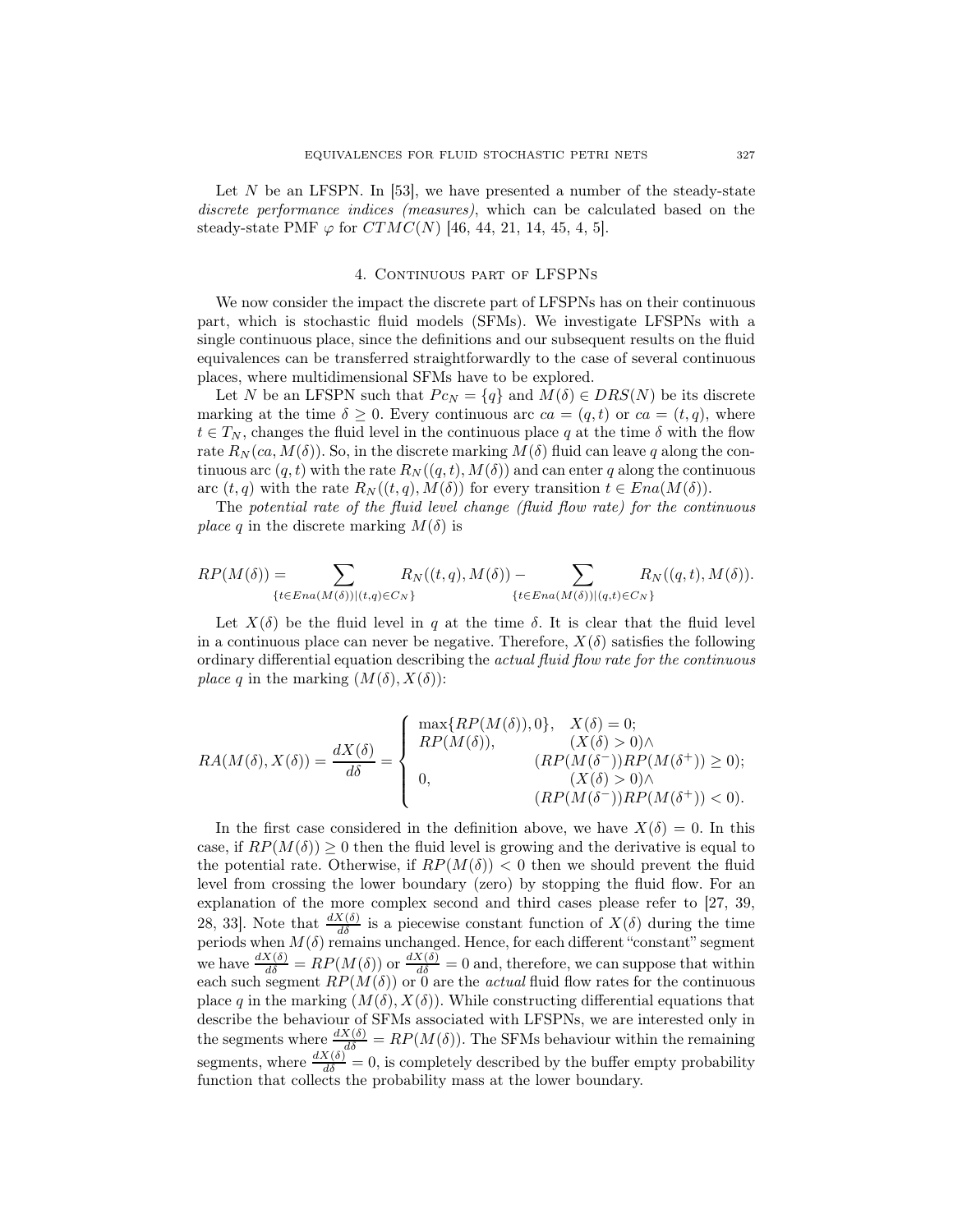The elements  $\mathcal{R}_{ij}$   $(1 \leq i, j \leq n = |DRS(N)|)$  of the fluid rate matrix (FRM) **R** for the continuous place  $q$  are defined as

$$
\mathcal{R}_{ij} = \begin{cases} RP(M_i), & i = j; \\ 0, & i \neq j. \end{cases}
$$

According to [28, 33], the underlying SFM of LFSPNs is the first order, infinite buffer, homogeneous Markov fluid model. The discrete part of the SFM derived from an LFSPN N is the CTMC  $CTMC(N)$  with the TRM Q. The evolution of the continuous part of the SFM (the fluid flow drift) is described by the FRM R.

Let us consider the transient behaviour of the SFM associated with an LFSPN N. We introduce the following transient probability functions.

- $\varphi_i(\delta) = P(M(\delta) = M_i)$  is the discrete marking probability;
- $\ell_i(\delta) = P(X(\delta) = 0, M(\delta) = M_i)$  is the buffer empty probability (probability mass at the lower boundary);
- $F_i(\delta, x) = P(X(\delta) < x, M(\delta) = M_i)$  is the fluid probability distribution function;
- $f_i(\delta, x) = \frac{\partial F_i(\delta, x)}{\partial x_i} = \lim_{h \to 0} \frac{F_i(\delta, x+h) F_i(\delta, x)}{h}$  $\lim_{h\to 0} \frac{P(x < X(\delta) < x+h, M(\delta) = M_i)}{h}$  is the fluid probability density function.

The initial conditions are:

$$
\ell_i(0) = \begin{cases} 1, & M_i = M_N; \\ 0, & \text{otherwise}; \end{cases}
$$
\n
$$
F_i(0, x) = \begin{cases} 1, & (M_i = M_N) \land (x \ge 0); \\ 0, & \text{otherwise}; \end{cases}
$$

$$
f_i(0, x) = 0 \ \forall (M_i, x) \in RS(N).
$$

Let  $\varphi(\delta), \ell(\delta), F(\delta, x), f(\delta, x)$  be the row vectors with the elements  $\varphi_i(\delta), \ell_i(\delta),$  $F_i(\delta, x)$ ,  $f_i(\delta, x)$ , respectively  $(1 \leq i \leq n)$ .

By the total probability law, we have

$$
\ell(\delta) + \int_{0+}^{\infty} f(\delta, x) dx = \varphi(\delta).
$$

The partial differential equations describing the transient behaviour are

$$
\frac{\partial F(\delta, x)}{\partial \delta} + \frac{\partial F(\delta, x)}{\partial x} \mathbf{R} = F(\delta, x) \mathbf{Q}, \ x > 0;
$$
  

$$
\frac{\partial f(\delta, x)}{\partial \delta} + \frac{\partial f(\delta, x)}{\partial x} \mathbf{R} = f(\delta, x) \mathbf{Q}, \ x > 0.
$$

Note that we have  $\frac{\partial F(\delta, x)}{\partial x} = f(\delta, x), F(\delta, 0) = \ell(\delta), F(\delta, \infty) = \varphi(\delta).$ 

The partial differential equation for the buffer empty probabilities (lower boundary conditions) are

$$
\frac{d\ell(\delta)}{d\delta} + f(\delta,0)\mathbf{R} = \ell(\delta)\mathbf{Q}.
$$

The lower boundary constraint is: if  $\mathcal{R}_{ii} = RP(M_i) > 0$  then  $\ell_i(\delta) = F_i(\delta, 0) = 0$  $(1 \leq i \leq n).$ 

The normalizing condition is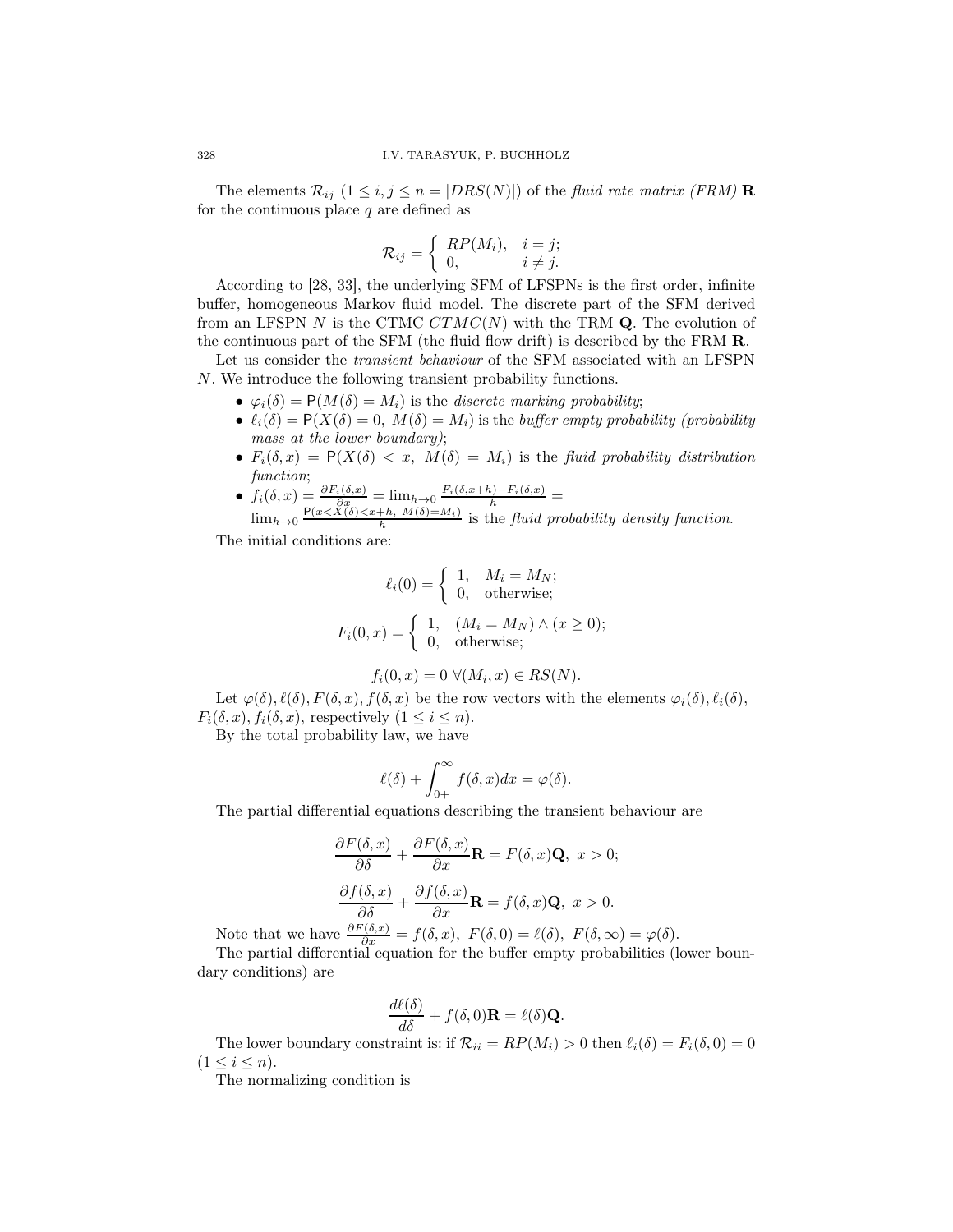$$
\ell(\delta) \mathbf{1}^T + \int_{0+}^{\infty} f(\delta, x) dx \mathbf{1}^T = 1,
$$

where 1 is a row vector of  $n$  values 1.

Let us now consider the *stationary behaviour* of the SFM associated with an LFSPN N. We do not discuss here in detail the conditions under which the steady state for the associated SFM exists and is *unique*, since this topic has been extensively explored in [39, 28, 33]. Particularly, according to [39, 33], the steady-state PDF exists (i.e. the transient functions approach their stationary values, as the time parameter  $\delta$  tends to infinity in the transient equations), when the associated SFM is a Markov fluid model, whose fluid flow drift (described by the matrix  $\mathbf{R}$ ) and transition rates (described by the matrix  $Q$ ) are fluid level independent, and the following stability condition holds:

$$
FluidFlow(q) = \sum_{i=1}^{n} \varphi_i RP(M_i) = \varphi \mathbf{R} \mathbf{1}^T < 0,
$$

stating that the steady-state mean potential fluid flow rate for the continuous place q is negative. Stable infinite buffer models usually converge, hence, the existing steady-state PDF is also unique in this case.

We introduce the following steady-state probability functions, obtained from the transient ones by taking the limit  $\delta \to \infty$ .

- $\varphi_i = \lim_{\delta \to \infty} P(M(\delta) = M_i)$  is the steady-state discrete marking probability;
- $\ell_i = \lim_{\delta \to \infty} P(X(\delta) = 0, M(\delta) = M_i)$  is the steady-state buffer empty probability (probability mass at the lower boundary);
- $F_i(x) = \lim_{\delta \to \infty} P(X(\delta) < x, M(\delta) = M_i)$  is the steady-state fluid probability distribution function;
- $f_i(x) = \frac{dF_i(x)}{dx} = \lim_{h \to 0} \frac{F_i(x+h) F_i(x)}{h} = \lim_{\delta \to \infty} \lim_{h \to 0} \frac{P(x < X(\delta) < x+h, M(\delta) = M_i)}{h}$  is the *steady-state fluid probability density function*.

Let  $\varphi, \ell, F(x), f(x)$  be the row vectors with the elements  $\varphi_i, \ell_i, F_i(x), f_i(x)$ , respectively  $(1 \leq i \leq n)$ .

By the total probability law for the stationary behaviour, we have

$$
\ell + \int_{0+}^{\infty} f(x)dx = \varphi.
$$

The ordinary differential equations describing the stationary behaviour are

$$
\frac{dF(x)}{dx}\mathbf{R} = F(x)\mathbf{Q}, \ x > 0;
$$

$$
\frac{df(x)}{dx}\mathbf{R} = f(x)\mathbf{Q}, \ x > 0.
$$

Note that we have  $\frac{dF(x)}{dx} = f(x)$ ,  $F(0) = \ell$ ,  $F(\infty) = \varphi$ .

The ordinary differential equation for the steady-state buffer empty probabilities (stationary lower boundary conditions) are

$$
f(0)\mathbf{R} = \ell \mathbf{Q}.
$$

The stationary lower boundary constraint is: if  $\mathcal{R}_{ii} = RP(M_i) > 0$  then  $F_i(0) =$  $\ell_i = 0 \ (1 \leq i \leq n).$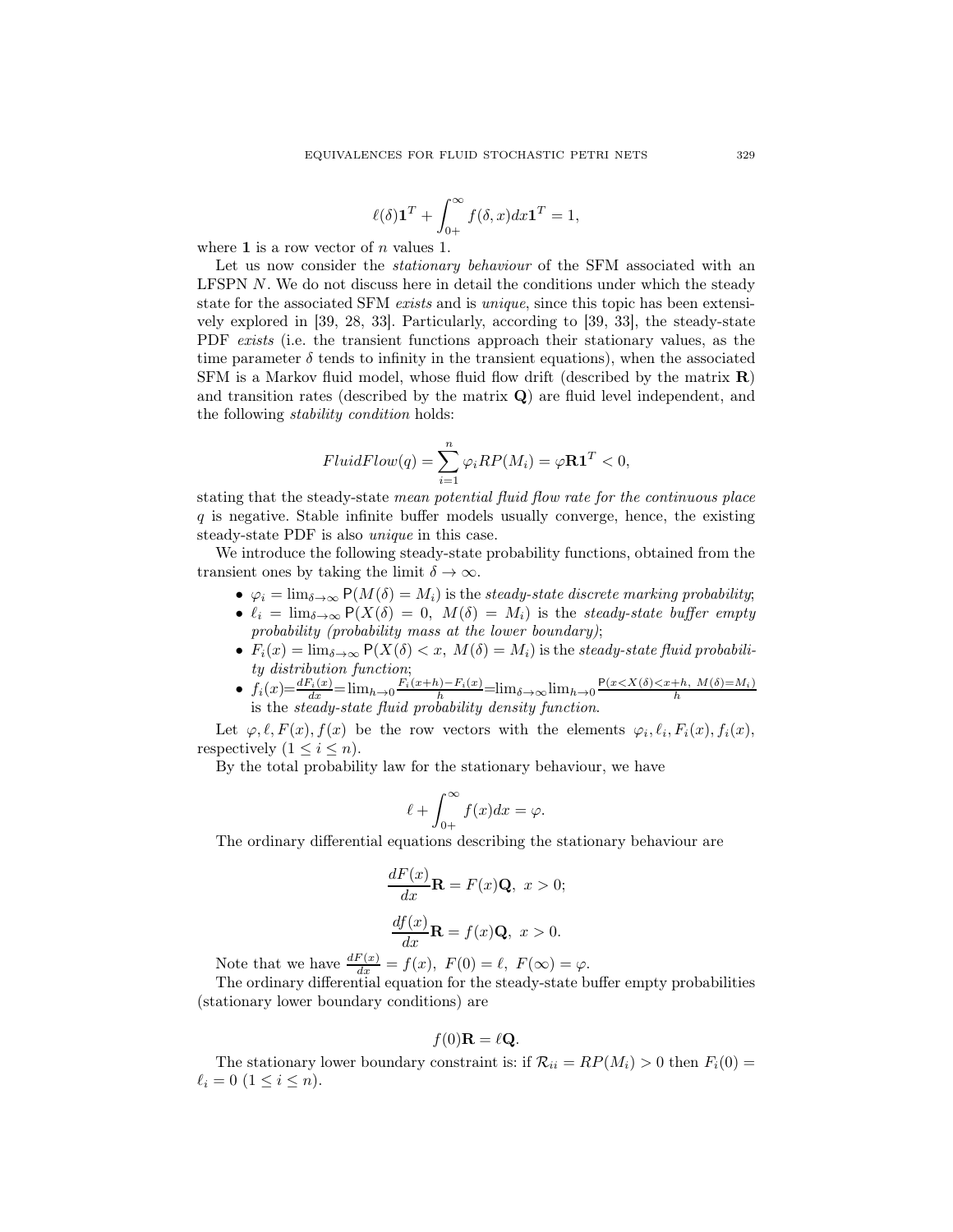The stationary normalizing condition is

$$
\ell \mathbf{1}^T + \int_{0+}^{\infty} f(x) dx \mathbf{1}^T = 1,
$$

where 1 is a row vector of  $n$  values 1.

The solutions of the equations for  $F(x)$  and  $f(x)$  in the form of matrix exponent are  $F(x) = \ell e^{x \mathbf{Q} \mathbf{R}^{-1}}$  and  $f(x) = \ell \mathbf{Q} \mathbf{R}^{-1} e^{x \mathbf{Q} \mathbf{R}^{-1}}$ , respectively. Since the steadystate existence implies boundedness of the SFM associated with an LFSPN and we do not have a finite upper fluid level bound, the positive eigenvalues of  $\mathbf{QR}^{-1}$ must be excluded. Moreover,  $\mathbf{R}^{-1}$  does not exist if for some  $i$   $(1 \leq i \leq n)$  we have  $\mathcal{R}_{ii} = 0$ . These difficulties are avoided in the alternative solution method for  $F(x)$ , called spectral decomposition [55, 39, 28, 33, 30], which we outline below.

Let us define the sets of *negative discrete markings* of N as  $DRS^{-}(N) = \{M \in$  $DRS(N)$  |  $RP(M) < 0$ , zero discrete markings of N as  $DRS^{0}(N) = \{M \in \mathbb{R} \mid N \leq N\}$  $DRS(N) | RP(M) = 0$ } and positive discrete markings of N as  $DRS^{+}(N) = \{M \in$  $DRS(N) | RP(M) > 0$ . The spectral decomposition is  $F(x) = \sum_{j=1}^{m} a_j e^{\gamma_j x} v_j$ , where  $a_j$  are scalar coefficients,  $\gamma_j$  are the eigenvalues and  $v_j = (v_{j1}, \ldots, v_{jn})$  are the eigenvectors of  $\mathbf{QR}^{-1}$ . Thus, each  $v_j$  is the solution of the equation  $v_j(\mathbf{QR}^{-1}$  –  $\gamma_i \mathbf{I} = 0$ , where **I** is the identity matrix of the order n, hence,  $v_i(\mathbf{Q} - \gamma_i \mathbf{R}) = 0$ .

Since for each non-zero  $v_i$  we must have  $|\mathbf{Q} - \gamma_i \mathbf{R}| = 0$ , the number of solutions  $\gamma_1, \ldots, \gamma_m$  is that of non-zero elements among  $\mathcal{R}_{ii} = RP(M_i)$   $(1 \le i \le n)$ , i.e.  $m = |DRS^{-}(N)| + |DRS^{+}(N)|$ . We have 1 zero eigenvalue,  $|DRS^{+}(N)|$  eigenvalues with a negative real part and  $|DRS^{-}(N)| - 1$  eigenvalues with a positive real part. Let us reorder all the eigenvalues according to the sign of their real part (first, with zero one; then with negative one; at last, with positive one). The boundedness of  $F(x)$  requires  $a_j = 0$  if  $Re(\gamma_j) > 0$   $(1 \leq j \leq m)$ . For the zero eigenvalue  $\gamma_1 = 0$  we have  $a_1e^{\gamma_1x}v_1 = a_1v_1$ , and for the corresponding eigenvector it holds  $v_1\mathbf{Q} = 0$ . Then  $F(x) = a_1v_1 + \sum_{k=2}^{|DRS^+(N)|+1} a_k e^{\gamma_k x} v_k$ , where  $Re(\gamma_k) < 0$   $(2 \le k \le |DRS^+(N)| +$ 1). Remember that  $\varphi = F(\infty) = a_1v_1$ , hence,  $F(x) = \varphi + \sum_{k=2}^{\lfloor DRS^+(N) \rfloor + 1} a_k e^{\gamma_k x} v_k$ .

It remains to find  $|DRS^+(N)|$  coefficients  $a_k$  corresponding to the eigenvalues  $\gamma_k$   $(2 \leq k \leq |DRS^+(N)| + 1)$ . Remember the stationary lower boundary constraint: if  $\mathcal{R}_{ll} = RP(M_l) > 0$  then  $F_l(0) = \ell_l = 0$ . Then for each  $M_l \in DRS^+(N)$  we have  $F_l(0) = \varphi_l + \sum_{k=2}^{\lfloor DRS^+(N)\rfloor+1} a_k v_{kl} = 0$ . We get a system of  $|DRS^+(N)|$  independent linear equations with  $|DRS^+(N)|$  unknowns, for which a unique solution exists.

Then, using  $F(x)$ , we can find  $f(x) = \frac{dF(x)}{dx}$  and  $\ell = F(0)$ .

Let  $N$  be an LFSPN. In [53], we have presented a number of steady-state hybrid (discrete-continuous) performance indices (measures), which can be calculated based on the steady-state fluid probability density function  $f(x)$  for the SFM of N [13, 31, 32, 29, 28, 40]. Note that the hybrid performance indices that do not depend on the fluid level coincide with the corresponding discrete performance measures.

#### 5. Fluid trace equivalence

Trace equivalences are the least discriminating ones. In the trace semantics, the behavior of a system is associated with the set of all possible sequences of actions, i.e. the protocols of computations. Thus, the points of choice of an external observer between several extensions of a particular computation are not taken into account.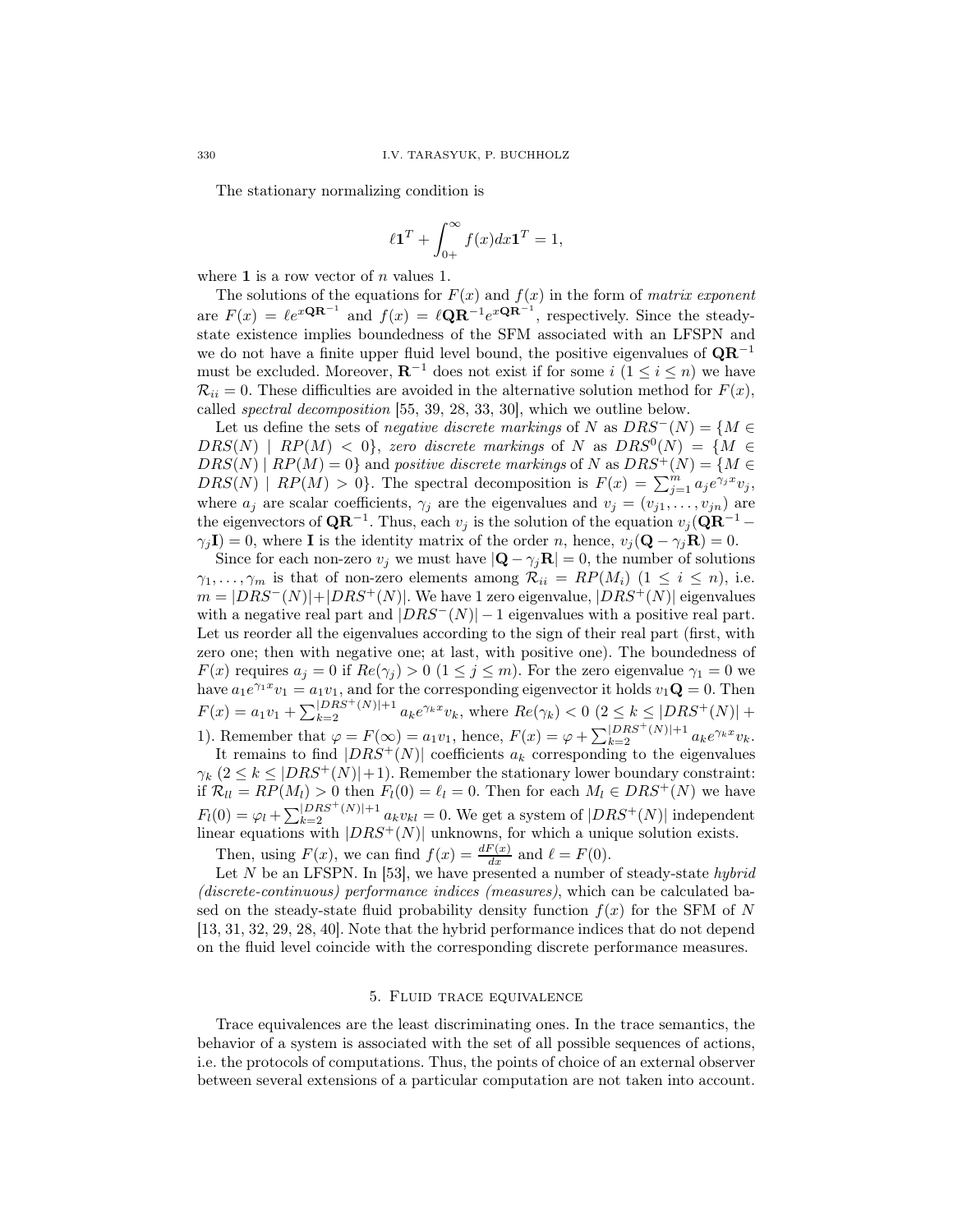The formal definition of fluid trace equivalence resembles that of ordinary Markovian trace equivalence, proposed on transition-labeled CTMCs in [62], on sequential and concurrent Markovian process calculi SMPC and CMPC in [8, 6, 7, 9] and on Uniform Labeled Transition Systems (ULTraS) in [10, 11]. While defining fluid trace equivalence, we additionally have to take into account the fluid flow rates in the corresponding discrete markings of two compared LFSPNs. Hence, in order to construct fluid trace equivalence, we should determine how to calculate the cumulative execution probabilities of all the specific (selected) paths. A path in the discrete reachability graph of an LFSPN is a sequence of its discrete markings and transitions that is generated by some firing sequence in the LFSPN.

First, we should *multiply the transition firing probabilities* for all the transitions along the paths starting in the initial discrete marking of the LFSPN. The resulting product will be the execution probability of the path. Second, we must sum the path execution probabilities for all the selected paths corresponding to the same sequence of actions, the same sequence of the average sojourn times and the same sequence of the fluid flow rates in all the discrete markings participating the paths. We suppose that each LFSPN has exactly one continuous place. The resulting sum will be the cumulative execution probability of the selected paths corresponding to some fluid stochastic trace. A fluid stochastic trace is a pair with the first element being the triple of the correlated sequences of actions, average sojourn times and fluid flow rates; the second element being the execution probability of the triple. Each element of the triple guarantees that fluid trace equivalence respects the following aspects of the LFSPNs behaviour: functional activity, stochastic timing and fluid flow.

Note that  $CTMC(N)$  can be interpreted as a semi-Markov chain (SMC) [42], denoted by  $SMC(N)$ , which is analyzed by extracting from it the embedded (absorbing) discrete time Markov chain (EDTMC) corresponding to  $N$ , denoted by  $EDTMC(N)$ . The construction of the latter is analogous to that applied in the context of GSPNs in [44, 45, 4, 5].  $EDTMC(N)$  only describes the state changes of  $SMC(N)$  while ignoring its time characteristics. Thus, to construct the EDTMC, we should abstract from all time aspects of behaviour of the SMC, i.e. from the sojourn time in its states. It is well-known that every SMC is fully described by the EDTMC and the state sojourn time distributions (the latter can be specified by the vector of PDFs of residence time in the states) [35].

An LFSPN N is live, if  $\forall M \in DRS(N)$  Ena(M)  $\neq \emptyset$ , i.e. transitions can fire at every reachable discrete marking of it. In this section, we shall consider only live FSPNs, to avoid terminating sequences of transition firings.

We first propose some helpful definitions of the probability functions for the transition firings and discrete marking changes. Let N be an LFSPN,  $M, \overline{M} \in$  $DRS(N)$  be its discrete markings and  $t \in Ena(M)$ .

The (time-abstract) probability that the transition  $t$  fires in  $M$  is

$$
PT(t, M) = \frac{\Omega_N(t, M)}{\sum_{u \in Ena(M)} \Omega_N(u, M)} = \frac{\Omega_N(t, M)}{RE(M)} = SJ(M)\Omega_N(t, M).
$$

We have  $\forall M \in \mathbb{N}^{|P d_N|}$   $\sum_{t \in Ena(M)} PT(t, M) = \sum_{t \in Ena(M)} \frac{\Omega_N(t, M)}{\sum_{u \in Ena(M)} \Omega_N(u, M)}$  $\frac{\sum_{t \in Era(M)} \Omega_N(t,M)}{\sum_{u \in Era(M)} \Omega_N(u,M)} = 1$ , i.e.  $PT(t,M)$  defines a probability distribution.

The probability to move from M to  $\widetilde{M}$  by firing any transition is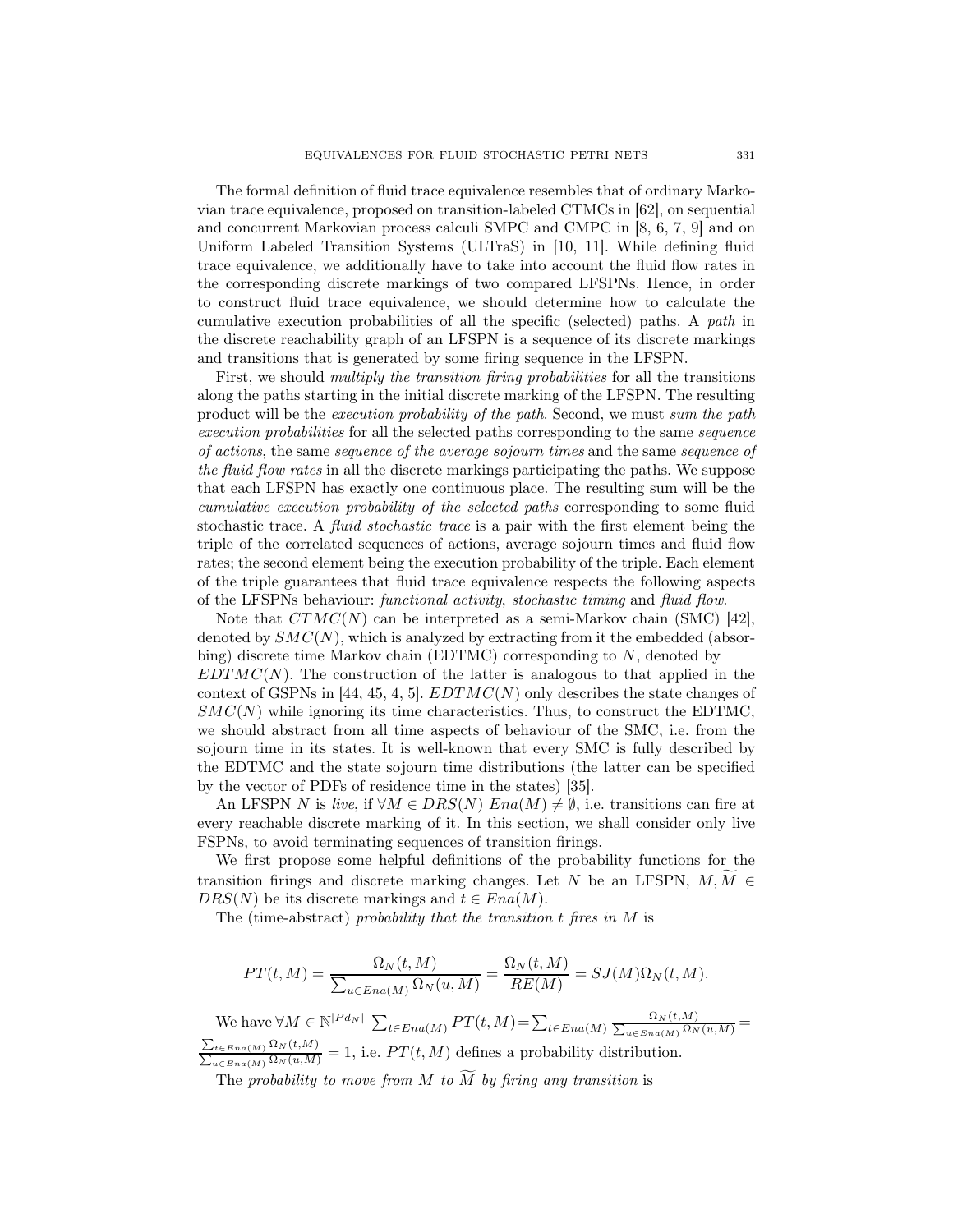$$
PM(M, \widetilde{M}) = \sum_{\{t \mid M \stackrel{t}{\rightarrow} \widetilde{M}\}} PT(t, M) = \frac{\sum_{\{t \mid M \stackrel{t}{\rightarrow} \widetilde{M}\}} \Omega_N(t)}{RE(M)} = SJ(M) \cdot \sum_{\{t \mid M \stackrel{t}{\rightarrow} \widetilde{M}\}} \Omega_N(t).
$$

We write  $M \to_{\mathcal{P}} \widetilde{M}$ , if  $M \to \widetilde{M}$ , where  $\mathcal{P} = PM(M, \widetilde{M})$ . We have  $\forall M \in \mathbb{N}^{|P d_N|} \sum_{\{\widetilde{M} | M \to \widetilde{M}\}} P M(M, \widetilde{M}) = \sum_{\{\widetilde{M} | M \to \widetilde{M}\}} \sum_{\exists \widetilde{M} | M \to \widetilde{M}} P M(M, \widetilde{M})$  ${t | M \stackrel{t}{\rightarrow} \widetilde{M}}$   $PT(t, M) =$  $\sum_{t \in Ena(M)} PT(t, M) = 1$ , i.e.  $PM(M, \widetilde{M})$  defines a probability distribution.

**Definition 5.** Let  $N$  be an LFSPN. The embedded (absorbing) discrete time Markov chain (EDTMC) of  $N$ , denoted by  $EDTMC(N)$ , has the state space DRS(N), the initial state  $M_N$  and the transitions  $M \to p \dot{M}$ , if  $M \to \dot{M}$ , where  $\mathcal{P} = PM(M, M).$ 

The underlying SMC of N, denoted by  $SMC(N)$ , has the EDTMC EDTMC(N) and the sojourn time in every  $M \in DRS(N)$  is exponentially distributed with the parameter RE(M).

Since the sojourn time in every  $M \in DRS(N)$  is exponentially distributed, we have  $SMC(N) = CTMC(N)$ .

Let N be an LFSPN. The elements  $\mathcal{P}_{ij}$   $(1 \leq i, j \leq n = |DRS(N)|)$  of the (one-step) transition probability matrix (TPM) **P** for  $EDTMC(N)$  are defined as

$$
\mathcal{P}_{ij} = \begin{cases} PM(M_i, M_j), & M_i \to M_j; \\ 0, & \text{otherwise.} \end{cases}
$$

Let X be a set,  $n \in \mathbb{N}_{\geq 1}$  and  $x_i \in X$   $(1 \leq i \leq n)$ . Then  $\chi = x_1 \cdots x_n$  is a finite sequence over X of length  $|\chi| = n$ . When X is a set on numbers, we usually write  $\chi = x_1 \circ \cdots \circ x_n$ , to avoid confusion because of mixing up the operations of concatenation of sequences ( $\circ$ ) and multiplication of numbers ( $\cdot$ ). The *empty* sequence  $\varepsilon$  of length  $|\varepsilon|=0$  is an extra case. Let  $X^*$  denote the set of all finite sequences (including the empty one) over X.

Let  $M_N = M_0 \stackrel{t_1}{\rightarrow} M_1 \stackrel{t_2}{\rightarrow} \cdots \stackrel{t_n}{\rightarrow} M_n$   $(n \in \mathbb{N})$  be a finite sequence of transition firings starting in the initial discrete marking  $M_N$  and called *firing sequence* in N. The firing sequence generates the path  $M_0t_1M_1t_2\cdots t_nM_n$  in the discrete reachability graph  $DRG(N)$ . Since the *first discrete marking*  $M_N = M_0$  of the path is fixed, one can see that the (finite) transition sequence  $\vartheta = t_1 \cdots t_n$  in N uniquely determines the *discrete marking sequence*  $M_0 \cdots M_n$ , ending with the *last discrete* marking  $M_n$  of the mentioned path in  $DRG(N)$ . Hence, to refer the paths, one can simply use the transition sequences extracted from them as shown above. The empty transition sequence  $\varepsilon$  refers to the path  $M_0$ , consisting just of one discrete marking (which is the first and last one of the path in such a case).

Let  $N$  be an LFSPN. The set of all (finite) transition sequences in  $N$  is

$$
Transeq(N) = \{ \vartheta \mid \vartheta = \varepsilon \text{ or } \vartheta = t_1 \cdots t_n, M_N = M_0 \stackrel{t_1}{\rightarrow} M_1 \stackrel{t_2}{\rightarrow} \cdots \stackrel{t_n}{\rightarrow} M_n \}.
$$

Let  $\vartheta = t_1 \cdots t_n \in Transeq(N)$  and  $M_N = M_0 \stackrel{t_1}{\rightarrow} M_1 \stackrel{t_2}{\rightarrow} \cdots \stackrel{t_n}{\rightarrow} M_n$ . The probability to execute the transition sequence  $\vartheta$  is

$$
PT(\vartheta) = \prod_{i=1}^{n} PT(t_i, M_{i-1}).
$$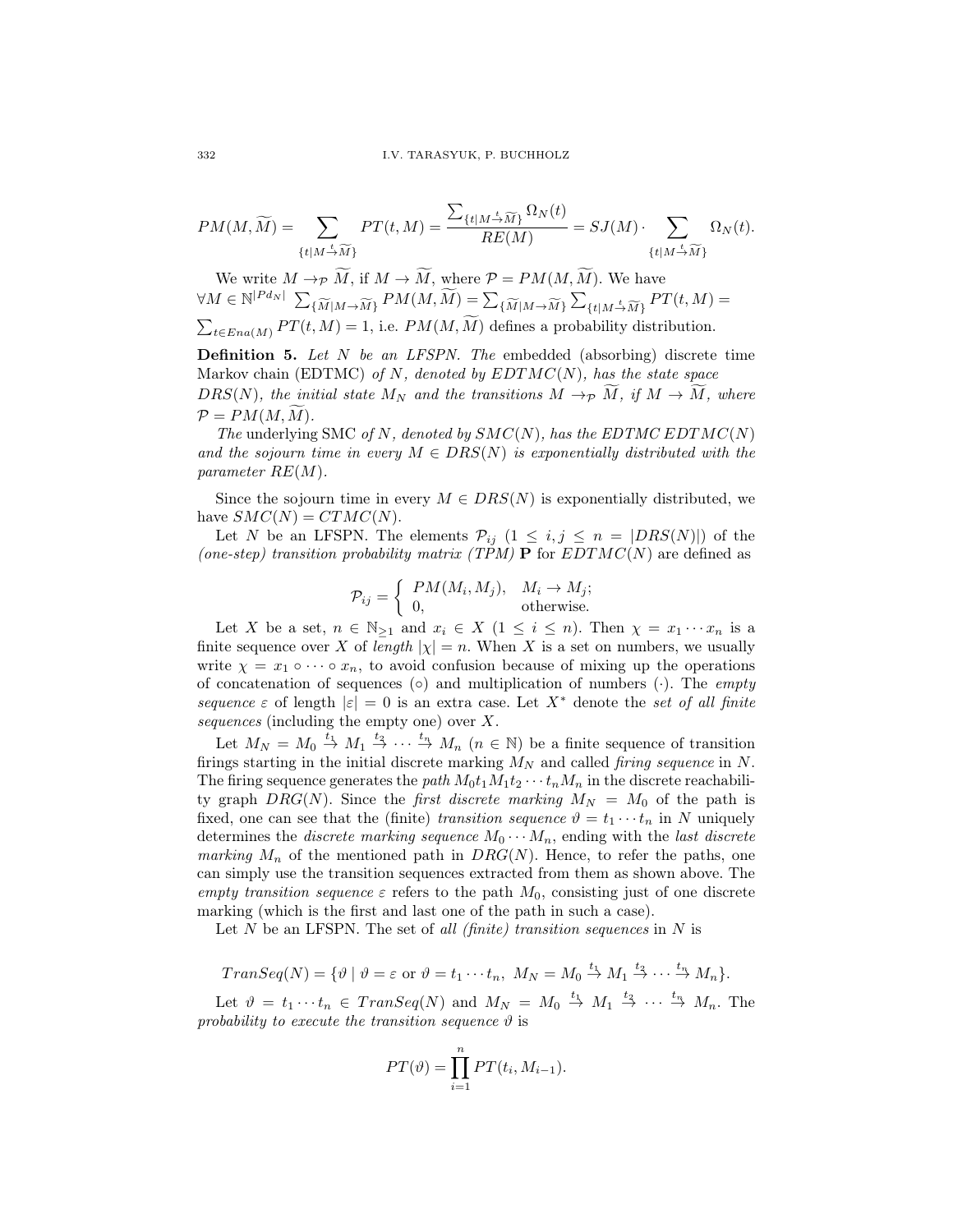$\sum_{\{\vartheta \in Transeq(N)||\vartheta|=n\}} PT(\vartheta) = 1$ , i.e.  $PT(\vartheta)$  defines a probability distribution. For  $\vartheta = \varepsilon$  we define  $PT(\varepsilon) = 1$ . Let us prove that  $\forall n \in \mathbb{N}$ 

**Lemma 1.** Let N be an LFSPN. Then  $\forall n \in \mathbb{N}$ 

$$
\sum_{\{\vartheta \in Transeq(N) \mid |\vartheta|=n\}} PT(\vartheta) = 1.
$$

*Proof.* We prove by induction on the transition sequences length  $n$ .

- $\bullet$   $n=0$ By definition,  $\sum_{\{\vartheta \in Transeq(N) \mid |\vartheta|=0\}} PT(\vartheta) = PT(\varepsilon) = 1$ .
- $\bullet$   $n \rightarrow n+1$

By distributivity law for multiplication and addition, and since  
\n
$$
\forall M \in \mathbb{N}^{|Pd_N|} \sum_{t \in Ena(M)} PT(t, M) = 1, \text{ we get } \sum_{\{\vartheta \in Transeq(N)| |\vartheta| = n+1\}} PT(\vartheta) =
$$
\n
$$
\sum_{\{t_1, ..., t_n, t_{n+1}|M_N = M_0 \stackrel{t_1}{\rightarrow} M_1 \stackrel{t_2}{\rightarrow} ... \stackrel{t_n}{\rightarrow} M_n \stackrel{t_{n+1}}{\rightarrow} M_{n+1}\}} \prod_{i=1}^{n+1} PT(t_i, M_{i-1}) =
$$
\n
$$
\sum_{\{t_1, ..., t_n|M_N = M_0 \stackrel{t_1}{\rightarrow} M_1 \stackrel{t_2}{\rightarrow} ... \stackrel{t_n}{\rightarrow} M_n\}} \sum_{\{t_{n+1}|M_n \stackrel{t_{n+1}}{\rightarrow} M_{n+1}\}} \prod_{i=1}^{n} PT(t_i, M_{i-1}) PT(t_{n+1}, M_n) =
$$
\n
$$
\sum_{\{t_1, ..., t_n|M_N = M_0 \stackrel{t_1}{\rightarrow} M_1 \stackrel{t_2}{\rightarrow} ... \stackrel{t_n}{\rightarrow} M_n\}} \left(\prod_{i=1}^{n} PT(t_i, M_{i-1}) \sum_{\{t_{n+1}|M_n \stackrel{t_{n+1}}{\rightarrow} M_{n+1}\}} PT(t_{n+1}, M_n)\right) =
$$
\n
$$
\sum_{\{t_1, ..., t_n|M_N = M_0 \stackrel{t_1}{\rightarrow} M_1 \stackrel{t_2}{\rightarrow} ... \stackrel{t_n}{\rightarrow} M_n\}} \prod_{i=1}^{n} PT(t_i, M_{i-1}) \cdot 1 = 1.
$$

Let  $\vartheta = t_1 \cdots t_n \in Transeq(N)$  be a transition sequence in N and  $M_N = M_0 \stackrel{t_1}{\rightarrow}$  $M_1 \stackrel{t_2}{\rightarrow} \cdots \stackrel{t_n}{\rightarrow} M_n$ . The *action sequence* of  $\vartheta$  is  $L_N(\vartheta) = a_1 \cdots a_n \in Act^*$ , where  $L_N(t_i) = a_i$   $(1 \leq i \leq n)$ , i.e. it is the sequence of actions which label the transitions of that transition sequence. For  $\vartheta = \varepsilon$  we define  $L_N(\varepsilon) = \varepsilon$ . Further, the *average* sojourn time sequence of  $\vartheta = t_1 \cdots t_n$  is  $SJ(\vartheta) = SJ(M_0) \circ \cdots \circ SJ(M_n) \in \mathbb{R}_{>0}^*$ , i.e. it is the sequence of average sojourn times in the discrete markings of the path to which  $\vartheta$  refers. For  $\vartheta = \varepsilon$  we define  $SJ(\varepsilon) = SJ(M_0)$ . Similarly, the *(potential)* fluid flow rate sequence of  $\vartheta = t_1 \cdots t_n$  is  $RP(\vartheta) = RP(M_0) \circ \cdots \circ RP(M_n) \in \mathbb{R}^*,$ i.e. it is the sequence of (potential) fluid flow rates in the discrete markings of the path to which  $\vartheta$  refers. For  $\vartheta = \varepsilon$  we define  $RP(\varepsilon) = RP(M_0)$ .

Let N be an LFSPN and  $(\sigma, \varsigma, \varrho) \in Act^* \times \mathbb{R}_{>0}^* \times \mathbb{R}^*$ . The set of  $(\sigma, \varsigma, \varrho)$ -selected (finite) transition sequences in  $N$  is defined as

$$
Trans\text{Eq}(N, \sigma, \varsigma, \varrho) = \{ \vartheta \in Trans\text{Eq}(N) \mid L_N(\vartheta) = \sigma, \ SJ(\vartheta) = \varsigma, \ RP(\vartheta) = \varrho \}.
$$

Let  $TransSeq(N, \sigma, \varsigma, \varrho) \neq \emptyset$ . Then the triple  $(\sigma, \varsigma, \varrho)$ , together with its execution probability, which is the cumulative execution probability of all the paths from which the triple is extracted (as described above), constitute a *fluid stochastic trace* of the LFSPN N. Fluid stochastic traces are formally introduced below, followed by the (first) definition of fluid stochastic trace equivalence.

**Definition 6.** A (finite) fluid stochastic trace of an LFSPN N is a pair  $((\sigma, \varsigma, \rho),$  $PT(\sigma, \varsigma, \varrho)$ , where  $TransEq(N, \sigma, \varsigma, \varrho) \neq \emptyset$  and the (cumulative) probability to execute  $(\sigma, \varsigma, \varrho)$ -selected transition sequences is

$$
PT(\sigma, \varsigma, \varrho) = \sum_{\vartheta \in Transeq(N, \sigma, \varsigma, \varrho)} PT(\vartheta).
$$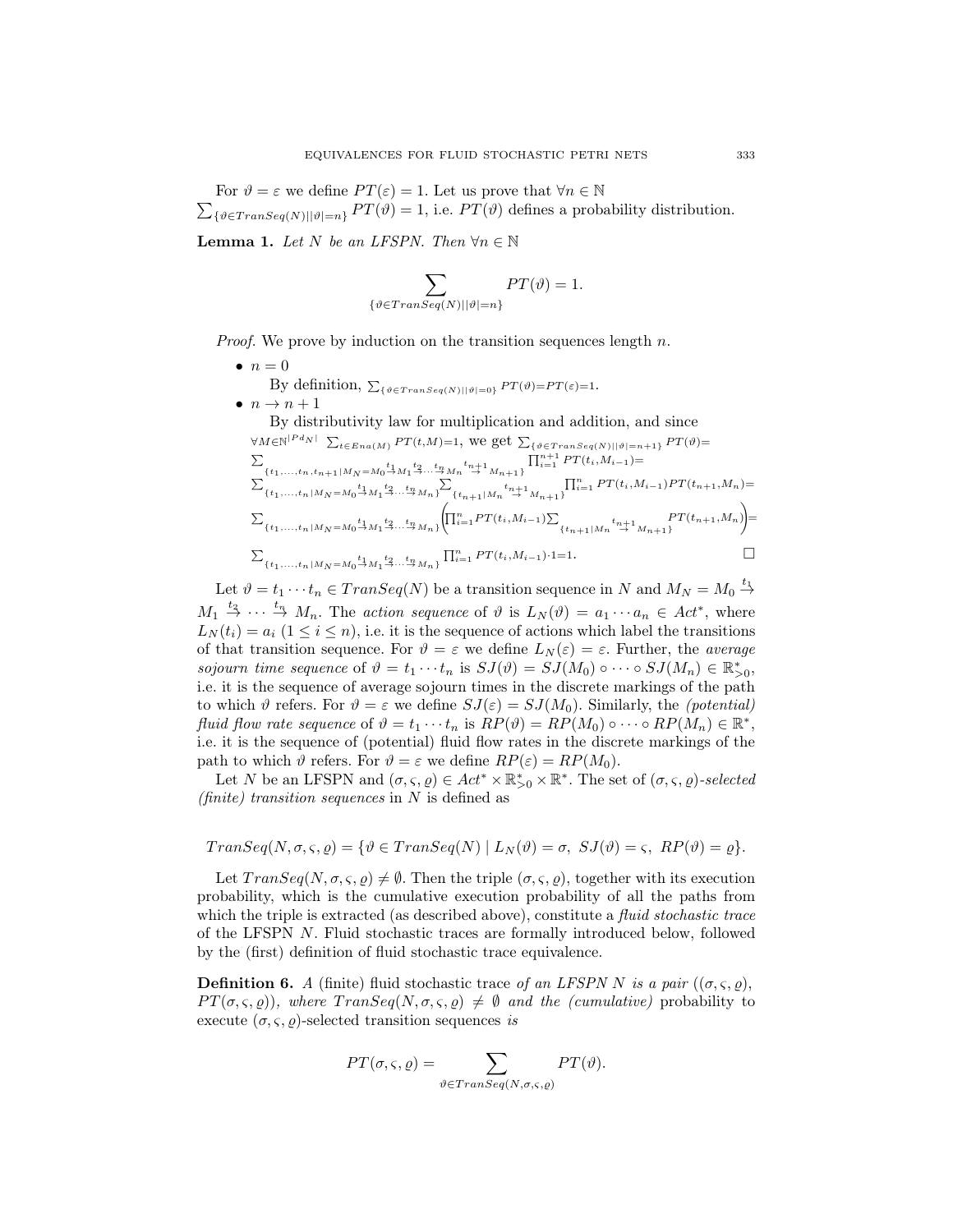We denote the set of all fluid stochastic traces of an LFSPN  $N$  by  $FlustochTraces(N)$ . Two LFSPNs N and N' are fluid trace equivalent, denoted by  $N \equiv_{fl} N'$ , if

 $FluStochTrace(N) = FluStochTrace(N').$ 

 $PT(\sigma, \varsigma, \varrho)$  defines a probability distribution, since by Lemma 1, we have  $\forall n \in \mathbb{N}$   $\sum_{\{(\sigma,\varsigma,\varrho) \mid \vert \sigma \vert = n\}} PT(\sigma,\varsigma,\varrho) = \sum_{\{(\sigma,\varsigma,\varrho) \mid \vert \sigma \vert = n\}} \sum_{\vartheta \in Transeq(N,\sigma,\varsigma,\varrho)} PT(\vartheta) = \sum_{\{\sigma,\varsigma,\varrho\} \vert \vert \sigma \vert = n\}} PT(\vartheta) = \sum_{\{\vartheta \in Transeq(N) \mid \vert \vartheta \vert = n\}} PT(\vartheta) = 1.$ The following (second) definition of fluid stochastic trace equivalence does not

use fluid stochastic traces.

**Definition 7.** Two LFSPNs N and N' are fluid trace equivalent, denoted by  $N \equiv_{fl} N'$ , if  $\forall (\sigma, \varsigma, \varrho) \in Act^* \times \mathbb{R}_{>0}^* \times \mathbb{R}^*$  we have

$$
\sum_{\vartheta \in Transeq(N,\sigma,\varsigma,\varrho)} PT(\vartheta) = \sum_{\vartheta' \in Transeq(N',\sigma,\varsigma,\varrho)} PT(\vartheta').
$$

Note that in Definition 7, for  $\vartheta = t_1 \cdots t_n \in Transeq(N, \sigma, \varsigma, \rho)$  with  $M_N = M_0 \stackrel{t_1}{\rightarrow} M_1 \stackrel{t_2}{\rightarrow} \cdots \stackrel{t_n}{\rightarrow} M_n$  and  $\vartheta' = t'_1 \cdots t'_n \in Transeq(N', \sigma, \varsigma, \varrho)$  with  $M_{N'}=M_0'$  $\stackrel{t_1'}{\rightarrow} M_1'$  $M_{N'} = M'_{0} \stackrel{t'_{1}}{\rightarrow} M'_{1} \stackrel{t'_{2}}{\rightarrow} \cdots \stackrel{t'_{n}}{\rightarrow} M'_{n}$ , we have  $PT(\vartheta) = \prod_{i=1}^{n} PT(t_{i}, M_{i-1}) = \prod_{i=1}^{n} SJ(M_{i-1})\Omega_{N}(t_{i}, M_{i-1})$  and  $PT(\vartheta') = \prod_{i=1}^{n} PT(t'_{i}, M'_{i-1}) = \prod_{i=1}^{n} GT(t'_{i}, M'_{i-1})$  $\prod_{i=1}^{n} SJ(M'_{i-1})\Omega_N(t'_i, M'_{i-1})$ . Then the equality  $SJ(M_0) \circ \cdots \circ SJ(M_n) = SJ(\vartheta) =$  $\prod_{i=1}^{n} SJ(M_{i-1})^{s}N(k_i, M_{i-1})$ . Then the equality  $SJ(M_0) \circ \cdots \circ SJ(M_n) = SJ(v) =$ <br>  $\varsigma = SJ(\vartheta') = SJ(M_0') \circ \cdots \circ SJ(M_n')$  implies that  $\prod_{i=1}^{n} SJ(M_{i-1}) = \prod_{i=1}^{n} SJ(M_{i-1}')$ . Hence,  $PT(\vartheta) = PT(\vartheta')$  iff  $\prod_{i=1}^{n} \Omega_N(t_i, M_{i-1}) = \prod_{i=1}^{n} \Omega_N(t_i', M'_{i-1})$ . This alternative equality results in the following (third) definition of fluid trace equivalence.

**Definition 8.** Two LFSPNs N and N' are fluid trace equivalent, denoted by  $N \equiv_{fl} N'$ , if  $\forall (\sigma, \varsigma, \varrho) \in Act^* \times \mathbb{R}_{>0}^* \times \mathbb{R}^*$  we have

$$
\begin{array}{l} \sum_{\{t_1\cdots t_n\in Transeq(N,\sigma,\varsigma,\varrho)\mid M_N=M_0\stackrel{t_1}{\rightarrow}M_1\stackrel{t_2}{\rightarrow}\cdots\stackrel{t_n}{\rightarrow}M_n\}}\prod_{i=1}^n\Omega_N(t_i,M_{i-1})=\\ \sum_{\{t'_1\cdots t'_n\in Transeq(N',\sigma,\varsigma,\varrho)\mid M_{N'}=M_0'\stackrel{t'_1}{\rightarrow}M_1'\stackrel{t'_2}{\rightarrow}\cdots\stackrel{t'_n}{\rightarrow}M'_n\}}\prod_{i=1}^n\Omega_N(t'_i,M'_{i-1}). \end{array}
$$

Note that in the definition of  $TransSeq(N, \sigma, \varsigma, \rho)$ , as well as in Definitions 6, 7 and 8, for  $\vartheta \in T_N^*$ , we may use the *exit rate sequences*  $RE(\vartheta) = RE(M_0) \circ$  $\cdots \circ RE(M_n) \in \mathbb{R}_{\geq 0}^*$  instead of average sojourn time sequences  $\varsigma = SJ(\vartheta) =$  $SJ(M_0)\circ\cdots\circ SJ(M_n)\in \mathbb{R}_{>0}^*$ , since we have  $\forall M\in DRS(N)$   $SJ(M)=\frac{1}{RE(M)}$  and  $\forall M \in DRS(N) \ \forall M' \in DRS(N') \ SU(M) = \mathcal{S}J(M') \ \Leftrightarrow \ RE(M) = RE(M').$ 

Let N and N' be LFSPNs such that  $P c_N = \{q\}$  and  $P c_{N'} = \{q'\}$ . Then the continuous place  $q'$  of N corresponds to q of N, i.e. q and  $q'$  are the respective continuous places. For  $M \in DRS(N)$  (or for  $M' \in DRS(N')$ ) we denote by  $RP(M)$ (or by  $RP(M')$ ) the fluid level change rate for the continuous place q (or for the corresponding one  $q'$ , i.e. the argument discrete marking determines for which of the two continuous places, q or  $q'$ , the flow rate function  $RP$  is taken.

Let  $N$  be an LFSPN. The *average potential fluid change volume* in a continuous place  $q \in Pc_N$  in the discrete marking  $M \in DRS(N)$  is

$$
FluidChange(q, M) = SJ(M)RP(M).
$$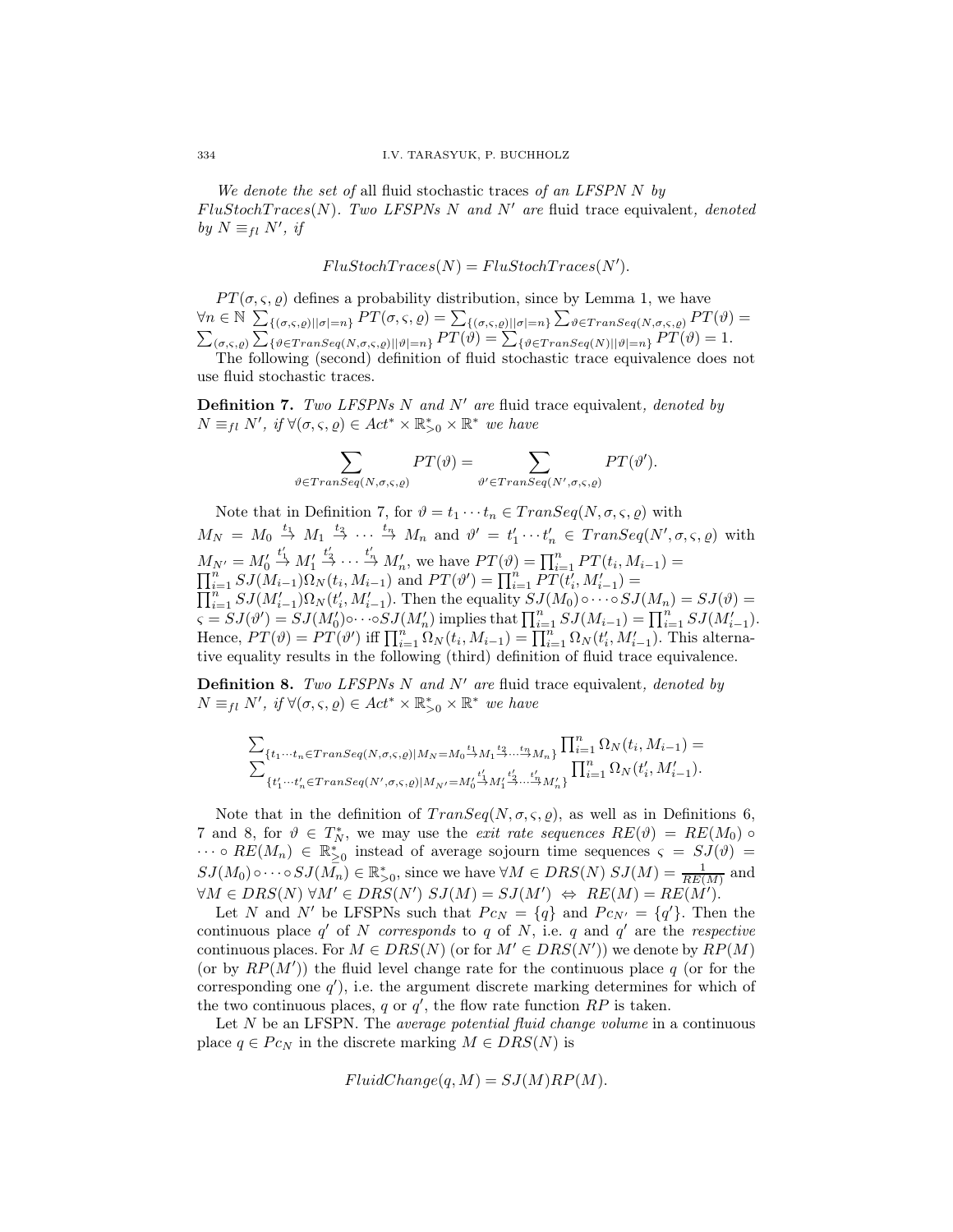In order to define the probability function  $PT(\sigma, \varsigma, \varrho)$ , the transition sequences corresponding to a particular action sequence are also selected according to the specific average sojourn times and fluid flow rates in the discrete markings of the paths to which those transition sequences refer. One of several intuitions behind such an additional selection is as follows. The average potential fluid change volume in a continuous place q in the discrete marking  $M$  is a product of the average sojourn time and the constant (possibly zero or negative) potential fluid flow rate in  $M$ . In each of the corresponding discrete markings  $M$  and  $M'$  of the paths to which the corresponding transition sequences  $\vartheta \in Transeq(N, \sigma, \varsigma, \varrho)$  and  $\vartheta' \in$  $Transeq(N', \sigma, \varsigma, \varrho)$  refer, we shall have the same average potential fluid change volume in the respective continuous places q and  $q'$ , i.e.  $FluidChange(q, M) =$  $SJ(M)RP(M) = SJ(M')RP(M') = FluidChange(q', M')$ . Note that the average actual and potential fluid change volumes coincide unless the lower boundary of fluid in some continuous place is reached, setting hereupon the actual fluid flow rate in it equal to zero till the end of the sojourn time in the current discrete marking.

Note that our notion of fluid trace equivalence is based rather on that of Markovian trace equivalence from [62], since there the average sojourn times in the states "surrounding" the actions of the corresponding traces of the equivalent processes should *coincide* while in the definition of the mentioned equivalence from [8, 6, 7, 9], the shorter average sojourn time may simulate the longer one. If we would adopt such a simulation then the smaller fluid change volumes would model the bigger ones, since the potential fluid flow rate remains constant while residing in a discrete marking. Since we observe no intuition behind that modeling, we do not use it.

Let  $\vartheta = t_1 \cdots t_n \in Transeq(N)$  and  $M_N = M_0 \stackrel{t_1}{\rightarrow} M_1 \stackrel{t_2}{\rightarrow} \cdots \stackrel{t_n}{\rightarrow} M_n$ . The average potential fluid change volume for the transition sequence  $\vartheta$  in a continuous place  $q \in Pc_N$  is

$$
FluidChange(q, \vartheta) = \sum_{i=0}^{n} FluidChange(q, M_i).
$$

In [10, 11], the following two types of Markovian trace equivalence have been proposed. The state-to-state Markovian trace equivalence requires coincidence of average sojourn times in all corresponding discrete markings of the paths. The end-to-end Markovian trace equivalence demands that only the sums of average sojourn times for all corresponding discrete markings of the paths should be equal. As a basis for constructing fluid trace equivalence, we have taken the state-to-state relation, since the constant potential fluid flow rate in the discrete markings may differ with their change (moreover, the actual fluid flow rate function may become discontinuous when the lower fluid boundary for a continuous place is reached in some discrete marking). Therefore, while summing the potential fluid flow rates for all discrete markings of a path, an important information is lost. The information is needed to calculate the average potential fluid change volume for a transition sequence that refers to the path. The mentioned value is a sum of the average potential fluid change volumes for all corresponding discrete markings of the path. It coincides for the corresponding transition sequences  $\vartheta \in Transeq(N, \sigma, \varsigma, \varrho)$ and  $\vartheta' \in Transeq(N', \sigma, \varsigma, \varrho)$ , i.e.  $FluidChange(q, \vartheta) = FluidChange(q', \vartheta')$  for the respective continuous places  $q$  and  $q'$ . Again, note that the average *actual* and potential fluid change volumes for a transition sequence may differ, due to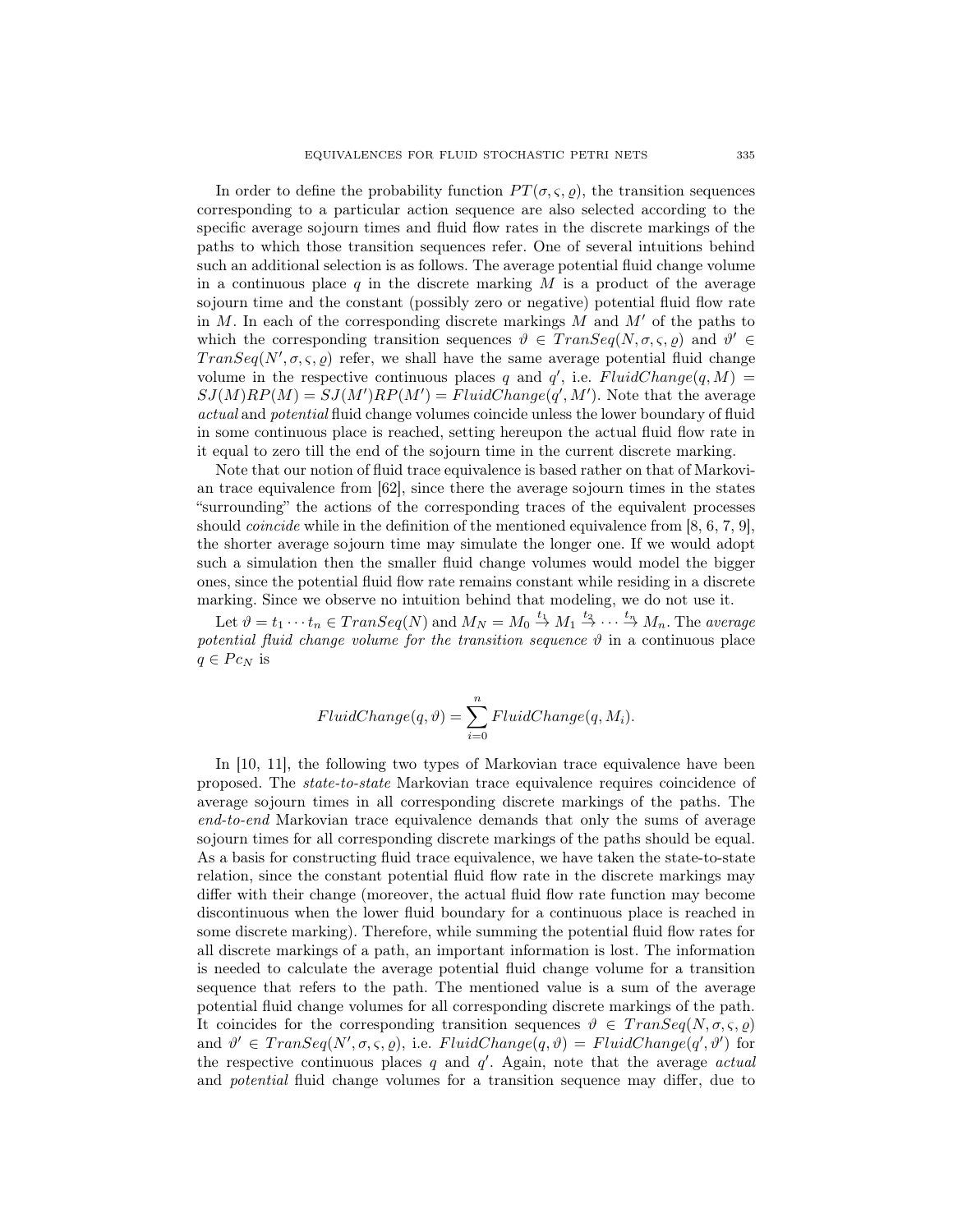discontinuity of the actual fluid flow rate functions for some discrete markings of the path to which the transition sequence refers.

Let  $Transeq(N, \sigma, \varsigma, \rho) \neq \emptyset$ . The average potential fluid change volume for the  $(\sigma, \varsigma, \varrho)$ -selected (finite) transition sequences in a continuous place  $q \in P_{\mathcal{C}_N}$  is

$$
FluidChange(q, (\sigma, \varsigma, \varrho)) = FluidChange(q, \vartheta) \,\forall \vartheta \in Transeq(N, \sigma, \varsigma, \varrho).
$$

Then, as mentioned above, for the respective continuous places  $q$  and  $q'$  of the LFSPNs N and N', such that  $Transeq(N, \sigma, \varsigma, \varrho) \neq \emptyset \neq Transeq(N, \sigma, \varsigma, \varrho)$ , we have  $FluidChange(q, (\sigma, \varsigma, \varrho)) = FluidChange(q', (\sigma, \varsigma, \varrho)).$ 

Let  $n \in \mathbb{N}$ . The average potential fluid change volume for the transition sequences of length n in a continuous place  $q \in P_{C_N}$  is

$$
FluidChange(q, n) = \sum_{\{\vartheta \in Transeq(N) \mid |\vartheta| = n\}} FluidChange(q, \vartheta) PT(\vartheta).
$$

We get  $FluidChange(q, n) = \sum_{\{\vartheta \in Transeq(N)| |\vartheta| = n\}} FluidChange(q, \vartheta) PT(\vartheta) = \sum_{\{\sigma, \varsigma, \varrho\} \neq \vartheta \wedge |\sigma| = n\}} FluidChange(q, (\sigma, \varsigma, \varrho)) PT(\sigma, \varsigma, \varrho)$ . For the respective continuous places q and q' of the LFSPNs N and N' with  $N \equiv_{fl} N'$ , we have  $\forall n \in \mathbb{N}$  FluidChange $(q, n) =$  FluidChange $(q', n)$ . Thus, fluid trace equivalence preserves average potential fluid change volume for the transition sequences of every certain length in the respective continuous places.

**Example 1.** In Figure 1, the LFSPNs N and N' are presented, such that  $N \equiv_{fl} N'$ . We have  $DRS(N) = \{M_1, M_2\}$ , where  $M_1 = (1, 0)$ ,  $M_2 = (0, 1)$ , and  $DRS(N') =$  ${M'_1, M'_2, M'_3}, where M'_1 = (1, 0, 0), M'_2 = (0, 1, 0), M'_3 = (0, 0, 1).$ 

In Figure 2, the discrete reachability graphs  $DRG(N)$  and  $DRG(N')$  are depicted. In Figure 3, the underlying CTMCs  $CTMC(N)$  and  $CTMC(N')$  are drawn. In Figure 4, the EDTMCs  $EDTMC(N)$  and  $EDTMC(N')$  are presented.

The sojourn time average and variance vectors of  $N$  are

$$
SJ = \left(\frac{1}{2}, \frac{1}{2}\right), \text{ } VAR = \left(\frac{1}{4}, \frac{1}{4}\right).
$$

The TRM  $Q$  for  $CTMC(N)$ , TPM  $P$  for  $EDTMC(N)$  and FRM  $R$  for the SFM of N are

$$
\mathbf{Q} = \begin{pmatrix} -2 & 2 \\ 2 & -2 \end{pmatrix}, \quad \mathbf{P} = \begin{pmatrix} 0 & 1 \\ 1 & 0 \end{pmatrix}, \quad \mathbf{R} = \begin{pmatrix} 1 & 0 \\ 0 & -2 \end{pmatrix}.
$$

The sojourn time average and variance vectors of  $N'$  are

$$
SJ' = \left( \frac{1}{2}, \frac{1}{2}, \frac{1}{2} \right), \; VAR' = \left( \frac{1}{4}, \frac{1}{4}, \frac{1}{4} \right).
$$

The TRM  $\mathbf{Q}'$  for  $CTMC(N')$ , TPM  $\mathbf{P}'$  for  $EDTMC(N')$  and FRM  $\mathbf{R}'$  for the  $SFM$  of  $N'$  are

$$
\mathbf{Q}' = \left( \begin{array}{ccc} -2 & 1 & 1 \\ 2 & -2 & 0 \\ 2 & 0 & -2 \end{array} \right), \quad \mathbf{P}' = \left( \begin{array}{ccc} 0 & \frac{1}{2} & \frac{1}{2} \\ 1 & 0 & 0 \\ 1 & 0 & 0 \end{array} \right), \quad \mathbf{R}' = \left( \begin{array}{ccc} 1 & 0 & 0 \\ 0 & -2 & 0 \\ 0 & 0 & -2 \end{array} \right).
$$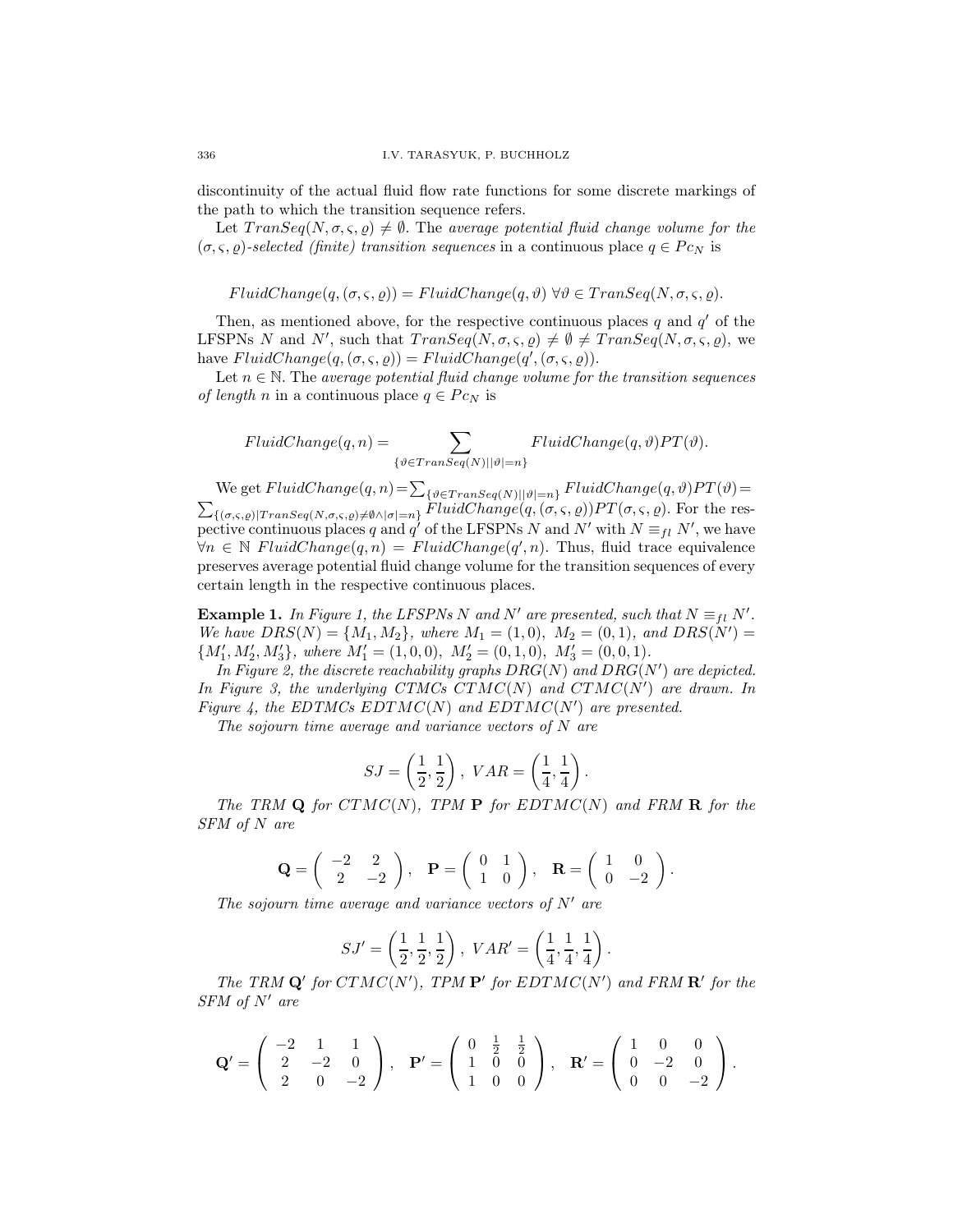

We have  $t_1t_2 \in Transeq(N, ab, \frac{1}{2} \circ \frac{1}{2} \circ \frac{1}{2}, 1 \circ (-2) \circ 1)$  and  $u_1u_2 \in I_1$  and  $u_1u_2 \in I_1$  and  $u_2 \in \frac{1}{2}$  o  $\frac{1}{2}$  o  $\frac{1}{2}$  o  $\frac{1}{2}$ , 1 ∘ (-2) ∘ 1), hence, FluidChange(q, t<sub>1</sub>t<sub>2</sub>) =  $FluidChange(q, t_1t_3) = \frac{1}{2} \cdot 1 + \frac{1}{2} \cdot (-2) + \frac{1}{2} \cdot 1 = 0.$ 

We have  $t_1't_3 \in Trans\bar{S}eq(N',ab,\frac{1}{2} \circ \frac{1}{2} \circ \frac{1}{2}, 1 \circ (-2) \circ 1)$  and  $t_2't_4' \in Transeq(N', ac, \frac{1}{2} \circ \frac{1}{2} \circ \frac{1}{2}, 1 \circ (-2) \circ 1), \text{ hence, FluidChange}(q', t_1't_3') =$  $FluidChange(q', t'_2 t'_4) = \frac{1}{2} \cdot 1 + \frac{1}{2} \cdot (-2) + \frac{1}{2} \cdot 1 = 0.$ 

It holds  $PT(t_1t_2) = PT(t_1t_3) = 1 \cdot \frac{1}{2} = \frac{1}{2}$  and  $PT(t'_1t'_3) = PT(t'_2t'_4) = \frac{1}{2} \cdot 1 = \frac{1}{2}$ . We get  $FlustochTrace(N) = \left\{ \left( \left( \varepsilon, \frac{1}{2}, 1 \right), 1 \right), \left( \left( a, \frac{1}{2} \circ \frac{1}{2}, 1 \circ (-2) \right), 1 \right), \right\}$  $((ab, \frac{1}{2} \circ \frac{1}{2} \circ \frac{1}{2}, 1 \circ (-2) \circ 1), \frac{1}{2}), ((ac, \frac{1}{2} \circ \frac{1}{2} \circ \frac{1}{2}, 1 \circ (-2) \circ 1), \frac{1}{2}), \ldots) =$  $FluStochTrace(N').$ 

It holds  $FluidChange(g, (a, \frac{1}{2} \circ \frac{1}{2}, 1 \circ (-2))) =$  $FluidChange\left(q',\left(a,\frac{1}{2}\circ\frac{1}{2},1\circ(-2)\right)\right)=\frac{1}{2}\cdot1+\frac{1}{2}\cdot(-2)=-\frac{1}{2}.$ 

We then get  $FluidChange(q, 1) = FluidChange(q, t_1)PT(t_1) = (-\frac{1}{2}) \cdot 1 = -\frac{1}{2}$  $\left(-\frac{1}{2}\right) \cdot \frac{1}{2} + \left(-\frac{1}{2}\right) \cdot \frac{1}{2} = FluidChange(q', t'_1) PT(t'_1) + FluidChange(q', t'_2) PT(t'_2) =$  $FluidChange(q', 1).$ 

In Figure 5, the ideal (since we have a stochastic process here, the actual and average sojourn times may differ) evolution of the actual fluid level for the continuous place q of the LFSPN N is depicted. One can see that  $X(0.75) = 0$ , i.e. at the time moment  $\delta = 0.75$ , the fluid level  $X(\delta)$  reaches the zero low boundary while N resides in the discrete marking  $M(\delta) = M_2$  for all  $\delta \in [0.5; 1)$ . Then the actual fluid flow rate function  $RA(M(\delta), X(\delta))$  has a discontinuity at that point, where the function value is changed instantly from  $-2$  to 0. If it would exist no lower boundary, the average potential and actual fluid change volumes for the transition sequences of length 1 in the continuous place q would coincide and be equal to  $FluidChange(q, 1) = -0.5 = 0.5 - 1 = X(1).$ 

In Figure 6, possible evolution of the actual fluid level for the continuous place q of the LFSPN N is presented, where the actual and average sojourn times in the discrete markings demonstrate substantial differences.

#### 6. Fluid bisimulation equivalence

Bisimulation equivalences respect particular points of choice in the behavior of a system. To define fluid bisimulation equivalence, we have to consider a bisimulation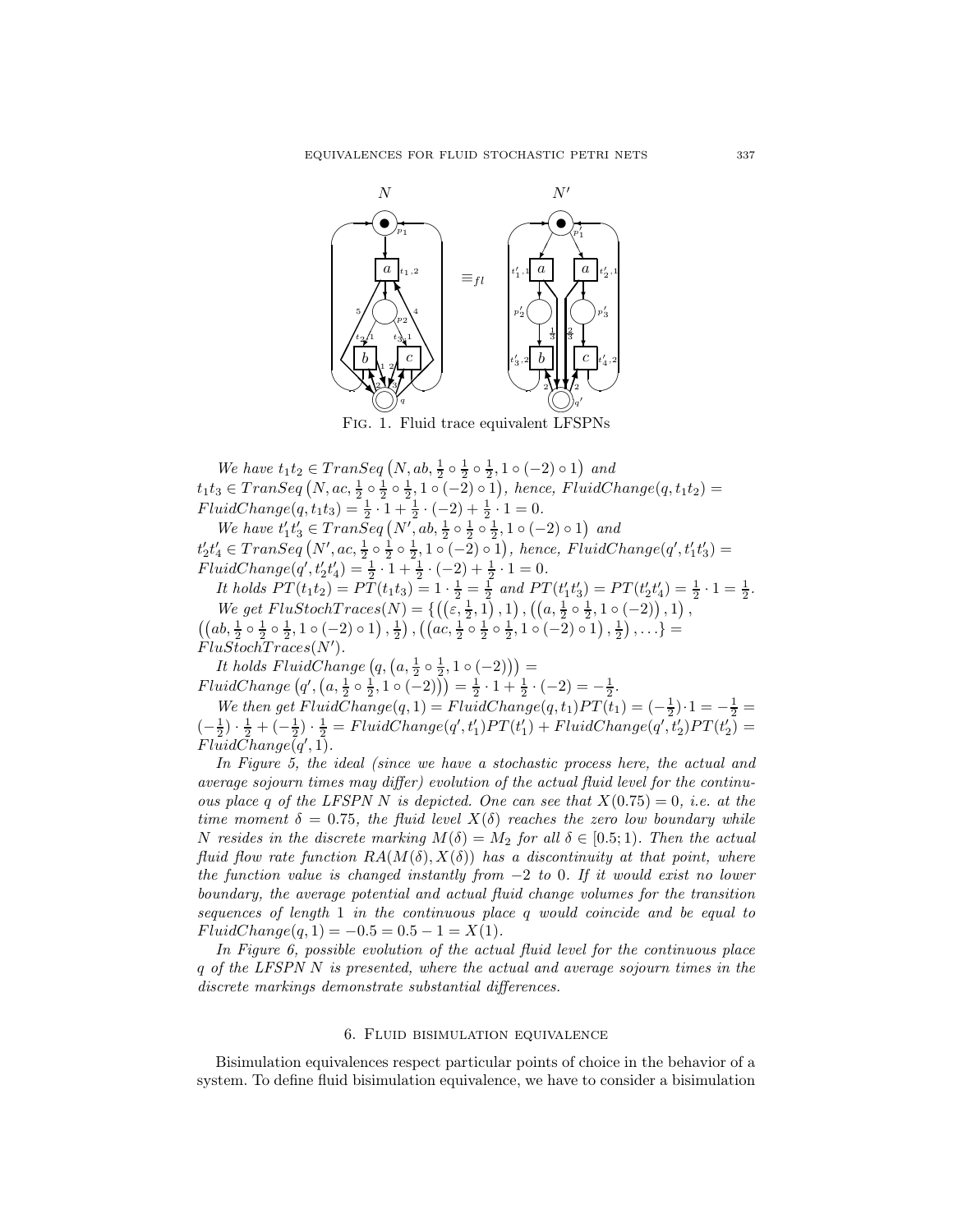

Fig. 2. The discrete reachability graphs of the fluid trace equivalent LFSPNs



Fig. 3. The underlying CTMCs of the fluid trace equivalent LFSPNs



Fig. 4. The EDTMCs of the fluid trace equivalent LFSPNs

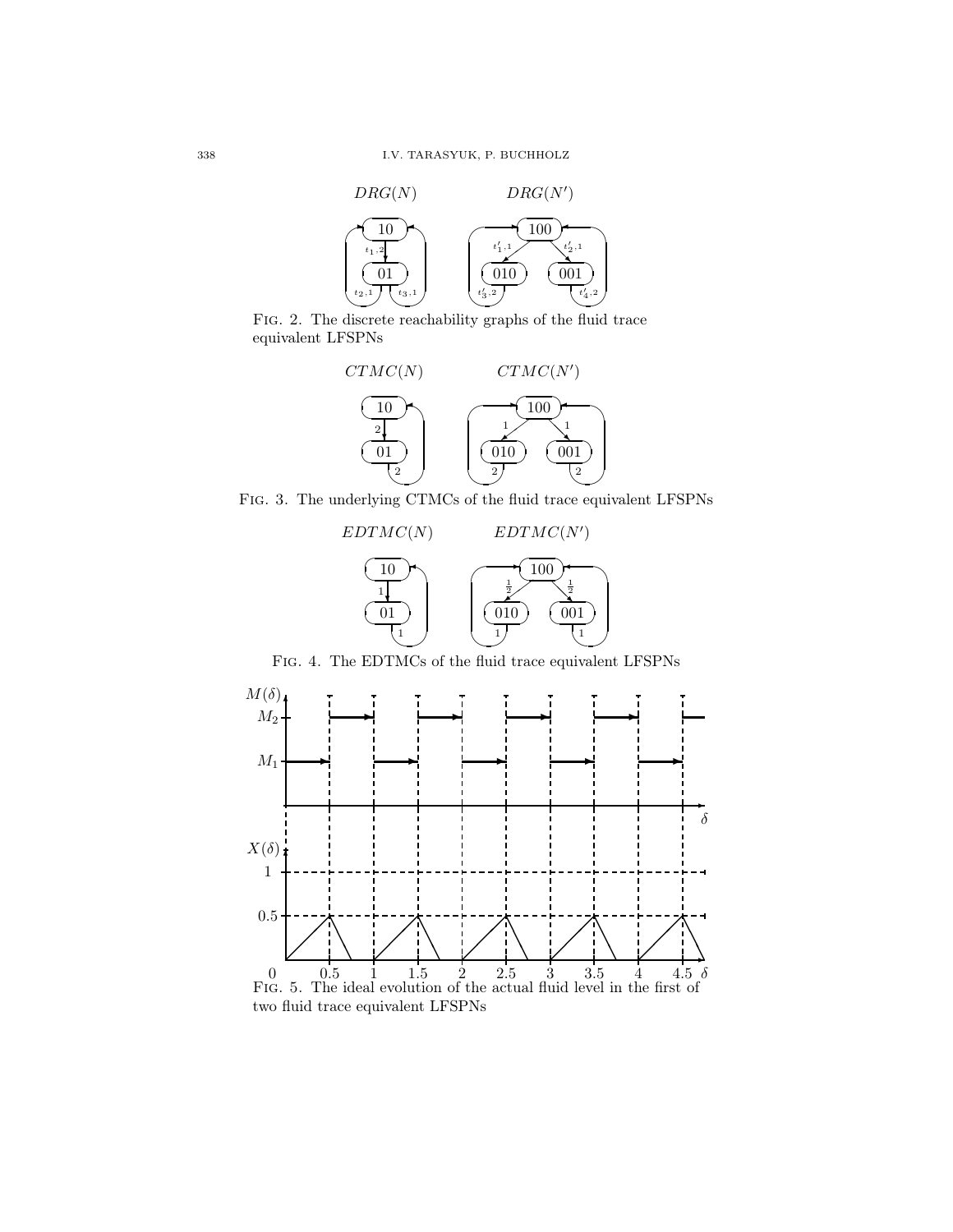

being an *equivalence* relation that partitions the states of the union of the discrete reachability graphs  $DRG(N)$  and  $DRG(N')$  of the LFSPNs N and N'. For N and N' to be bisimulation equivalent the initial states  $M_N$  and  $M_{N'}$  of their discrete reachability graphs should be related by a bisimulation having the following transfer property: if two states are related then in each of them the same action can occur, leading with the identical overall rate from each of the two states to the same equivalence class for every such action.

The definition of fluid bisimulation should be given at the level of LFSPNs, but it must use the transition rates of the extracted CTMC. These rates cannot be easily (i.e. with a simple expression) defined at the level of more general LFSPNs, whose discrete part is labeled GSPNs. In addition, the action labels of immediate transitions are lost and their individual probabilities are redistributed while GSPNs are transformed into CTSPNs. The individual probabilities of immediate transitions are "dissolved" in the total transition rates between tangible states when vanishing states are eliminated from SMCs while reducing them to CTMCs. Therefore, to make the definition of fluid bisimulation less intricate, we have decided to consider only LFSPNs with labeled CTSPNs as the discrete part. Then the underlying stochastic process of the discrete part of LFSPNs will be that of CTSPNs, i.e. CTMCs.

The novelty of the fluid bisimulation definition w.r.t. that of the Markovian bisimulations from [15, 38, 8, 6, 7, 9, 10, 11] is that, for each pair of bisimilar discrete markings of N and  $N'$ , we require coincidence of the fluid flow rates of the corresponding (i.e. related by a correspondence bijection) continuous places of N and  $N'$  in these two discrete markings. Thus, fluid bisimulation equivalence takes into account functional activity, stochastic timing and fluid flow, like fluid trace equivalence does.

We first propose some helpful extensions of the rate functions for the discrete marking changes and for the fluid flow in continuous places. Let  $N$  be an LFSPN and  $\mathcal{H} \subseteq DRS(N)$ . Then, for each  $M \in DRS(N)$  and  $a \in Act$ , we write  $M \stackrel{a}{\rightarrow} \chi \mathcal{H}$ ,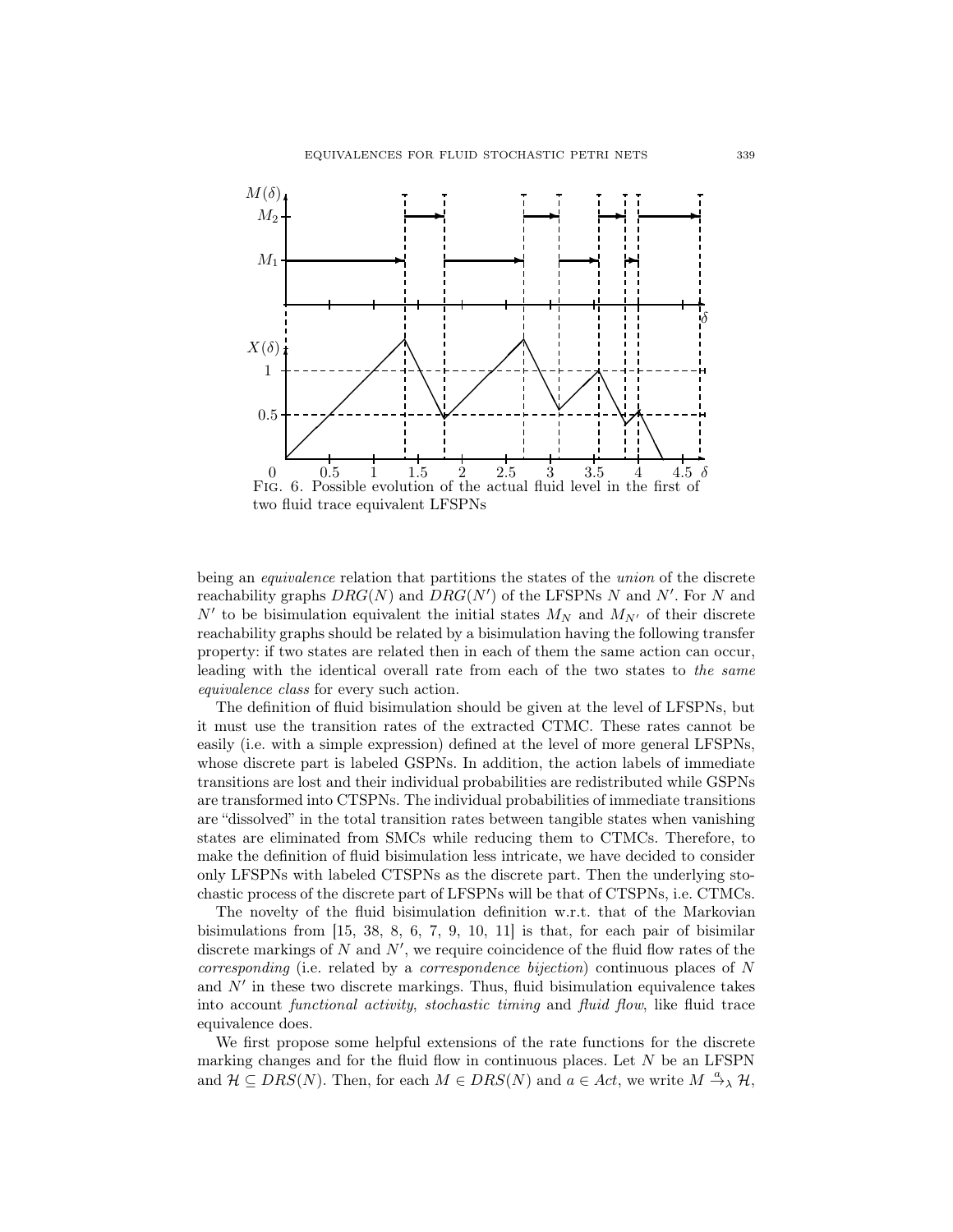where  $\lambda = RM_a(M, \mathcal{H})$  is the overall rate to move from M into the set of discrete markings  $H$  by action a, defined as

$$
RM_a(M,\mathcal{H}) = \sum_{\{t \mid \exists \widetilde{M} \in \mathcal{H} \ M \stackrel{t}{\rightarrow} \widetilde{M}, \ L_N(t)=a\}} \Omega_N(t,M).
$$

We write  $M \stackrel{a}{\rightarrow} \mathcal{H}$  if  $\exists \lambda \ M \stackrel{a}{\rightarrow} \lambda \mathcal{H}$ . Further, we write  $M \rightarrow_{\lambda} \mathcal{H}$  if  $\exists a \ M \stackrel{a}{\rightarrow} \mathcal{H}$ , where  $\lambda = RM(M, \mathcal{H})$  is the overall rate to move from M into the set of discrete markings H by any actions, defined as

$$
RM(M,\mathcal{H}) = \sum_{\{t \mid \exists \widetilde{M} \in \mathcal{H} \ M \stackrel{t}{\rightarrow} \widetilde{M}\}} \Omega_N(t,M).
$$

To construct a fluid bisimulation between LFSPNs N and N', we should consider the "composite" set of their discrete markings  $DRS(N) \cup DRS(N')$ , since we have to identify the rates to come from any two equivalent discrete markings into the same "composite" equivalence class (w.r.t. the fluid bisimulation). Note that, for  $N \neq N'$ , transitions starting from the discrete markings of  $DRS(N)$  (or  $DRS(N')$ ) always lead to those from the same set, since  $DRS(N) \cap DRS(N') = \emptyset$ , and this allows us to "mix" the sets of discrete markings in the definition of fluid bisimulation.

Let  $P c_N = \{q\}$  and  $P c_{N'} = \{q'\}$ . In this case the continuous place q' of N corresponds to q of N, according to a trivial correspondence bijection  $\beta : P c_N \to P c_{N'}$ such that  $\beta(q) = q'$ . Then for  $M \in DRS(N)$  (or for  $M' \in DRS(N')$ ) we denote by  $RP(M)$  (or by  $RP(M')$ ) the fluid level change rate for the continuous place q (or for the corresponding one  $q'$ ), i.e. the argument discrete marking determines for which of the two continuous places, q or  $q'$ , the flow rate function  $RP$  is taken.

Note that if  $N$  and  $N'$  have more than one continuous place and there exists a correspondence bijection  $\beta$ :  $P c_N \rightarrow P c_{N'}$  then we should consider several flow rate functions  $RP_i$   $(1 \leq i \leq l = |P c_N| = |P c_{N'}|)$  in the same manner, i.e. each  $RP_i$ is used for the pair of the corresponding continuous places  $q_i \in Pc_N$  and  $\beta(q_i)$  $q'_{i} \in P c_{N'}$ . In other words, we require that the vectors  $(RP_{1}(M), \ldots, RP_{l}(M))$  and  $(RP_1(M'), \ldots, RP_l(M'))$  coincide for each pair of fluid bisimilar discrete markings  $M$  and  $M'$  in such a case.

**Definition 9.** Let N and N' be LFSPNs such that  $P c_N = \{q\}$ ,  $P c_{N'} = \{q'\}$  and q' corresponds to q. An equivalence relation  $\mathcal{R} \subseteq (DRS(N) \cup DRS(N'))^2$  is a fluid bisimulation between N and N', denoted by  $\mathcal{R}: N \rightarrow H \circ N'$ , if:

- (1)  $(M_N, M_{N'}) \in \mathcal{R}$ .
- (2)  $(M_1, M_2) \in \mathcal{R} \Rightarrow RP(M_1) = RP(M_2), \forall H \in (DRS(N) \cup DRS(N'))/R, \forall a \in Act$

$$
M_1 \xrightarrow{a} \mathcal{H} \Leftrightarrow M_2 \xrightarrow{a} \mathcal{H}.
$$

Two LFSPNs N and N' are fluid bisimulation equivalent, denoted by  $N \leftrightarrow_{fl} N'$ , if  $\exists \mathcal{R}: N_{\frac{\leftrightarrow}{\rightarrow} l}N'.$ 

Let  $\mathcal{R}_{fl}(N, N') = \bigcup \{ \mathcal{R} \mid \mathcal{R} : N \underline{\leftrightarrow}_{fl} N' \}$  be the union of all fluid bisimulations between N and N'. The following proposition proves that  $\mathcal{R}_{fl}(N, N')$  is also an *equivalence* and  $\mathcal{R}_{fl}(N, N') : N \underline{\leftrightarrow}_{fl} N'$ .

**Proposition 1.** Let N and N' be LFSPNs and  $N \nleftrightarrow_{fl} N'$ . Then  $\mathcal{R}_{fl}(N, N')$  is the largest fluid bisimulation between N and N′ .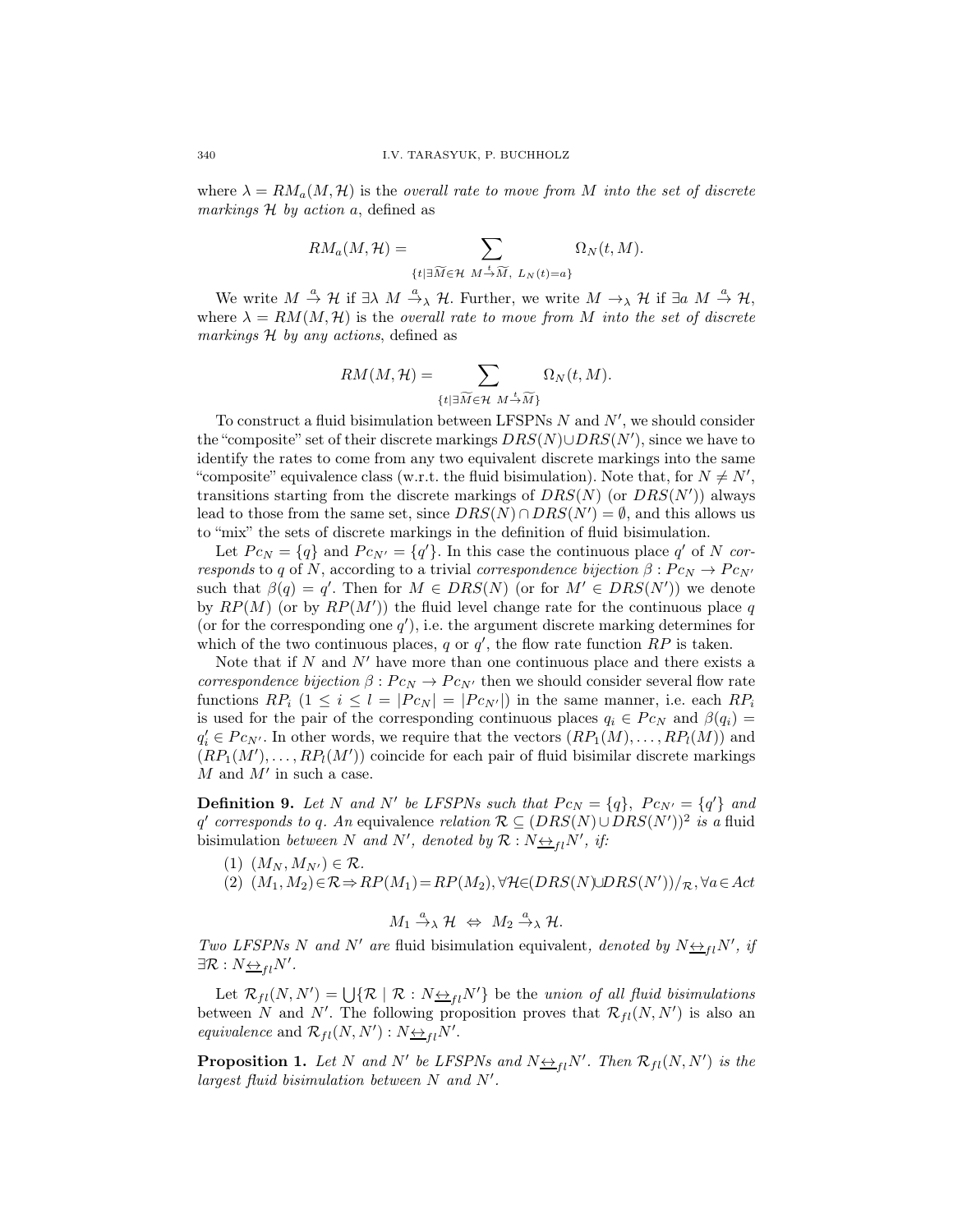Proof. Analogous to that of Proposition 8.2.1 from [38], which establishes the result for strong equivalence.

Let  $N, N'$  be LFSPNs with  $\mathcal{R}: N \rightarrow H \cap N'$  and  $\mathcal{H} \in (DRS(N) \cup DRS(N'))/R$ . We now present several remarks on the important equalities and helpful notations based on the rate functions  $RM_a$ ,  $RM$ ,  $RP$  and sojourn time characteristics  $SJ$ ,  $VAR$ . Remark 1. We have  $\forall M_1, M_2 \in \mathcal{H} \ \forall \widetilde{\mathcal{H}} \in (DRS(N) \cup DRS(N'))/R \ \forall a \in Act \ M_1 \stackrel{a}{\rightarrow} \lambda$  $\widetilde{\mathcal{H}} \Leftrightarrow M_2 \stackrel{a}{\rightarrow} \widetilde{\mathcal{H}}$ . Since the previous equality is valid for all  $M_1, M_2 \in \mathcal{H}$ , we can rewrite it as  $\mathcal{H} \stackrel{a}{\rightarrow} \lambda \widetilde{\mathcal{H}}_{\lambda}$  where  $\lambda = RM_a(\mathcal{H}, \widetilde{\mathcal{H}}) = RM_a(M_1, \widetilde{\mathcal{H}}) = RM_a(M_2, \widetilde{\mathcal{H}}) =$  $RM_a(\mathcal{H} \cap DRS(N), \tilde{\mathcal{H}}) = RM_a(\mathcal{H} \cap DRS(N'), \tilde{\mathcal{H}})$ . Then we write  $\mathcal{H} \stackrel{a}{\rightarrow} \tilde{\mathcal{H}}$  if  $\exists \lambda \mathcal{H} \stackrel{a}{\rightarrow}_{\lambda} \widetilde{\mathcal{H}} \text{ and } \mathcal{H} \rightarrow \widetilde{\mathcal{H}} \text{ if } \exists a \mathcal{H} \stackrel{a}{\rightarrow} \widetilde{\mathcal{H}}.$ 

Since the transitions from the discrete markings of  $DRS(N)$  always lead to those from the same set, we have  $\forall M \in DRS(N)$   $\forall a \in Act \ RM_a(M, \widetilde{\mathcal{H}}) = RM_a(M, \widetilde{\mathcal{H}})$ DRS(N)). Hence,  $\forall M \in \mathcal{H} \cap DRS(N)$   $\forall a \in Act \ RM_a(\mathcal{H}, \widetilde{\mathcal{H}}) = RM_a(M, \widetilde{\mathcal{H}}) =$  $RM_a(M, \widetilde{\mathcal{H}} \cap DRS(N)) = RM_a(\mathcal{H} \cap DRS(N), \widetilde{\mathcal{H}} \cap DRS(N)).$  The same is true for  $DRS(N')$ . Thus,  $\forall \mathcal{H} \in (DRS(N) \cup DRS(N'))/\mathcal{R}$ 

 $RM_a(\mathcal{H} \cap DRS(N), \mathcal{H} \cap DRS(N)) = RM_a(\mathcal{H}, \mathcal{H}) = RM_a(\mathcal{H} \cap DRS(N'), \mathcal{H} \cap DRS(N')).$ Remark 2. We have  $\forall M_1, M_2 \in \mathcal{H} \ \forall \mathcal{H} \in (DRS(N) \cup DRS(N'))/\mathcal{R} \ RM(M_1, \mathcal{H}) =$  $\sum_{\{t\mid \exists \widetilde{M}_1\in \widetilde{\mathcal{H}} \ M_1\stackrel{t}{\rightarrow} \widetilde{M}_1\}} \Omega_N(t,M_1) = \sum_{a\in Act} \sum_{\{t\mid \exists \widetilde{M}_1\in \widetilde{\mathcal{H}} \ M_1\stackrel{t}{\rightarrow} \widetilde{M}_1, \ L_N(t)=a\}} \Omega_N(t,M_1) =$  $\sum_{a \in Act} RM_a(M_1, \widetilde{\mathcal{H}}) = \sum_{a \in Act} RM_a(M_2, \widetilde{\mathcal{H}}) = \sum_{a \in Act} \sum_{\{t | \exists \widetilde{M}_2 \in \widetilde{\mathcal{H}} \ M_2 \stackrel{+}{\rightarrow} \widetilde{M}_2, \ L_N(t) = a\}} \Omega_N(t, M_2)$  $\{t|\exists \widetilde{M}_2 \in \widetilde{\mathcal{H}} \,\, M_2 \xrightarrow{t} \widetilde{M}_2, \,\, L_N(t) = a\} \,\, \Omega_N(t, M_2) = \sum_{\{t|\exists \widetilde{M}_2 \in \widetilde{\mathcal{H}} \,\, M_2 \xrightarrow{t} \widetilde{M}_2\}} \Omega_N(t, M_2) =$  $RM(M_2, \mathcal{H})$ . Since the previous equality is valid for all  $M_1, M_2 \in \mathcal{H}$ , we can denote  $RM(\mathcal{H}, \widetilde{\mathcal{H}}) = RM(M_1, \widetilde{\mathcal{H}}) = RM(M_2, \widetilde{\mathcal{H}})$ . Then we write  $\mathcal{H} \to_{\lambda} \widetilde{\mathcal{H}}$ , where  $\lambda =$  $RM(\mathcal{H}, \widetilde{\mathcal{H}}) = RM(M_1, \widetilde{\mathcal{H}}) = RM(M_2, \widetilde{\mathcal{H}}).$ 

Since the transitions from the discrete markings of  $DRS(N)$  always lead to those from the same set, we have  $\forall M \in DRS(N) \ RM(M, \mathcal{H}) = RM(M, \mathcal{H} \cap DRS(N)).$ Hence,  $\forall M \in \mathcal{H} \cap DRS(N) \ RM(\mathcal{H}, \widetilde{\mathcal{H}}) = RM(M, \widetilde{\mathcal{H}}) = RM(M, \widetilde{\mathcal{H}} \cap DRS(N)) =$  $RM(\mathcal{H} \cap DRS(N), \mathcal{H} \cap DRS(N)).$  The same is true for  $DRS(N')$ . Thus,  $\forall \mathcal{H} \in \mathcal{H} \subset \mathcal{H} \subset \mathcal{H} \subset \mathcal{H}$  $(DRS(N) \cup DRS(N'))/R$ 

 $RM(\mathcal{H} \cap DRS(N), \mathcal{H} \cap DRS(N)) = RM(\mathcal{H}, \mathcal{H}) = RM(\mathcal{H} \cap DRS(N'), \mathcal{H} \cap DRS(N')).$ 

Remark 3. We have  $\forall M_1, M_2 \in \mathcal{H}$   $RP(M_1) = RP(M_2)$ . Since the previous equality is valid for all  $M_1, M_2 \in \mathcal{H}$ , we can denote  $RP(\mathcal{H}) = RP(M_1) = RP(M_2)$ .

Since any argument discrete marking  $M \in DRS(N) \cup DRS(N')$  completely determines for which continuous place the flow rate function  $RP(M)$  is taken (either for q if  $M \in \text{DRS}(N)$  or for q' if  $M \in \text{DRS}(N')$ ), we have  $\forall M \in$  $\mathcal{H} \cap DRS(N)$   $RP(\mathcal{H}) = RP(M) = RP(\mathcal{H} \cap DRS(N)).$  The same is true for  $DRS(N')$ . Thus,

| $RP(\mathcal{H} \cap DRS(N)) = RP(\mathcal{H}) = RP(\mathcal{H} \cap DRS(N')).$                                                                                                                     |
|-----------------------------------------------------------------------------------------------------------------------------------------------------------------------------------------------------|
| <i>Remark 4.</i> We have $\forall M_1, M_2 \in \mathcal{H}$ $SJ(M_1) = \frac{1}{\sum_{t \in Ena(M_1)} \Omega_N(t, M_1)}$                                                                            |
| $\sum_{\widetilde{H} \in (DRS(N) \cup DRS(N'))/R} \sum_{\{t \mid \exists \widetilde{M}_1 \in \widetilde{\mathcal{H}} \ M_1 \stackrel{t}{\rightarrow} \widetilde{M}_1\}} \Omega_N(t, M_1)$           |
| $\sum_{\widetilde{\mathcal{H}} \in (DRS(N) \cup DRS(N'))/R} RM(M_1, \widetilde{\mathcal{H}}) = \sum_{\widetilde{\mathcal{H}} \in (DRS(N) \cup DRS(N'))/R} RM(\mathcal{H}, \widetilde{\mathcal{H}})$ |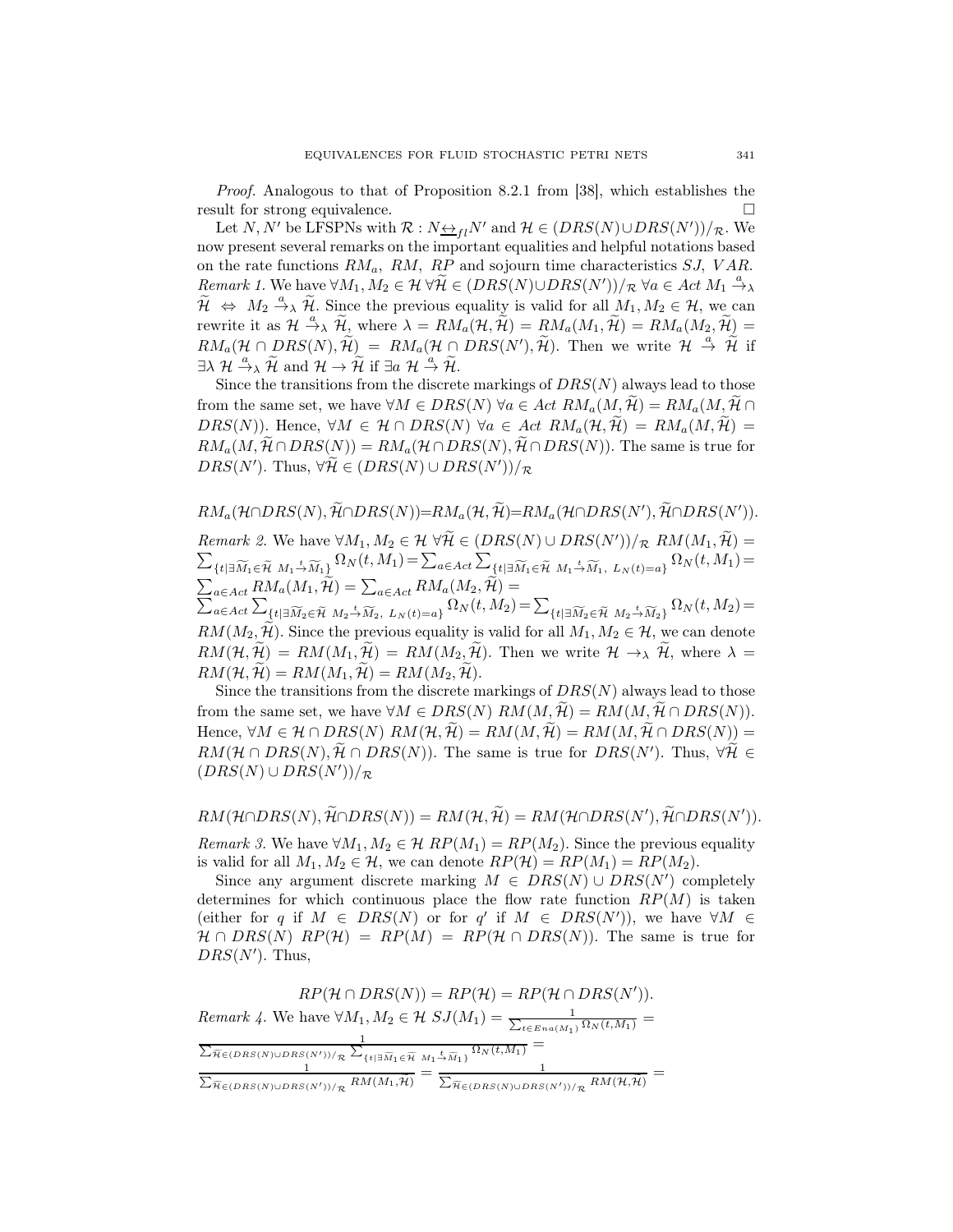$\frac{1}{\sum_{\widetilde{\alpha}} \sum_{i=1}^n \sum_{i=1}^n \alpha_i}$  $\frac{1}{\widetilde{\pi} \in (DRS(N) \cup DRS(N')) / R} \frac{RM(M_2, \widetilde{\pi})}{M}$ 

 $\frac{1}{\sum_{\widetilde{v}}\widetilde{v}$  $\widetilde{\pi}_{\in (DRS(N)\cup DRS(N'))/\mathcal{R}}\frac{1}{\sum_{\{t\mid \exists \widetilde{M}_2\in \widetilde{\mathcal{H}} \ M_2\stackrel{t}{\rightarrow} \widetilde{M}_2\}}\Omega_N(t,M_2)}=\frac{1}{\sum_{t\in Ena(M_2)}\Omega_N(t,M_2)}=SJ(M_2).$ Since the previous equality is valid for all  $M_1, M_2 \in \mathcal{H}$ , we can denote  $SJ_{\mathcal{R}}(\mathcal{H}) =$  $SJ(M_1) = SJ(M_2).$ 

Since any argument discrete marking  $M \in DRS(N) \cup DRS(N')$  completely determines, for which LFSPN the average sojourn time function  $SJ(M)$  is considered (for N if  $M \in DRS(N)$ , or for N' if  $M \in DRS(N')$ ), we have  $\forall M \in \mathcal{H} \cap DRS(N)$  $SJ(\mathcal{H}) = SJ(M) = SJ(\mathcal{H} \cap DRS(N)).$  The same is true for  $DRS(N')$ . Thus,

 $SJ(\mathcal{H} \cap DRS(N)) = SJ(\mathcal{H}) = SJ(\mathcal{H} \cap DRS(N')).$ Remark 5. We have  $\forall M_1, M_2 \in \mathcal{H} \; VAR(M_1) = \frac{1}{(\sum_{t \in Ena(M_1)} \Omega_N(t, M_1))^2}$  $\frac{1}{(\sum_{\widetilde{\mathcal{H}} \in (DRS(N) \cup DRS(N'))/R} \sum_{\{t \mid \exists \widetilde{M}_1 \in \widetilde{\mathcal{H}}_M_1 \stackrel{t}{\to} \widetilde{M}_1\}} \Omega_N(t,M_1))^2} =$ 1  $\frac{1}{(\sum_{\widetilde{\pi}\in(DRS(N)\cup DRS(N'))/\mathcal{R}}RM(M_1,\widetilde{\mathcal{H}}))^2}=\frac{1}{(\sum_{\widetilde{\pi}\in(DRS(N)\cup DRS(N))}RM(M_1,\widetilde{\mathcal{H}}))^2}$  $\frac{1}{(N')/\pi}$   $RM(M_1, \widetilde{\mathcal{H}}))^2$  =  $\frac{1}{(\sum_{\widetilde{\mathcal{H}} \in (DRS(N) \cup DRS(N'))/\pi}$   $RM(\mathcal{H}, \widetilde{\mathcal{H}}))^2$  =  $\frac{1}{(\sum_{\widetilde{\mathcal{H}} \in (DRS(N) \cup DRS(N'))/\mathcal{R}} \frac{RM(M_2,\widetilde{\mathcal{H}}))^2}{1}} =$  $\frac{1}{(\sum_{\widetilde{\mathcal{H}} \in (DRS(N) \cup DRS(N'))/R} \sum_{\{t \mid \exists \widetilde{M}_2 \in \widetilde{\mathcal{H}} \ M_2 \stackrel{t}{\rightarrow} \widetilde{M}_2\}} \Omega_N(t,M_2))^2}$ 

 $\frac{1}{(\sum_{t \in Ena(M_2)} \Omega_N(t, M_2))^2} = VAR(M_2)$ . Since the previous equality is valid for all  $M_1, M_2 \in \mathcal{H}$ , we can denote  $VAR_{\mathcal{R}}(\mathcal{H}) = VAR(M_1) = VAR(M_2)$ .

Since any argument discrete marking  $M \in DRS(N) \cup DRS(N')$  completely determines, for which LFSPN the sojourn time variance function  $VAR(M)$  is considered (for N if  $M \in DRS(N)$ , or for N' if  $M \in DRS(N')$ ), we have  $\forall M \in$  $\mathcal{H} \cap DRS(N) \; VAR(\mathcal{H}) = VAR(M) = VAR(\mathcal{H} \cap DRS(N)).$  The same is true for  $DRS(N')$ . Thus,

$$
VAR(\mathcal{H} \cap DRS(N)) = VAR(\mathcal{H}) = VAR(\mathcal{H} \cap DRS(N')).
$$

**Example 2.** In Figure 7, the LFSPNs N and N' are presented, such that  $N \nightharpoonup_{fl} N'$ . The only difference between the respective LFSPNs in Figure 1 and those in Figure  $\gamma$  is that the transitions  $t_3$  and  $t'_4$  are labeled with action c in the former, instead of action b in the latter.

Therefore, the following notions coincide for the respective LFSPNs in Figure 1 and those in Figure 7: the discrete reachability sets  $DRS(N)$  and  $DRS(N')$ , the discrete reachability graphs  $DRG(N)$  and  $DRG(N')$ , the underlying CTMCs  $CTMC(N)$  and  $CTMC(N')$ , the average sojourn time vectors SJ and SJ' of N and  $N'$ , the sojourn time variance vectors  $VAR$  and  $VAR'$  of  $N$  and  $N'$ , the TRMs  ${\bf Q}$  and  ${\bf Q}'$  for  $CTMC(N)$  and  $CTMC(N')$ , the TPMs  ${\bf P}$  and  ${\bf P}'$  for  $EDTMC(N)$ and  $EDTMC(N')$ , the FRMs **R** and **R'** for the SFMs of N and N'.

We have  $(DRS(N) \cup DRS(N'))/_{\mathcal{R}_{fl}(N,N')} = {\mathcal{H}_1, \mathcal{H}_2},$  where  $\mathcal{H}_1 = {M_1, M'_1},$  $\mathcal{H}_2 = \{M_2, M'_2, M'_3\}.$ 

We now compare the fluid equivalences to discover their interrelations. The following proposition states that fluid bisimulation equivalence implies fluid trace one.

**Proposition 2.** For LFSPNs  $N$  and  $N'$  the following holds:

$$
N_{\frac{\leftrightarrow}{\longrightarrow}l}N' \Rightarrow N \equiv_{fl} N'.
$$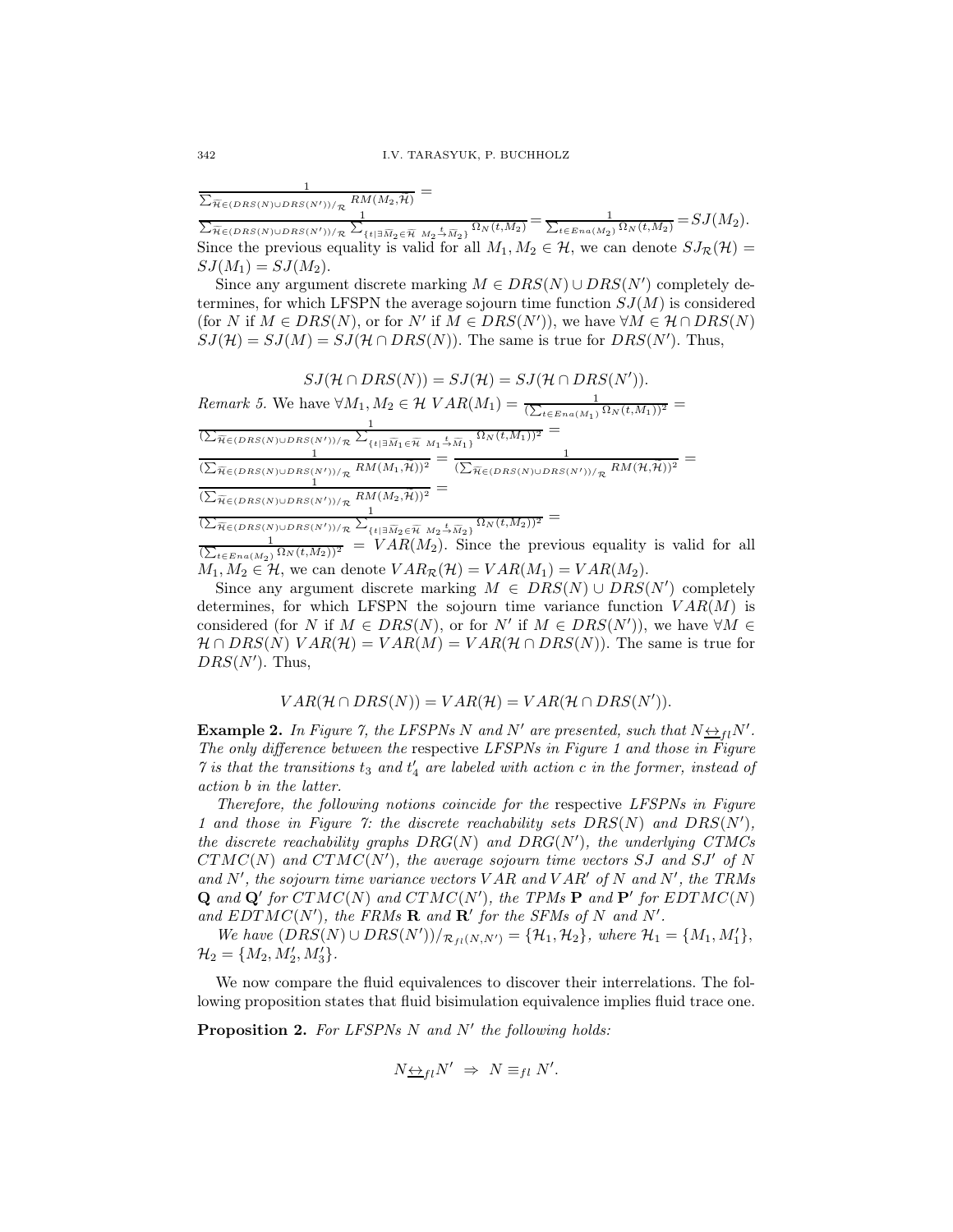

*Proof.* Let  $\mathcal{R}: N \rightarrow_{fl} N'$ ,  $\mathcal{H} \in (DRS(N) \cup DRS(N'))/R$  and  $M_1, M_2 \in \mathcal{H}$ . We have  $RP(M_1) = RP(M_2)$  and  $\forall \widetilde{\mathcal{H}} \in (DRS(N) \cup DRS(N'))/R$   $\forall a \in Act M_1 \stackrel{a}{\rightarrow} \lambda$  $\widetilde{\mathcal{H}} \Leftrightarrow M_2 \stackrel{a}{\rightarrow} \widetilde{\mathcal{H}}$ . Note that transitions from the discrete markings of  $DRS(N)$ always lead to those from the same set, hence,  $\forall M \in DRS(N)$   $RM_a(M, \mathcal{H}) =$  $RM_a(M, \mathcal{H} \cap DRS(N))$ . The same is true for  $DRS(N')$ .

By Remark 1 from Section 6, we can write  $\mathcal{H} \stackrel{a}{\rightarrow} _{\lambda} \widetilde{\mathcal{H}}$  and denote  $\lambda = RM_a(M_1, \widetilde{\mathcal{H}}) =$  $RM_a(M_2, \widetilde{\mathcal{H}}) = RM_a(\mathcal{H}, \widetilde{\mathcal{H}}) = RM_a(\mathcal{H} \cap DRS(N), \widetilde{\mathcal{H}} \cap DRS(N)) = RM_a(\mathcal{H} \cap$  $DRS(N'), \mathcal{H} \cap DRS(N')).$ 

Further, by Remark 4 from Section 6, we can denote  $SJ(M_1) = SJ(M_2)$  $SJ(\mathcal{H}) = SJ(\mathcal{H} \cap DRS(N)) = SJ(\mathcal{H} \cap DRS(N')).$ 

At last, by Remark 3 from Section 6, we can denote  $RP(M_1) = RP(M_2)$  $RP(\mathcal{H}) = RP(\mathcal{H} \cap DRS(N)) = RP(\mathcal{H} \cap DRS(N')).$ 

Let  $TransSeq(N, \sigma, \varsigma, \varrho) \neq \emptyset$  and  $\sigma = a_1 \cdots a_n \in Act^*$ ,  $\varsigma = s_0 \circ \cdots \circ s_n \in \mathbb{R}_{\geq 0}^*$ ,  $\rho = r_0 \circ \cdots \circ r_n \in \mathbb{R}^*$ . Taking into account the notes above and  $\mathcal{R}: N \leftrightarrow_{fl} N'$ , we have  $SJ(M_N) = SJ(M_{N'}) = s_0$ ,  $RP(M_N) = RP(M_{N'}) = r_0$  and for all  $\mathcal{H}_1, \ldots, \mathcal{H}_n \in$  $(DRS(N) \cup DRS(N'))/R$ , such that  $SJ(\mathcal{H}_i) = s_i$ ,  $RP(\mathcal{H}_i) = r_i$   $(1 \leq i \leq n)$ , it holds  $M_N \stackrel{a_1}{\rightarrow}_{\lambda_1} H_1 \stackrel{a_2}{\rightarrow}_{\lambda_2} \cdots \stackrel{a_n}{\rightarrow}_{\lambda_n} H_n \Leftrightarrow M_{N'} \stackrel{a_1}{\rightarrow}_{\lambda_1} H_1 \stackrel{a_2}{\rightarrow}_{\lambda_2} \cdots \stackrel{a_n}{\rightarrow}_{\lambda_n} H_n$ Then we have  $TransSeq(N', \sigma, \varsigma, \varrho) \neq \emptyset$ . Thus,  $TransSeq(N, \sigma, \varsigma, \varrho) \neq \emptyset$  implies  $TransSeq(N', \sigma, \varsigma, \varrho) \neq \emptyset.$ 

We now intend to prove that the sum of the transition rates products for all the paths starting in  $M_N = M_0$  and going through the discrete markings from  $\mathcal{H}_1, \ldots, \mathcal{H}_n$  is equal to the product of  $\lambda_1, \ldots, \lambda_n$ , which is essentially the transition rates product for the "composite" path starting in  $\mathcal{H}_0 = [M_0]_{\mathcal{R}}$  and going through the equivalence classes  $\mathcal{H}_1, \ldots, \mathcal{H}_n$  in  $DRG(N)$ :

$$
\sum_{\{t_1,\ldots,t_n\mid M_N=M_0\stackrel{t_1}{\to}\ldots\stackrel{t_n}{\to}M_n,L_N(t_i)=a_i,M_i\in\mathcal{H}_i(1\leq i\leq n)\}}\prod_{i=1}^n\Omega_N(t_i,M_{i-1})=\prod_{i=1}^nRM_{a_i}(\mathcal{H}_{i-1},\mathcal{H}_i).
$$

We prove this equality by induction on the "composite" path length  $n$ .

•  $n=1$  $\{\iota_1|_{M_N=M_0}\overset{t_1}{\rightarrow} M_1,\ L_N(\iota_1)=a_1,\ M_1\in\mathcal{H}_1\}\Omega_N(t_1,M_0)=RM_{a_1}(M_0,\mathcal{H}_1)=RM_{a_1}(\mathcal{H}_0,\mathcal{H}_1).$ •  $n \to n+1$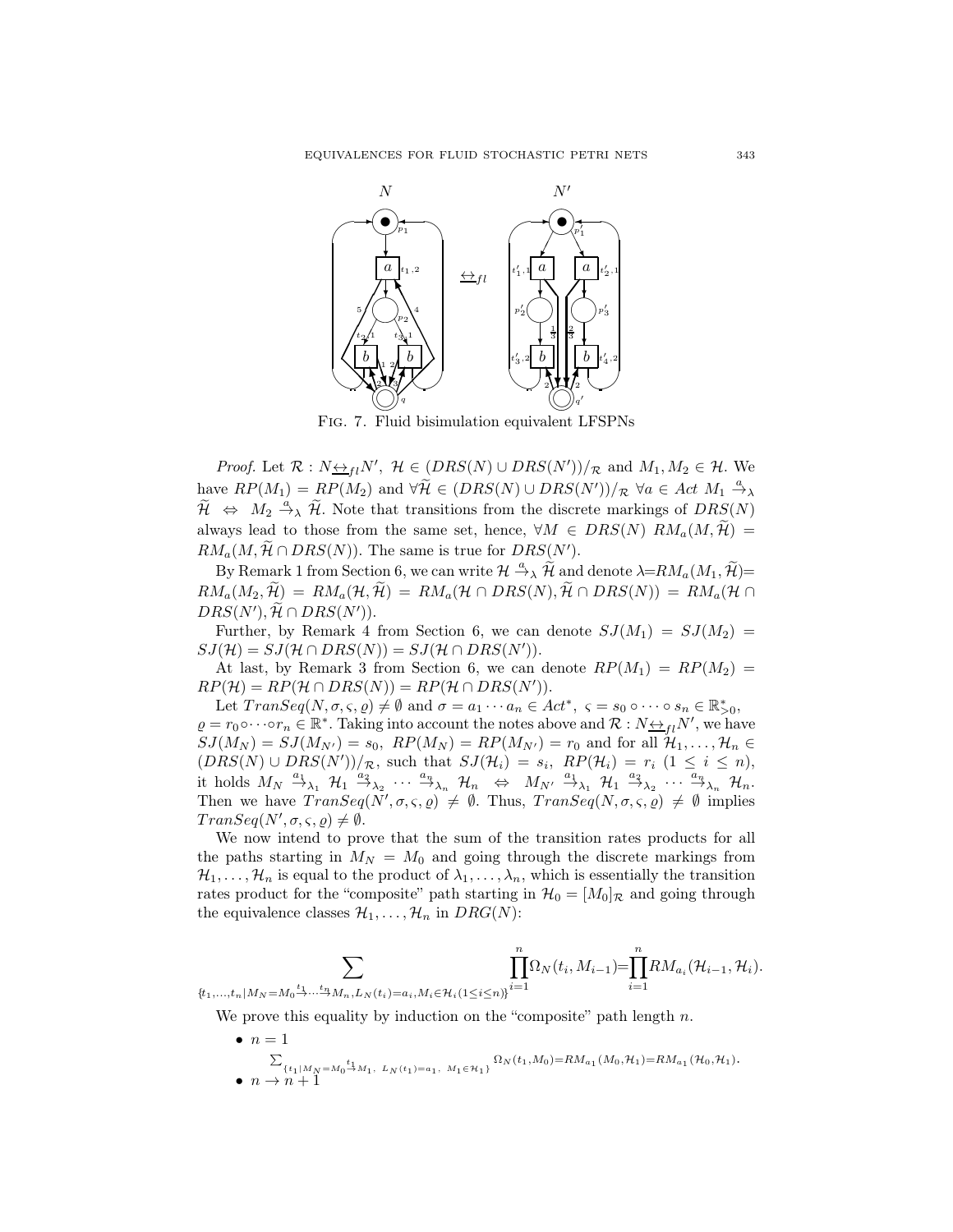# $\equiv_{fl} \leftarrow$   $\leftrightarrow_{fl}$ Fig. 8. Interrelations of fluid equivalences

 $\sum$  $\{t_1,\ldots,t_n,t_{n+1}\hspace{0.03cm}|\hspace{0.03cm}M_N\hspace{0.03cm}=\hspace{0.03cm}M_0\overset{t_1}{\to}\hspace{0.03cm}\cdots\overset{t_n}{\to}\hspace{0.03cm}M_n\overset{t_{n+1}}{\to}M_{n+1},\hspace{0.03cm}L_N(t_i)\hspace{0.03cm}=\hspace{0.03cm}a_i,\hspace{0.03cm}M_i\hspace{0.03cm}\in\hspace{0.03cm} \mathcal{H}_i\hspace{0.03cm}(\hspace{0.03cm}1\$  $\prod_{i=1}^{n+1} \Omega_N(t_i, M_{i-1}) =$  $\sum$  $\sum_{i=1}^{n} \{t_1,...,t_n | M_N = M_0 \xrightarrow{t_1} ... \xrightarrow{t_n} M_n, L_N(t_i) = a_i, M_i \in \mathcal{H}_i \quad (1 \leq i \leq n)\}$  $\prod_{i=1}^n \Omega_N(t_i,M_{i-1})\Omega_N(t_{n+1},M_n) = \\ \{t_{n+1}|M_n\stackrel{t_{n+1}}{\rightarrow} M_{n+1},\ L_N(t_{n+1})=a_{n+1},\ M_n\in\mathcal{H}_n,\ M_{n+1}\in\mathcal{H}_{n+1}\}$  $\sum$  $\{t_1,\ldots,t_n\,|\, M_N\!=\!M_0\mathop{\to}\limits^{t_1}\cdots\mathop{\to}\limits^{t_n} M_n\,,\;\;L_N(t_i)\!=\!a_i\,,\;\;M_i\!\in\!\mathcal{H}_i\;\; (1\!\leq\! i\!\leq\! n)\}$  $\left[\prod_{i=1}^n \Omega_N(t_i, M_{i-1})\right]$  ${t_{n+1|M_n}}^{t_n+1}$   ${t_{n+1}M_{n+1}}$ ,  $L_N(t_{n+1})=a_{n+1}$ ,  $M_n \in \mathcal{H}_n$ ,  $M_{n+1} \in \mathcal{H}_{n+1}$   $\Omega_N(t_{n+1}, M_n)$ 1 =  $\begin{array}{l}\sum_{\{t_1,...,t_n|M_N=M_0}\xrightarrow{t_1}...x_{\overline{n}M_n,~~L_N(t_i)=a_i,~~M_i\in \mathcal{H}_i~~(1\leq i\leq n)\}}\prod_{i=1}^n\Omega_N\big(t_i,M_{i-1}\big)RM_{a_{n+1}}(M_n,\mathcal{H}_{n+1})=\\ \end{array}$  $\begin{array}{l}\sum_{\{t_1,...,t_n|M_N=M_0}\xrightarrow{t_1}...x_{\overline{m}}M_n,\;\;L_N(t_i)=a_i,\;\;M_i\in \mathcal{H}_i\;\;(1\leq i\leq n)\}\prod_{i=1}^n\Omega_N\big(t_i,M_{i-1}\big)RM_{a_{n+1}}(\mathcal{H}_n,\mathcal{H}_{n+1})=\\ \end{array}$  $RM_{a_{n+1}}(\mathcal{H}_n, \mathcal{H}_{n+1})\sum$ {t1,...,tn|MN =M0→··· <sup>t</sup><sup>1</sup> <sup>t</sup>→nMn, LN (ti )=ai , Mi∈Hi (1≤i≤n)} Qn <sup>i</sup>=1 Ω<sup>N</sup> (ti,Mi−1)=  $RM_{a_{n+1}}(\mathcal{H}_n, \mathcal{H}_{n+1}) \prod_{i=1}^n RM_{a_i}(\mathcal{H}_{i-1}, \mathcal{H}_i) = \prod_{i=1}^{n+1} RM_{a_i}(\mathcal{H}_{i-1}, \mathcal{H}_i).$ Note that the equality that we have just proved can also be applied to  $N'$ .

One can see that the summation over all  $(\sigma, \varsigma, \rho)$ -selected transition sequences is the same as the summation over all accordingly selected equivalence classes:  $\sum_{t_1\cdots t_n\in Transeq(N,\sigma,\varsigma,\varrho)}\prod_{i=1}^n\Omega_N(t_i,M_{i-1})=$  $\begin{array}{l} \sum_{\{t_1,...,t_n\,|\,M_N=M_0^{\,t_1}... \stackrel{t_n}{\rightarrow} M_n,\text{ }L_N(t_i)=a_i,\text{ }SJ(M_i)=s_i,\text{ }RP(M_j)=r_i\text{ } \left(1\leq i\leq n\right)\} \prod_{i=1}^n \Omega_N(t_i,M_{i-1})=\\ \end{array}$  $\begin{array}{l}\sum_{\left\{\mathcal{H}_1,...,\mathcal{H}_n\left|SJ(\mathcal{H}_i)=s_i,RP(\mathcal{H}_i)=r_i\right.\right.\left.\left(1\leq i\leq n\right)\right\} \end{array}$  $\begin{array}{l} \sum_{\{t_1,\ldots,t_n\,|\,M_N=M_0}\xrightarrow{t_1\ldots t_n}M_n,\ L_N(t_i)=a_i,M_i\in\mathcal{H}_i\ \ (\mathbf{1}\leq i\leq n)\} } \prod_{i=1}^n \Omega_N(t_i,M_{i-1})= \end{array}$  $\sum_{\{\mathcal{H}_1,...,\mathcal{H}_n\mid SJ(\mathcal{H}_i)=s_i, \ R P(\mathcal{H}_i)=r_i \ (1\leq i\leq n)\}} \prod_{i=1}^n RM_{a_i}(\mathcal{H}_{i-1},\mathcal{H}_i)=$  $\begin{array}{l}\sum_{\left\{\mathcal{H}_1,...,\mathcal{H}_n\left|SJ(\mathcal{H}_i)=s_i,RP(\mathcal{H}_i)=r_i\right.\right.\left.\left(1\leq i\leq n\right)\right\} \end{array}$  $\sum$  $\{ \, t_{1}^{\prime} , \ldots , t_{n}^{\prime} \, | \, M_{N^{\prime}} \! = \! M_{0}^{\prime} \! \stackrel{t_{1}^{\prime}}{\rightarrow} \! \cdots \! \stackrel{t_{n}^{\prime}}{\rightarrow} \! M_{n}^{\prime} , \; \; L_{N} \! \; (t_{i}^{\prime}) \! = \! a_{i} , M_{i}^{\prime} \! \in \! \mathcal{H}_{i} \; \; (1 \! \leq \! i \! \leq \! n) \}$  $\textstyle \prod_{i=1}^n \Omega_{N'}(t'_i,M'_{i-1}) =$  $\sum$  $\{t_1',...,t_n'|M_N\!=\!M_0'\overset{t_1'}{\rightarrow}\!\cdots\overset{t_n'}{\rightarrow}\!M_n',\ L_{N'}(t_i')\!=\!a_i,\ SJ(M_i')\!=\!s_i,\ RP(M_j')\!=\!r_i\ \ (1\!\leq\! i\!\leq\! n)\}$  $\textstyle \prod_{i=1}^n \Omega_{N'}(t'_i,M'_{i-1}) =$  $\sum_{t'_1 \cdots t'_n \in Transeq(N',\sigma,s,e)} \prod_{i=1}^n \Omega_N(t'_i,M'_{i-1})$ . By the remark before Definition 8, the probabilities to execute  $(\sigma, \varsigma, \varrho)$ -selected transition sequences in N and N' coincide.

We conclude that for all triples  $(\sigma, \varsigma, \varrho) \in Act^* \times \mathbb{R}_{\geq 0}^* \times \mathbb{R}^*$ , it holds that  $TransSeq(N, \sigma, \varsigma, \varrho) \neq \emptyset$  implies  $TransSeq(N', \sigma, \varsigma, \varrho) \neq \emptyset$  and the execution probabilities of  $(\sigma, \varsigma, \varrho)$  in N and N' are equal. The reverse implication is proved by symmetry of fluid bisimulation.

The following theorem compares discrimination power of the fluid equivalences.

**Theorem 1.** For LFSPNs  $N$  and  $N'$  the following strict implication holds that is also depicted in Figure 8:

$$
N_{\frac{\leftrightarrow}{\longrightarrow}l}N' \Rightarrow N \equiv_{fl} N'.
$$

Proof. Let us check the validity of the implication.

• The implication  $\leftrightarrow_{fl} \rightarrow \equiv_{fl}$  is valid by Proposition 2.

Let us see that the implication is strict, i.e. the reverse one does not work, by the following counterexample.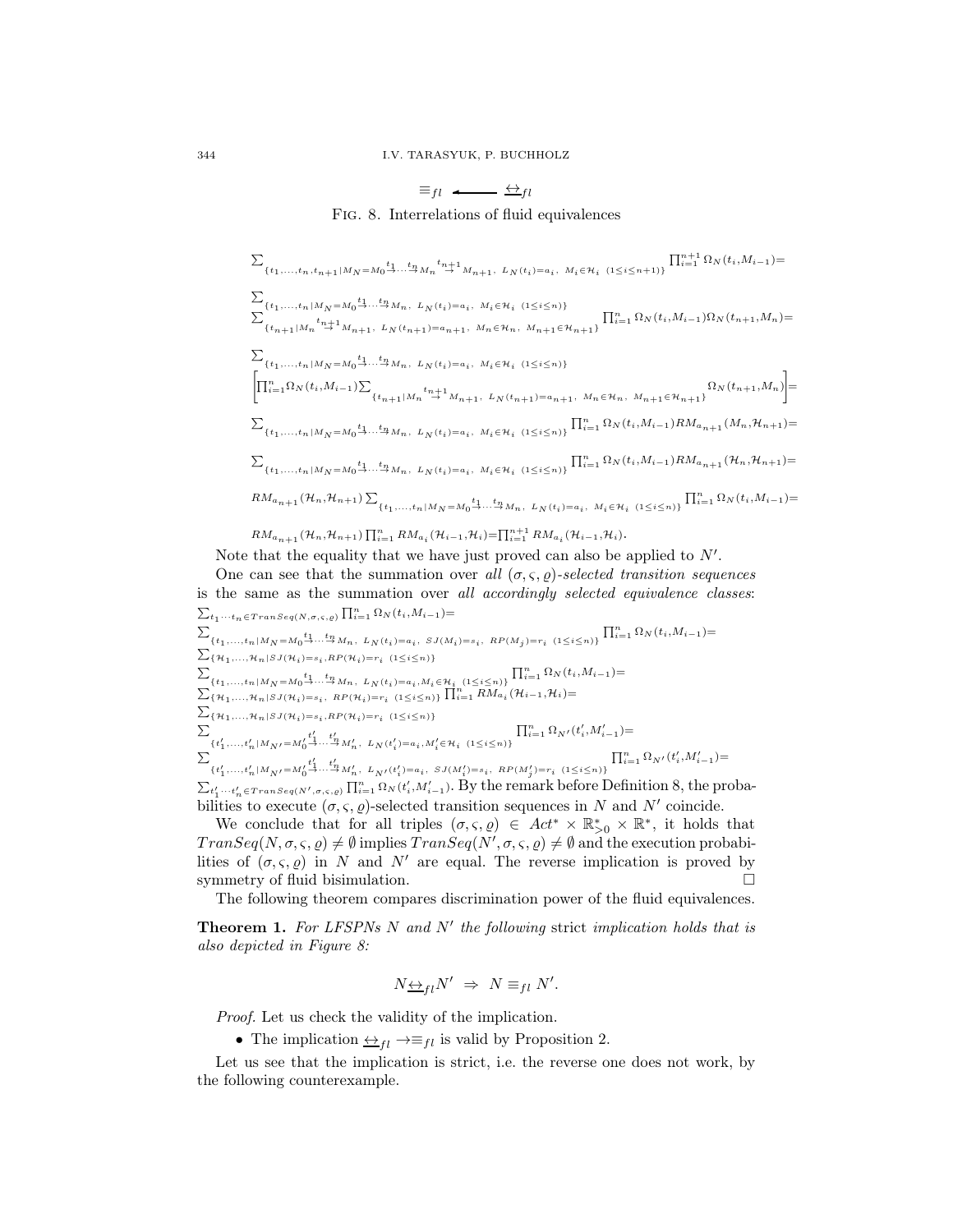• In Figure 1,  $N \equiv_{fl} N'$ , but  $N \not\leftrightarrow_{fl} N'$ , since only in the LFSPN  $N'$  an action a can be executed so (by firing  $t_2'$ ) that no action b can occur afterwards.  $\Box$ 

#### 7. Reduction of the behaviour

Fluid bisimulation equivalence can be used to reduce the discrete reachability graphs and underlying CTMCs of LFSPNs. Reductions of graph-based models, like transition systems (whose instances are reachability graphs and CTMCs), result in those with less states (the graph nodes). The goal of the reduction is to decrease the number of states in the semantic representation of the modeled system while preserving its important qualitative and quantitative properties. Thus, the reduction allows one to simplify the behavioural and performance analysis.

An *autobisimulation* is a bisimulation between an LFSPN and itself. Let N be an LFSPN with  $\mathcal{R}: N \leftrightarrow_{fl} N$  and  $\mathcal{K} \in DRS(N)/_{\mathcal{R}}$ .

Remarks 2, 4 and 5 from Section 6 allow us to present the following definitions. The average sojourn time in the equivalence class (w.r.t.  $\mathcal{R}$ ) of discrete markings K is

$$
SJ_{\mathcal{R}}(\mathcal{K}) = \frac{1}{\sum_{\widetilde{\mathcal{K}} \in DRS(N)/_{\mathcal{R}}} RM(\mathcal{K}, \widetilde{\mathcal{K}})} = SJ(M) \ \forall M \in \mathcal{K}.
$$

The average sojourn time vector for the equivalence classes  $(w.r.t. \mathcal{R})$  of discrete markings of N, denoted by  $SJ_{\mathcal{R}}$ , has the elements  $SJ_{\mathcal{R}}(\mathcal{K})$ ,  $\mathcal{K} \in DRS(N)/_{\mathcal{R}}$ . The sojourn time variance in the equivalence class (w.r.t.  $\mathcal{R}$ ) of discrete markings K is

$$
VAR_{\mathcal{R}}(\mathcal{K}) = \frac{1}{\left(\sum_{\widetilde{\mathcal{K}} \in DRS(N)/_{\mathcal{R}}} RM(\mathcal{K}, \widetilde{\mathcal{K}})\right)^2} = VAR(M) \ \forall M \in \mathcal{K}.
$$

The sojourn time variance vector for the equivalence classes (w.r.t.  $\mathcal{R}$ ) of discrete markings of N, denoted by  $VAR_{\mathcal{R}}$ , has the elements  $VAR_{\mathcal{R}}(\mathcal{K})$ ,  $\mathcal{K} \in DRS(N)/_{\mathcal{R}}$ .

Let  $\mathcal{R}_{fl}(N) = \bigcup \{ \mathcal{R} \mid \mathcal{R} : N \Leftrightarrow_{fl} N \}$  be the union of all fluid autobisimulations on N. By Proposition 1,  $\mathcal{R}_{fl}(N)$  is the largest fluid autobisimulation on N. Based on the equivalence classes w.r.t.  $\mathcal{R}_{fl}(N)$ , the quotient (by  $\leftrightarrow_{fl}$ ) discrete reachability graphs and quotient (by  $\leftrightarrow$ <sub>fl</sub>) underlying CTMCs of LFSPNs can be defined. The mentioned equivalence classes become the quotient states. The average and variance for the sojourn time in a quotient state are those in the corresponding equivalence class, respectively. Every quotient transition between two such composite states represents all transitions (having the same action label in case of the discrete reachability graph quotient) from the first state to the second one.

**Definition 10.** Let N be an LFSPN. The quotient (by  $\leftrightarrow$ <sub>fl</sub>) discrete reachability graph of N is a labeled transition system  $DRG_{\underline{\leftrightarrow}_{fl}}(N){=}(S_{\underline{\leftrightarrow}_{fl}},\mathcal{L}_{\underline{\leftrightarrow}_{fl}},\mathcal{T}_{\underline{\leftrightarrow}_{fl}},s_{\underline{\leftrightarrow}_{fl}})$  with

 $\bullet \ \ S_{\underline{\leftrightarrow}_{fl}}=DRS(N)/_{\mathcal{R}_{fl}(N)};$ 

• 
$$
\mathcal{L}_{\underline{\leftrightarrow}_{fl}} = Act \times \mathbb{R}_{>0}
$$
;

- $\mathcal{T}_{\underline{\leftrightarrow}_{fl}} = \{(\mathcal{K}, (a, RM_a(\mathcal{K}, \widetilde{\mathcal{K}})), \widetilde{\mathcal{K}}) \mid \mathcal{K}, \widetilde{\mathcal{K}} \in DRS(N)/_{\mathcal{R}_{fl}(N)}, \ \mathcal{K} \stackrel{a}{\rightarrow} \widetilde{\mathcal{K}}\};$
- $s_{\underline{\leftrightarrow}_{fl}} = [M_N]_{\mathcal{R}_{fl}(N)}.$

The transition  $(\mathcal{K}, (a, \lambda), \widetilde{\mathcal{K}}) \in \mathcal{T}_{\underline{\leftrightarrow}_{fl}}$  will be written as  $\mathcal{K} \stackrel{a}{\rightarrow}_{\lambda} \widetilde{\mathcal{K}}$ .

Let  $\simeq$  denote isomorphism between the quotient discrete reachability graphs that binds their initial states.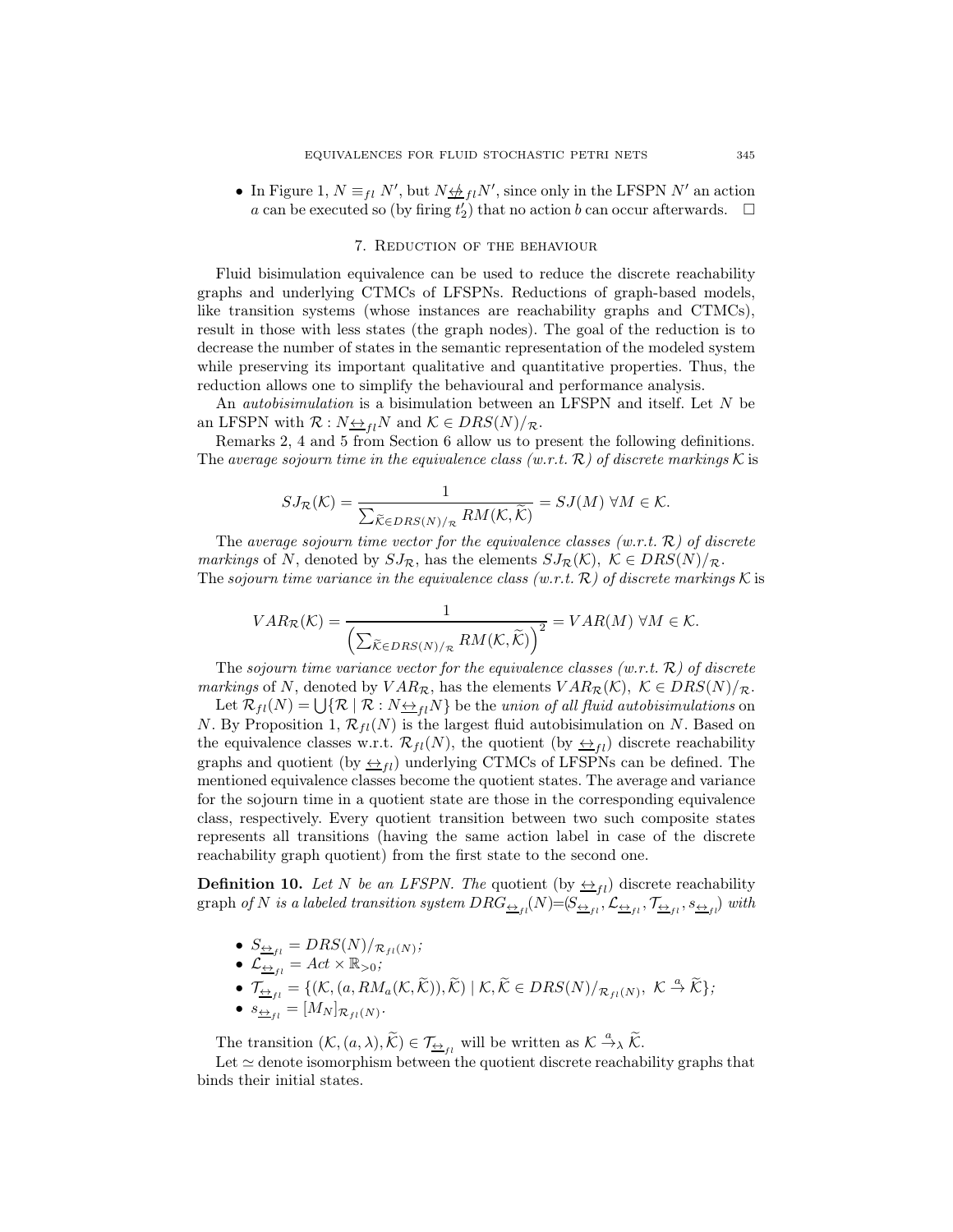The quotient  $(by \leftrightarrow_{fl})$  average sojourn time vector of N is  $SJ_{\leftrightarrow_{fl}} = SJ_{\mathcal{R}_{fl}(N)}$ . The quotient (by  $\Delta_{fl}$ ) sojourn time variance vector of N is  $VAR_{\Delta_{fl}} = VAR_{\mathcal{R}_{fl}(N)}$ .

**Definition 11.** Let N be an LFSPN. The quotient (by  $\leftrightarrow$ <sub>fl</sub>) underlying CTMC of N, denoted by  $CTMC_{\frac{\leftarrow}{1}}(N)$ , has the state space  $DRS(N)/_{\mathcal{R}_{fl}(N)}$ , the initial state  $[M_N]_{\mathcal{R}_{fl}(N)}$  and the transitions  $\mathcal{K} \to \tilde{\mathcal{K}}$  if  $\mathcal{K} \to \tilde{\mathcal{K}}$ , where  $\lambda = RM(\mathcal{K}, \tilde{\mathcal{K}})$ .

The steady-state PMF  $\varphi_{\underline{\leftrightarrow}_{fl}}$  for  $CTMC_{\underline{\leftrightarrow}_{fl}}(N)$  is defined like the corresponding notion  $\varphi$  for  $CTMC(N)$ .

The quotients of both discrete reachability graphs and underlying CTMCs are the minimal reductions of the mentioned objects modulo fluid bisimulation. The quotients can be used to simplify analysis of system properties which are preserved by  $\leftrightarrow$ <sub>fl</sub>, since less states should be examined for it. Such a reduction method resembles that from [3] based on place bisimulation equivalence for Petri nets, excepting that the former method merges states, while the latter one merges places.

Let N be an LFSPN. We shall now construct the quotients (by  $\leftrightarrow_{fl}$ ) of the TRM for  $CTMC(N)$ , FRM for the associated SFM of N, average sojourn time vector and sojourn time variance vector of N, using special collector and distributor matrices. The quotient TRMs and FRMs are applied to describe the quotient associated SFMs of LFSPNs. Let  $DRS(N) = \{M_1, \ldots, M_n\}$  and  $DRS(N)/R_{fl}(N) = \{K_1, \ldots, K_l\}.$ 

The elements  $(Q_{\underline{\leftrightarrow}_{fl}})_{rs}$   $(1 \leq r, s \leq l)$  of the TRM  $\mathbf{Q}_{\underline{\leftrightarrow}_{fl}}$  for  $CTMC_{\underline{\leftrightarrow}_{fl}}(N)$  are

$$
(\mathcal{Q}_{\underline{\leftrightarrow}_{fl}})_{rs} = \begin{cases} RM(\mathcal{K}_r, \mathcal{K}_s), & r \neq s; \\ -\sum_{\{k|1 \leq k \leq l, \ k \neq r\}} RM(\mathcal{K}_r, \mathcal{K}_k), & r = s. \end{cases}
$$

Like it has been done for strong performance bisimulation on labeled CTSPNs in [15], the  $l \times l$  TRM  $\mathbf{Q}_{\underline{\leftrightarrow}_{fl}}$  for  $CTMC_{\underline{\leftrightarrow}_{fl}}(N)$  can be constructed from the  $n \times n$ TRM Q for  $CTMC(N)$  using the  $n \times l$  collector matrix V for the largest fluid autobisimulation  $\mathcal{R}_{fl}(N)$  on N and the  $l \times n$  distributor matrix **W** for **V**. Then **W** should be a non-negative matrix (i.e. all its elements must be non-negative) with the elements of each its row summed to one, such that  $\mathbf{W}\mathbf{V} = \mathbf{I}$ , where I is the identity matrix of order l, i.e.  $W$  is a *left-inverse matrix* for  $V$ . It is known that for each collector matrix there is at least one distributor matrix, in particular, the matrix obtained by transposing V and subsequent normalizing its rows, to guarantee that the elements of each row of the transposed matrix are summed to one.

The elements  $V_{ir}$   $(1 \leq i \leq n, 1 \leq r \leq l)$  of the *collector matrix* V for the largest fluid autobisimulation  $\mathcal{R}_{fl}(N)$  on N are defined as

$$
\mathcal{V}_{ir} = \begin{cases} 1, & M_i \in \mathcal{K}_r; \\ 0, & \text{otherwise.} \end{cases}
$$

Thus, all the elements of  $V$  are non-negative, as required. The row elements of V are summed to one, since for each  $M_i$  ( $1 \leq i \leq n$ ) there exists exactly one  $\mathcal{K}_r$   $(1 \leq r \leq l)$  such that  $M_i \in \mathcal{K}_r$ . Hence,

$$
\mathbf{V1}^T=\mathbf{1}^T,
$$

where 1 on the left side is the row vector of  $l$  values 1 while 1 on the right side is the row vector of  $n$  values 1.

For a vector  $v = (v_1, \ldots, v_l)$ , let  $Diag(v)$  be a diagonal matrix with the elements  $Diag_{rs}(v)$   $(1 \leq r, s \leq l)$  defined as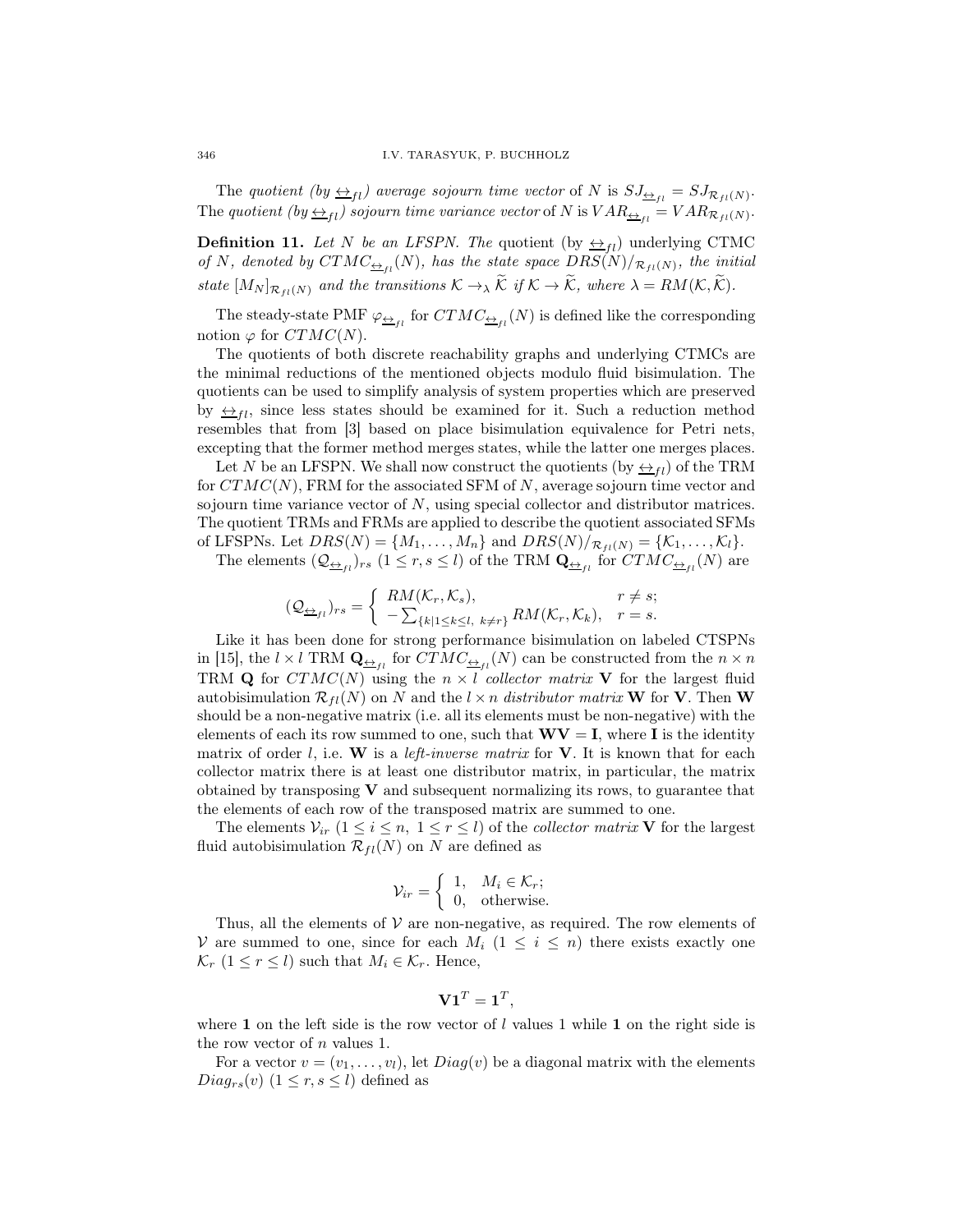$$
Diag_{rs}(v) = \begin{cases} v_r, & r = s; \\ 0, & \text{otherwise.} \end{cases}
$$

The *distributor matrix* **W** for the collector matrix **V** is defined as

$$
\mathbf{W} = (Diag(\mathbf{V}^T \mathbf{1}^T))^{-1} \mathbf{V}^T,
$$

where 1 is the row vector of n values 1. One can check that  $\mathbf{W}\mathbf{V} = \mathbf{I}$ , where I is the identity matrix of order  $l$ .

The elements  $(QV)_{is}$   $(1 \leq i \leq n, 1 \leq s \leq l)$  of the matrix **QV** are

$$
(\mathcal{QV})_{is} = \sum_{j=1}^{n} \mathcal{Q}_{ij} \mathcal{V}_{js} = \sum_{\{j|1 \leq j \leq n, M_j \in \mathcal{K}_s\}} RM(M_i, M_j) = RM(M_i, \mathcal{K}_s).
$$

As we know, for each  $M_i$   $(1 \leq i \leq n)$  there exists exactly one  $\mathcal{K}_r$   $(1 \leq r \leq l)$  such that  $M_i \in \mathcal{K}_r$ . By Remark 2 from Section 6, for all  $M_i \in \mathcal{K}_r$  we have  $RM(\mathcal{K}_r, \mathcal{K}_s)$  =  $RM(M_i,\mathcal{K}_s)$  (1  $\leq i \leq n, 1 \leq r,s \leq l$ ). Then the elements  $(\mathcal{VQ}_{\underline{\leftrightarrow}_{fl}})_{is}$  (1  $\leq i \leq$  $n, 1 \leq s \leq l$ ) of the matrix  $\mathbf{VQ}_{\underline{\leftrightarrow}_{fl}}$  are

$$
(\mathcal{VQ}_{\underline{\leftrightarrow}_{fl}})_{is} = \sum_{r=1}^l \mathcal{V}_{ir}(\mathcal{Q}_{\underline{\leftrightarrow}_{fl}})_{rs} = \sum_{\{r|1 \leq r \leq l, M_i \in \mathcal{K}_r\}} RM(\mathcal{K}_r, \mathcal{K}_s) = RM(M_i, \mathcal{K}_s).
$$

Therefore, we have

$$
\mathbf{Q}\mathbf{V} = \mathbf{V}\mathbf{Q}_{\underline{\leftrightarrow}_{fl}}, \ \mathbf{W}\mathbf{Q}\mathbf{V} = \mathbf{Q}_{\underline{\leftrightarrow}_{fl}}.
$$

The elements  $(\mathcal{R}_{\frac{\leftrightarrow}{f}})_r$ ,  $(1 \leq r, s \leq l)$  of the FRM  $\mathbf{R}_{\frac{\leftrightarrow}{f}}$  of the quotient  $(\text{by } \frac{\leftrightarrow}{f}l)$ SFM of  $N$  for the continuous place  $q$  are defined as

$$
(\mathcal{R}_{\underline{\leftrightarrow}_{fl}})_{rs} = \begin{cases} RP(\mathcal{K}_r), & r = s; \\ 0, & r \neq s. \end{cases}
$$

Let  $\bf{R}$  be the FRM of the SFM of N for the continuous place q. The elements  $(\mathcal{RV})_{is}$   $(1 \leq i \leq n, 1 \leq s \leq l)$  of the matrix **RV** are

$$
(\mathcal{RV})_{is} = \sum_{j=1}^{n} \mathcal{R}_{ij} \mathcal{V}_{js} = RP(M_i)\mathcal{V}_{is} = \begin{cases} RP(M_i), & M_i \in \mathcal{K}_s; \\ 0, & \text{otherwise.} \end{cases}
$$

By Remark 2 from Section 6, for all  $M_i \in \mathcal{K}_s$  we have  $RP(\mathcal{K}_s) = RP(M_i)$  (1  $\leq$  $i \leq n, \ 1 \leq s \leq l$ ). Then the elements  $(\mathcal{VR}_{\underline{\leftrightarrow}_{fl}})_{is} \ (1 \leq i \leq n, \ 1 \leq s \leq l)$  of the matrix  $\text{VR}_{\underline{\leftrightarrow}_{fl}}$  are

$$
(\mathcal{VR}_{\underline{\leftrightarrow}_{fl}})_{is} = \sum_{r=1}^{l} \mathcal{V}_{ir}(\mathcal{R}_{\underline{\leftrightarrow}_{fl}})_{rs} = \mathcal{V}_{is}RP(\mathcal{K}_s) = \begin{cases} RP(\mathcal{K}_s) = RP(M_i), & M_i \in \mathcal{K}_s; \\ 0, & \text{otherwise.} \end{cases}
$$

Therefore, we also have

$$
\mathbf{RV} = \mathbf{VR}_{\underleftarrow{\leftrightarrow}_{fl}}, \ \mathbf{WRV} = \mathbf{R}_{\underleftarrow{\leftrightarrow}_{fl}}.
$$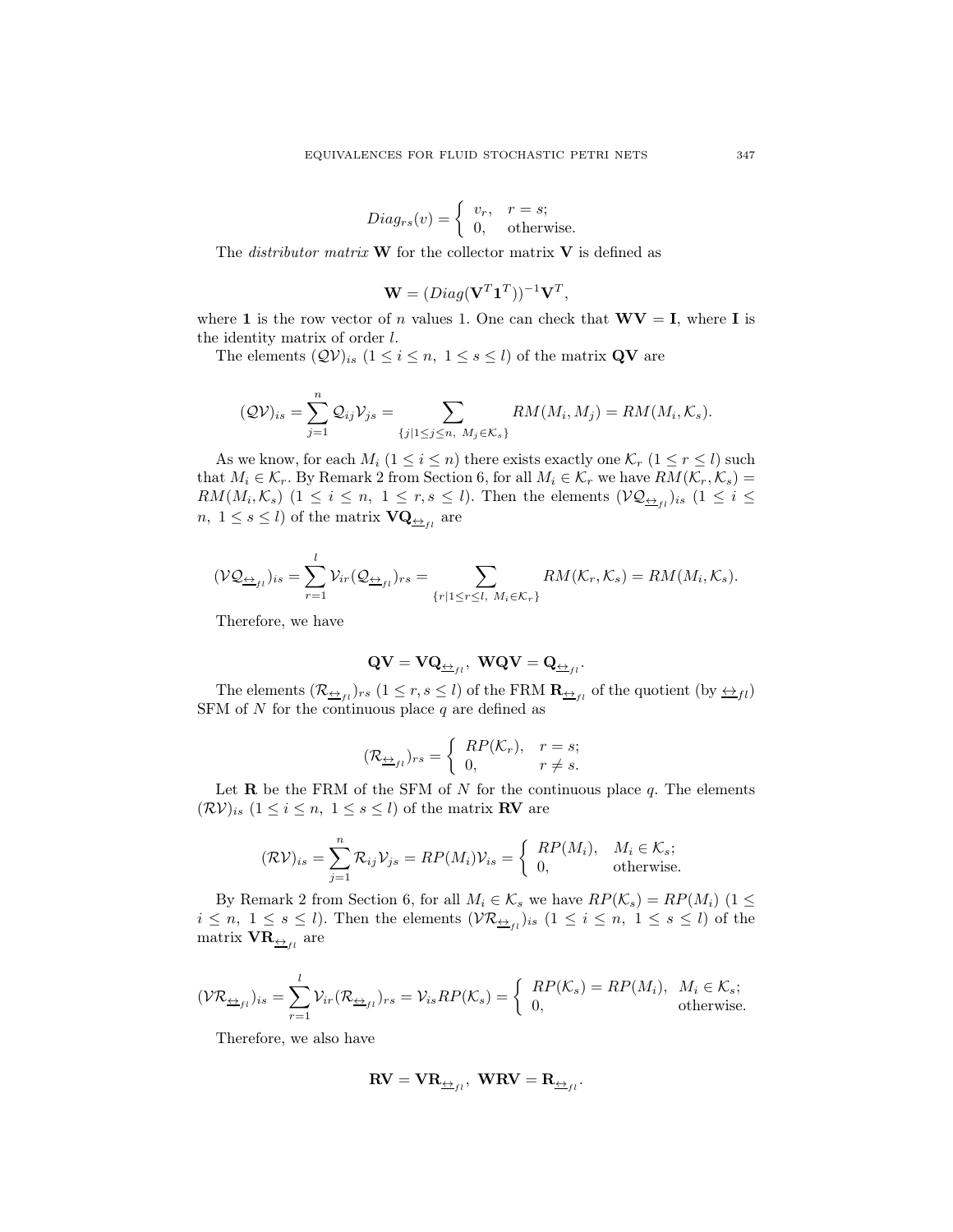

FIG. 9. The quotient discrete reachability graphs of the fluid bisimulation equivalent LFSPNs

Let us consider the matrices  $Diag(SJ)$  and  $Diag(SJ_{\underline{\leftrightarrow}_{fl}})$ . By analogy with the proved above for **R** and  $\mathbf{R}_{\underline{\leftrightarrow}_{fl}}$ , we can deduce  $Diag(SJ)\mathbf{V} = \mathbf{V}Diag(SJ_{\underline{\leftrightarrow}_{fl}})$  and  $\mathbf{W}Diag(SJ)\mathbf{V}=Diag(SJ_{\frac{\leftrightarrow}{1}})$ . Therefore, we have

 $\textbf{1W}Diag(SJ)\textbf{V}=\textbf{1}Diag(SJ_{\underleftarrow{\Delta}_{fl}})=SJ_{\underleftarrow{\Delta}_{fl}},$ 

where 1 is the row vector of  $l$  values 1. In a similar way, we obtain

$$
1 \mathbf{W} Diag(VAR)\mathbf{V} = 1 Diag(VAR_{\frac{\leftrightarrow}{1}}) = VAR_{\frac{\leftrightarrow}{1}}.
$$

where  $1$  is the row vector of  $l$  values 1.

**Example 3.** Consider the LFSPNs  $N$  and  $N'$  in Figure 7, for which it holds  $N \underline{\leftrightarrow}_{fl} N'$ . We have  $DRS(N)/_{\mathcal{R}_{fl}(N)} = {\mathcal{K}_1, \mathcal{K}_2}$ , where  $\mathcal{K}_1 = \{M_1\}, \ \mathcal{K}_2 = \{M_2\},\$ and  $DRS(N')/_{\mathcal{R}_{fl}(N')} = \{\mathcal{K}'_1, \mathcal{K}'_2\}$ , where  $\mathcal{K}'_1 = \{M'_1\}$ ,  $\mathcal{K}'_2 = \{M'_2, M'_3\}$ . In Figure 9, the quotient discrete reachability graphs  $DRG_{\underline{\leftrightarrow}_{fl}}(N)$  and  $DRG_{\underline{\leftrightarrow}_{fl}}(N')$  are depicted, for which we have  $DRG_{\underline{\leftrightarrow}_{fl}}(N) \simeq DRG_{\underline{\leftrightarrow}_{fl}}(N')$ . In Figure 10, the quotient underlying CTMCs  $CTMC_{\frac{\leftrightarrow}{1}}(N)$  and  $CTMC_{\frac{\leftrightarrow}{1}}(N')$  are drawn, for which it holds  $CTMC_{\underline{\leftrightarrow}_{fl}}(N) \simeq CTMC_{\underline{\leftrightarrow}_{fl}}(N') \simeq CTMC(N)$ . We have  $\mathbf{Q}_{\underline{\leftrightarrow}_{fl}} = \mathbf{Q}'_{\underline{\leftrightarrow}_{fl}} =$  $\mathbf{Q}, \ \mathbf{R}_{\underline{\leftrightarrow}_{fl}} = \mathbf{R}'_{\underline{\leftrightarrow}_{fl}} = \mathbf{R} \ and \ SJ_{\underline{\leftrightarrow}_{fl}} = SJ'_{\underline{\leftrightarrow}_{fl}} = SJ, \ VAR_{\underline{\leftrightarrow}_{fl}} = VAR'_{\underline{\leftrightarrow}_{fl}} = VAR.$ 

The collector matrix **V** for the largest fluid autobisimulation  $\mathcal{R}_{fl}(N)$  on N and the distributor matrix  $\bf{W}$  for  $\bf{V}$  are

$$
\mathbf{V} = \left( \begin{array}{cc} 1 & 0 \\ 0 & 1 \\ 0 & 1 \end{array} \right), \quad \mathbf{W} = \left( \begin{array}{cc} 1 & 0 & 0 \\ 0 & \frac{1}{2} & \frac{1}{2} \end{array} \right).
$$

Then it is easy to check that

$$
WQ'V = Q, \quad WR'V = R.
$$

Hence, it holds that

$$
1 \mathbf{W} Diag(SJ')\mathbf{V} = SJ, \ \mathbf{1W} Diag(VAR')\mathbf{V} = VAR,
$$

where 
$$
\mathbf{1} = (1, 1), \quad Diag(SJ') = \begin{pmatrix} \frac{1}{2} & 0 & 0 \\ 0 & \frac{1}{2} & 0 \\ 0 & 0 & \frac{1}{2} \end{pmatrix}, \quad Diag(VAR') = \begin{pmatrix} \frac{1}{4} & 0 & 0 \\ 0 & \frac{1}{4} & 0 \\ 0 & 0 & \frac{1}{4} \end{pmatrix}.
$$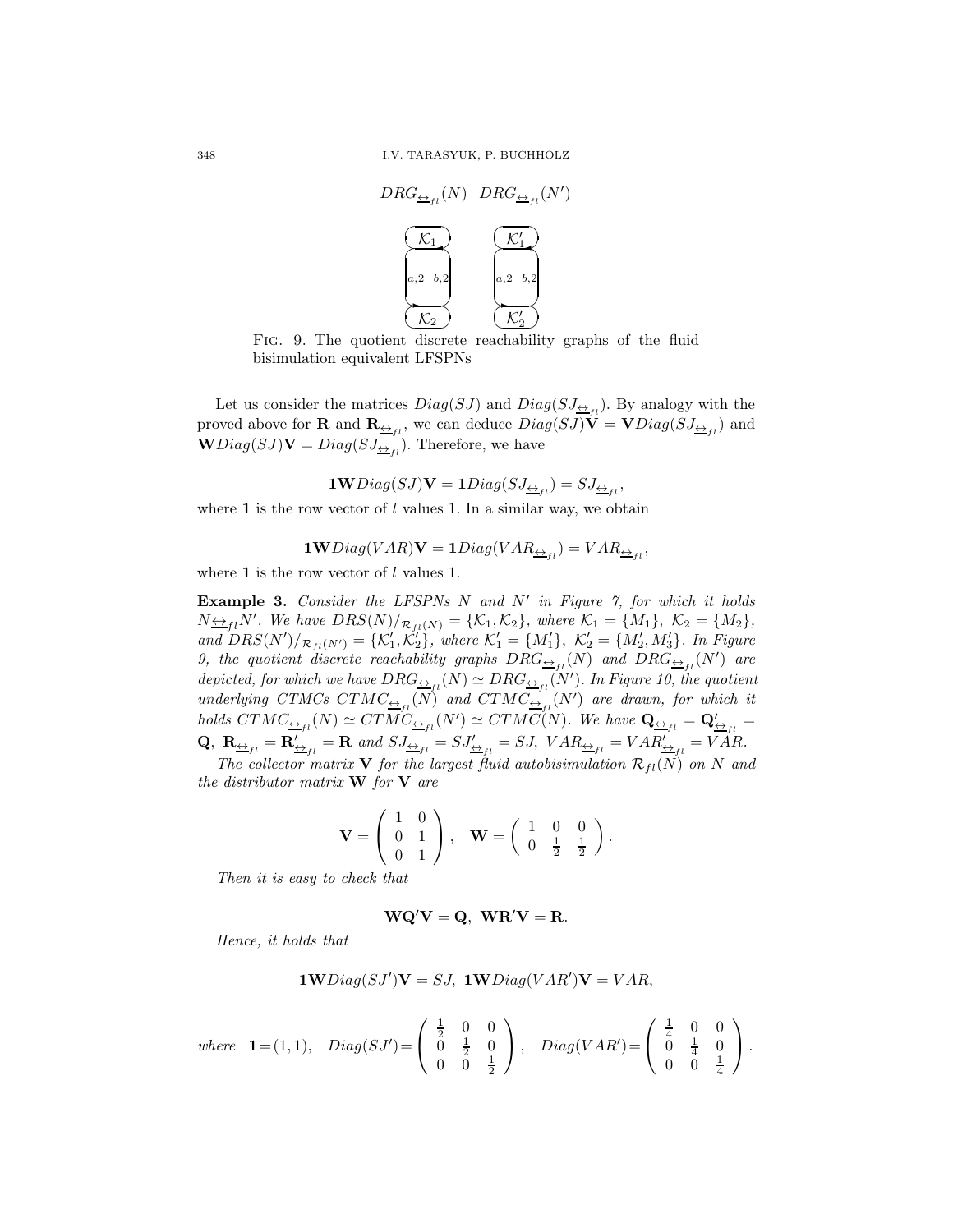

FIG. 10. The quotient underlying CTMCs of the fluid bisimulation equivalent LFSPNs

#### 8. Preservation of the quantitative behaviour

It is clear that the proposed fluid bisimulation equivalence of LFSPNs preserves their qualitative (functional) behaviour which is based on the actions assigned to the fired transitions. Let us examine if fluid bisimulation equivalence also preserves the quantitative (performance) behaviour of LFSPNs, taken for the steady states of their underlying CTMCs and associated SFMs. The quantitative behaviour takes into account the values of the rates and probabilities, as well as those of the related probability mass, distribution, density and mass at lower boundary functions. Then the quotients of the functions will describe the quotient (by  $\leftrightarrow$ <sub>fl</sub>) associated SFMs.

The next proposition shows that for two LFSPNs related by  $\leftrightarrow_{fl}$  their aggregate steady-state probabilities coincide for each equivalence class of discrete markings.

**Proposition 3.** Let N, N' be LFSPNs with  $\mathcal{R}: N \rightarrow_{fl} N'$  and  $\varphi = (\varphi_1, \ldots, \varphi_n)$ ,  $n = |DRS(N)|$ , be the steady-state PMF for  $CTMC(N)$  and  $\varphi' = (\varphi'_1, \ldots, \varphi'_m)$ ,  $m = |DRS(N')|$ , be the steady-state PMF for  $CTMC(N')$ . Then for all  $\mathcal{H} \in (DRS(N) \cup DRS(N'))/\pi$  we have

$$
\sum_{\{i \mid M_i \in \mathcal{H} \cap DRS(N)\}} \varphi_i = \sum_{\{j \mid M'_j \in \mathcal{H} \cap DRS(N')\}} \varphi'_j.
$$

*Proof.* See [53].

Let N be an LFSPN and  $\varphi$  be the steady-state PMF for  $CTMC(N)$ . Let  $\varphi_K$ ,  $\mathcal{K} \in DRS(N)/_{\mathcal{R}_{fl}(N)},$  be the elements of the steady-state PMF for  $CTMC_{\frac{\leftarrow}{1},l}(N),$ denoted by  $\varphi_{\underline{\leftrightarrow}_{fl}}$ . By (the proof of) Proposition 3, for all  $\mathcal{K} \in DRS(N)/_{\mathcal{R}_{fl}(N)}$  we have

$$
\varphi_{\mathcal{K}} = \sum_{\{i \mid M_i \in \mathcal{K}\}} \varphi_i.
$$

Let V be the collector matrix for the largest fluid autobisimulation  $\mathcal{R}_{fl}(N)$  on N. One can see that

$$
\varphi \mathbf{V} = \varphi_{\underline{\leftrightarrow}_{fl}}.
$$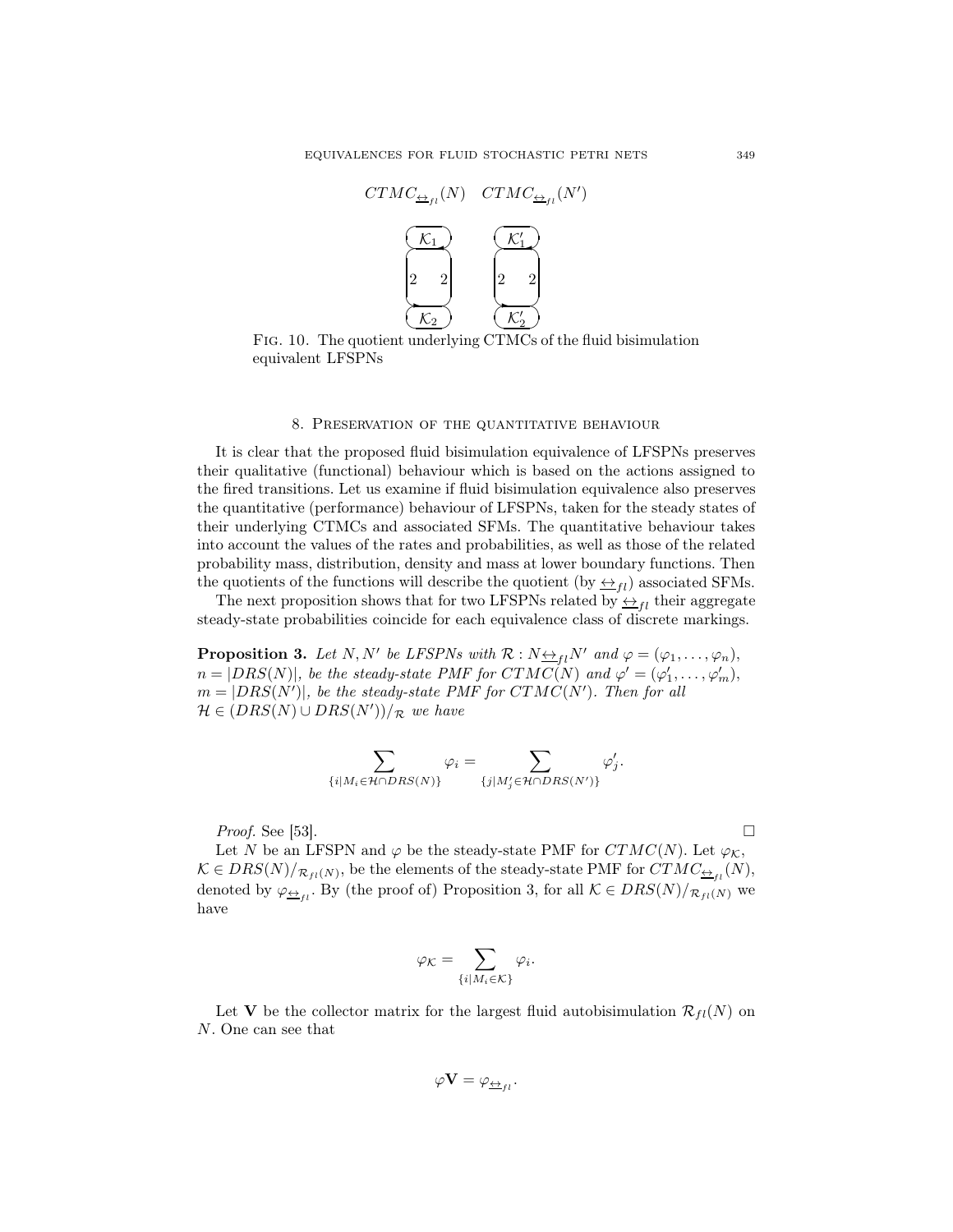We have  $\begin{cases} \varphi \mathbf{Q} = \mathbf{0} \\ \varphi \mathbf{1}^T \end{cases}$  $\varphi \bullet \varphi$  -  $\varphi$  . After right-multiplying both sides of the first equation by **V** and since  $V1^T = 1^T$ , we get  $\begin{cases} \varphi QV = 0 \\ \varphi V1^T = 1 \end{cases}$ . Since  $QV = VQ_{\underline{\leftrightarrow}_{f_l}}$ , we obtain  $\begin{cases} \n\varphi \mathbf{V} \mathbf{Q}_{\leftrightarrow} \\
\varphi \mathbf{V} \mathbf{1}^T = 1 \n\end{cases}$ . Since  $\varphi \mathbf{V} = \varphi_{\leftrightarrow}$ ,  $\varphi_{\leftrightarrow}$ , is a solution of the linear equation system  $\int \varphi_{\underline{\leftrightarrow}_{fl}} \mathbf{Q}_{\underline{\leftrightarrow}_{fl}} = 0$  $\varphi_{\frac{\leftrightarrow}{f}l}$   $\mathbf{1}^T = 1$  .

Thus, the treatment of  $CTMC_{\frac{\leftarrow}{1}}$  (N) instead of  $CTMC(N)$  simplifies the analytical solution, since we have less states, but constructing the TRM  $\mathbf{Q}_{\underline{\leftrightarrow}_{fl}}$  for  $CTMC_{\frac{\leftarrow}{1}}(N)$  also requires some efforts, including determining  $\mathcal{R}_{fl}(N)$  and calculating the rates to move from one equivalence class to another. The behaviour of  $CTMC_{\underline{\leftrightarrow}_{fl}}(N)$  stabilizes quicker than that of  $CTMC(N)$  (if each of them has a single steady state), since  $\mathbf{Q}_{\underline{\leftrightarrow}_{fl}}$  is denser matrix than  $\mathbf{Q}$  (the TRM for  $CTMC(N))$ due to the fact that the former matrix is smaller and the transitions between the equivalence classes "include" all the transitions between the discrete markings belonging to these equivalence classes.

The following proposition shows that for two LFSPNs related by  $\leftrightarrow$ <sub>*tl*</sub> their aggregate steady-state fluid PDFs coincide for each equivalence class of discrete markings.

**Proposition 4.** Let N, N' be LFSPNs with  $\mathcal{R}: N \rightarrow L_{fl}N'$  and  $F(x) = (F_1(x), \ldots, F_n(x)), n = |DRS(N)|$ , be the steady-state fluid PDF for the  $SFM$  of N and  $F'(x) = (F'_1(x), \ldots, F'_m(x)), m = |DRS(N')|$ , be the steady-state fluid PDF for the SFM of N'. Then for all  $\mathcal{H} \in (DRS(N) \cup DRS(N'))/\mathcal{R}$  we have

$$
\sum_{\{i|M_i\in\mathcal{H}\cap DRS(N)\}} F_i(x) = \sum_{\{j|M'_j\in\mathcal{H}\cap DRS(N')\}} F'_j(x), \ x > 0.
$$

*Proof.* See [53].

Let N be an LFSPN and  $F(x)$  be the steady-state fluid PDF for the SFM of N. Let  $F_{\mathcal{K}}(x)$ ,  $\mathcal{K} \in \text{DRS}(N)/_{\mathcal{R}_{fl}(N)}$ , be the elements of the steady-state fluid PDF for the quotient (by  $\leftrightarrow_{fl}$ ) SFM of N, denoted by  $F_{\leftrightarrow_{fl}}(x)$ . By (the proof of) Proposition 4, for all  $\mathcal{K} \in DRS(N)/_{\mathcal{R}_{fl}(N)}$  we have

$$
F_{\mathcal{K}}(x) = \sum_{\{i \mid M_i \in \mathcal{K}\}} F_i(x), \ x > 0.
$$

Let V be the collector matrix for the largest fluid autobisimulation  $\mathcal{R}_{fl}(N)$  on N. One can see that

$$
F(x)\mathbf{V} = F_{\underline{\leftrightarrow}_{fl}}(x), \ x > 0.
$$

We have  $\frac{dF(x)}{dx}$ **R** =  $F(x)$ **Q**,  $x > 0$ . After right-multiplying both sides of the above equation by V, we get  $\frac{dF(x)}{dx}$ **RV** =  $F(x)$ **QV**,  $x > 0$ . Since **RV** =  $VR_{\underline{\leftrightarrow}_{fl}}$ and  $\mathbf{Q}\mathbf{V} = \mathbf{V}\mathbf{Q}_{\underline{\leftrightarrow}_{fl}}$ , we obtain  $\frac{dF(x)}{dx}\mathbf{VR}_{\underline{\leftrightarrow}_{fl}} = F(x)\mathbf{V}\mathbf{Q}_{\underline{\leftrightarrow}_{fl}}, x > 0$ . By linearity of differentiation operator, we have  $\frac{d}{dx}(F(x)V)\mathbf{R}_{\frac{\leftarrow}{\pm}I} = F(x)V\mathbf{Q}_{\frac{\leftarrow}{\pm}I}$ ,  $x > 0$ . Since  $F(x)\mathbf{V} = F_{\frac{\epsilon}{2}f_l}(x)$ , we conclude that  $F_{\frac{\epsilon}{2}f_l}(x)$  is a solution of the system of ordinary differential equations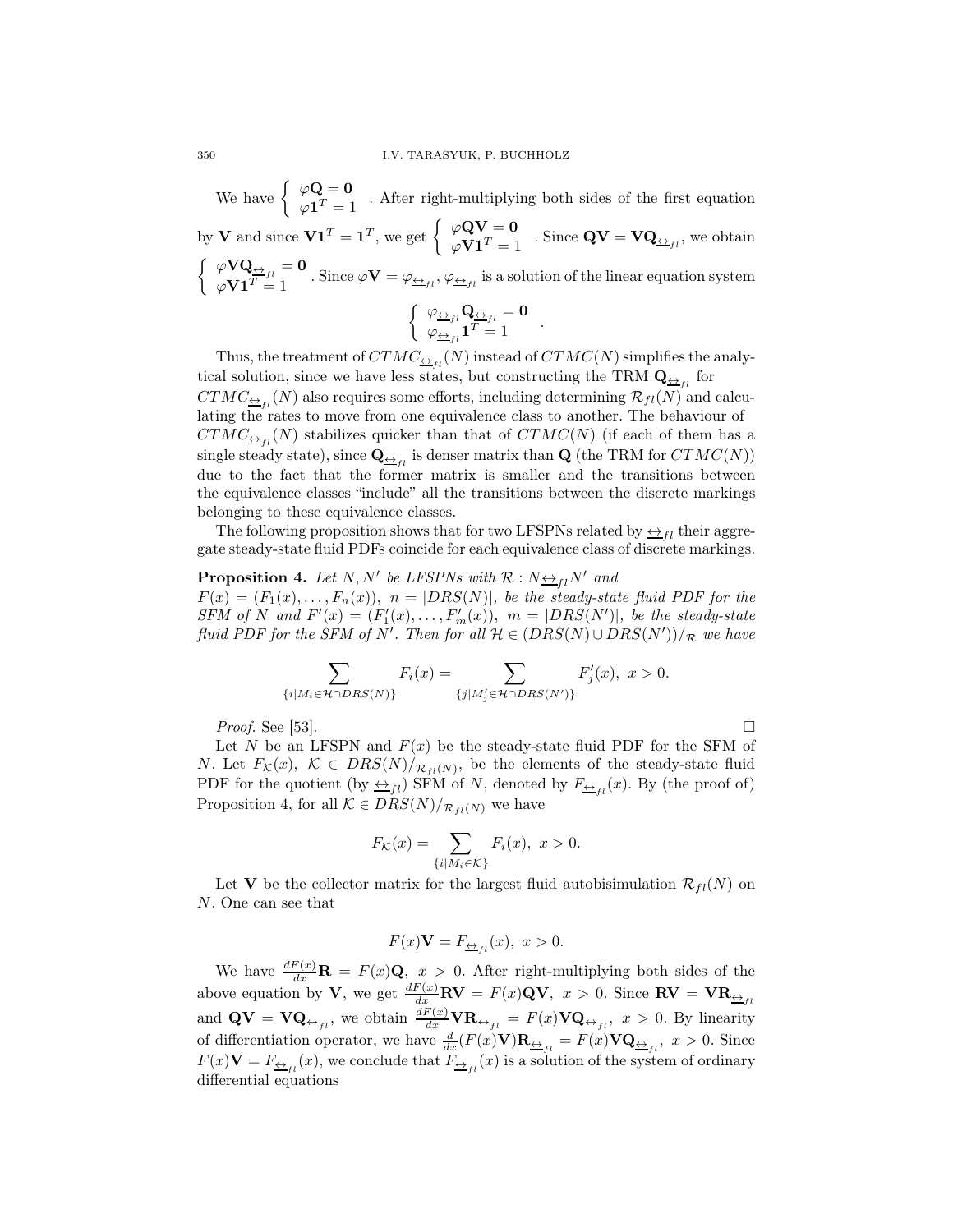$$
\frac{dF_{\underline{\leftrightarrow}_{fl}}(x)}{dx}\mathbf{R}_{\underline{\leftrightarrow}_{fl}} = F_{\underline{\leftrightarrow}_{fl}}(x)\mathbf{Q}_{\underline{\leftrightarrow}_{fl}}, \ x > 0.
$$

Thus, the treatment of the quotient (by  $\leftrightarrow_{fl}$ ) SFM of N instead of SFM of N simplifies the analytical solution.

The following proposition demonstrates that for two LFSPNs related by  $\leftrightarrow_{\text{fl}}$ their aggregate steady-state fluid probability density functions coincide for each equivalence class of discrete markings.

**Proposition 5.** Let N, N' be LFSPNs with  $\mathcal{R}: N \rightarrow L_{fl}N'$  and

 $f(x) = (f_1(x), \ldots, f_n(x)), \ \ n = |DRS(N)|$ , be the steady-state fluid probability density function for the SFM of N and  $f'(x) = (f'_1(x), \ldots, f'_m(x)), m = |DRS(N')|,$ be the steady-state fluid probability density function for the SFM of  $N'$ . Then for all  $H \in (DRS(N) \cup DRS(N'))/R$  we have

$$
\sum_{\{i|M_i\in\mathcal{H}\cap DRS(N)\}} f_i(x) = \sum_{\{j|M'_j\in\mathcal{H}\cap DRS(N')\}} f'_j(x), \ x > 0.
$$

*Proof.* See [53].

Let N be an LFSPN and  $f(x)$  be the steady-state fluid probability density function for the SFM of N. Let  $f_{\mathcal{K}}(x)$ ,  $\mathcal{K} \in DRS(N)/_{\mathcal{R}_{fl}(N)}$ , be the elements of the steady-state fluid probability density function for the quotient (by  $\leftrightarrow_{fl}$ ) SFM of N, denoted by  $f_{\frac{\leftrightarrow}{f}}(x)$ . By (the proof of) Proposition 5, for all  $\mathcal{K} \in DRS(N)/_{\mathcal{R}_{fl}(N)}$ we have

$$
f_{\mathcal{K}}(x) = \sum_{\{i \mid M_i \in \mathcal{K}\}} f_i(x), \ x > 0.
$$

Let V be the collector matrix for the largest fluid autobisimulation  $\mathcal{R}_{fl}(N)$  on N. One can see that

$$
f(x)\mathbf{V} = f_{\frac{\leftrightarrow}{\rightarrow}t}(x), \ x > 0.
$$

We have  $\frac{df(x)}{dx}$ **R** =  $f(x)$ **Q**,  $x > 0$ . Like it has been done after Proposition 4, we can prove that  $f_{\frac{\leftarrow}{i}}(x)$  is a solution of the system of ordinary differential equations

$$
\frac{df_{\underline{\leftrightarrow}_{fl}}(x)}{dx}\mathbf{R}_{\underline{\leftrightarrow}_{fl}} = f_{\underline{\leftrightarrow}_{fl}}(x)\mathbf{Q}_{\underline{\leftrightarrow}_{fl}}, \ x > 0.
$$

The following proposition demonstrates that for two LFSPNs related by  $\leftrightarrow$ <sub>fl</sub> their aggregate steady-state buffer empty probabilities coincide for each equivalence class of discrete markings.

**Proposition 6.** Let N, N' be LFSPNs with  $\mathcal{R}: N \rightarrow_{fl} N'$  and  $\ell = (\ell_1, \ldots, \ell_n)$ ,  $n = |DRS(N)|$ , be the steady-state buffer empty probability for the SFM of N and  $\ell'(x) = (\ell'_1, \ldots, \ell'_m), \ m = |DRS(N')|, \ be \ the \ steady-state \ buffer \ empty \ probability$ for the SFM of N'. Then for all  $\mathcal{H} \in (DRS(N) \cup DRS(N'))/\mathcal{R}$  we have

$$
\sum_{\{i \mid M_i \in \mathcal{H} \cap DRS(N)\}} \ell_i = \sum_{\{j \mid M'_j \in \mathcal{H} \cap DRS(N')\}} \ell'_j.
$$

*Proof.* See [53].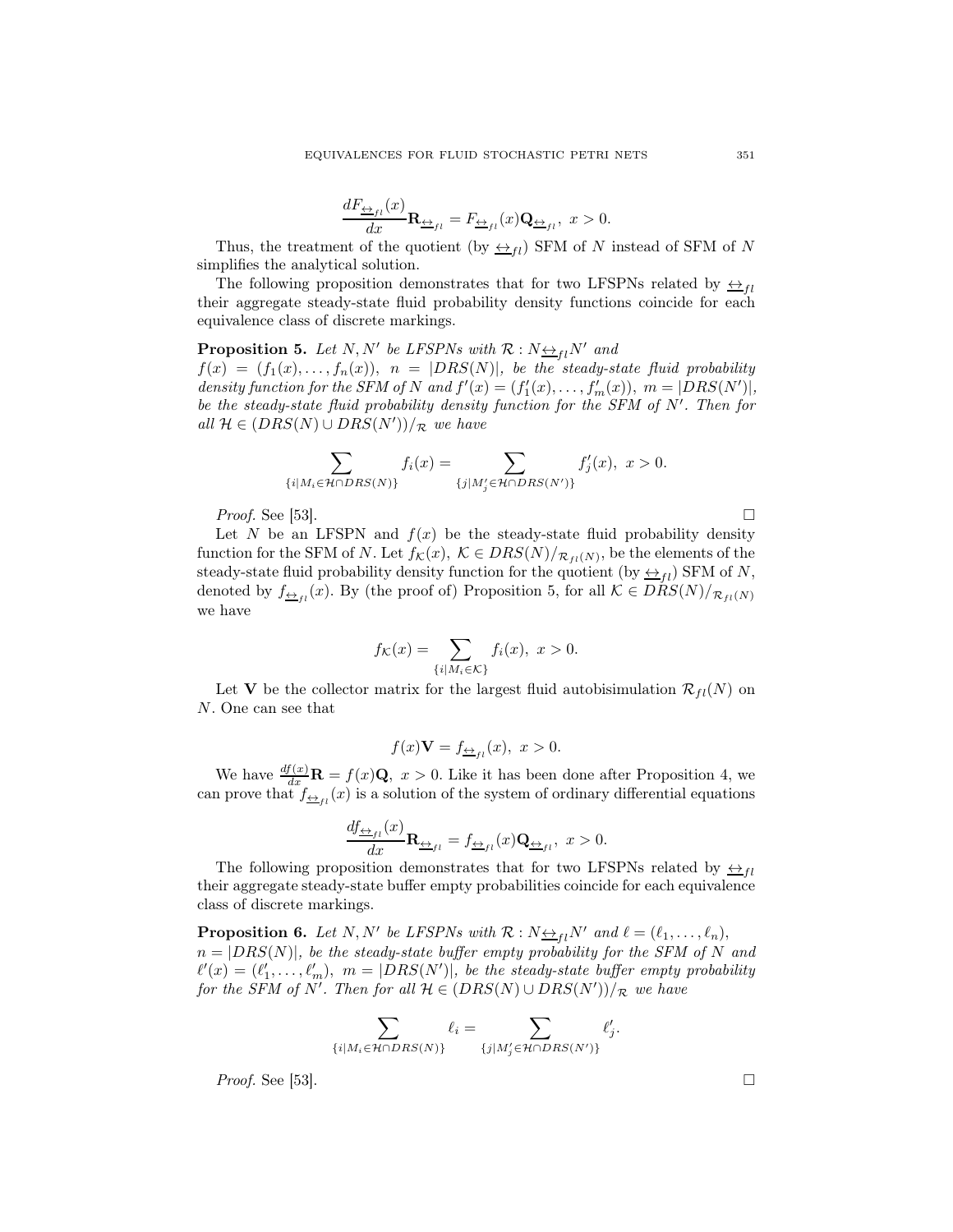Let N be an LFSPN and  $\ell$  be the steady-state buffer empty probability for the SFM of N. Let  $\ell_{\mathcal{K}}$ ,  $\mathcal{K} \in DRS(N)/_{\mathcal{R}_{f^l}(N)}$ , be the elements of the steady-state buffer empty probability for the quotient (by  $\leftrightarrow_{fl}$ ) SFM of N, denoted by  $\ell_{\leftrightarrow_{fl}}$ . By (the proof of) Proposition 6, for all  $\mathcal{K} \in DRS(N)/_{\mathcal{R}_{fl}(N)}$  we have

$$
\ell_{\mathcal{K}} = \sum_{\{i \mid M_i \in \mathcal{K}\}} \ell_i.
$$

Let V be the collector matrix for the largest fluid autobisimulation  $\mathcal{R}_{fl}(N)$  on N. One can see that

$$
\ell \mathbf{V} = \ell_{\underline{\leftrightarrow}_{fl}}
$$

.

We have  $\ell = \varphi - \int_{0+}^{\infty} f(x) dx$ . After right-multiplying both sides of the equation by **V**, we get  $\ell \mathbf{V} = \varphi \mathbf{V} - \left( \int_{0+}^{\infty} f(x) dx \right) \mathbf{V}$ . Since  $\ell \mathbf{V} = \ell_{\underline{\leftrightarrow}_{fl}}$  and  $\varphi \mathbf{V} = \varphi_{\underline{\leftrightarrow}_{fl}}$ , by linearity of integration operator, we obtain  $\ell_{\pm f} = \varphi_{\pm f} - \int_{0+}^{\infty} f(x) \mathbf{V} dx$ . Since  $f(x)\mathbf{V} = f_{\frac{\boldsymbol{\leftrightarrow}}{f}(t)}(x), x > 0$ , then  $\ell_{\frac{\boldsymbol{\leftrightarrow}}{f}(t)}$  is a solution of the linear equation system

$$
\ell_{\underline{\leftrightarrow}_{fl}} = \varphi_{\underline{\leftrightarrow}_{fl}} - \int_{0+}^{\infty} f_{\underline{\leftrightarrow}_{fl}}(x) dx.
$$

Thus, the proposed quotients of the probability functions describe the behaviour of the quotient (by  $\leftrightarrow_{fl}$ ) associated SFMs of LFSPNs.

**Example 4.** Consider the LFSPNs  $N$  and  $N'$  in Figure 7, for which it holds  $N \underline{\leftrightarrow}_{fl} N'$ . We have  $DRS^{-}(N) = \{M_2\}$ ,  $DRS^{0}(N) = \emptyset$  and  $DRS^{+}(N) = \{M_1\}$ . The steady-state PMF for  $CTMC(N)$  is

$$
\varphi=\left(\frac{1}{2},\frac{1}{2}\right)
$$

.

Then the stability condition for the SFM of N is fulfilled:  $FluidFlow(q) =$  $\sum_{i=1}^{2} \varphi_i RP(M_i) = \frac{1}{2} \cdot 1 + \frac{1}{2}(-2) = -\frac{1}{2} < 0.$ 

For each eigenvalue  $\gamma$  we must have  $|\gamma \mathbf{R} - \mathbf{Q}| =$   $\gamma + 2$  -2  $-2$   $-2\gamma + 2$  $\vert$  =

 $-2\gamma(1+\gamma) = 0$ ; hence,  $\gamma_1 = 0$  and  $\gamma_2 = -1$ . The corresponding eigenvectors are the solutions of

$$
v_1\begin{pmatrix} 2 & -2 \ -2 & 2 \end{pmatrix} = 0, \quad v_2\begin{pmatrix} 1 & -2 \ -2 & 4 \end{pmatrix} = 0.
$$

Then the eigenvectors are  $v_1 = \left(\frac{1}{2}, \frac{1}{2}\right)$  and  $v_2 = \left(\frac{2}{3}, \frac{1}{3}\right)$ .

Since  $\varphi = F(\infty) = a_1v_1$ , we have  $F(x) = \varphi + a_2e^{\gamma_2x}v_2$  and  $a_1 = 1$ . Since  $\forall M_l \in DRS^+(N) \ F_l(0) = \varphi_l + a_2v_{2l} = 0 \ and \ DRS^+(N) = \{M_1\}, \ we \ have$  $\varphi_1 + a_2 v_{21} = \frac{1}{2} + a_2 \frac{2}{3} = 0$ ; hence,  $a_2 = -\frac{3}{4}$ .

Then the steady-state fluid PDF for the SFM of  $N$  is

$$
F(x) = \left(\frac{1}{2} - \frac{1}{2}e^{-x}, \frac{1}{2} - \frac{1}{4}e^{-x}\right).
$$

The steady-state fluid probability density function for the SFM of N is

$$
f(x) = \frac{dF(x)}{dx} = \left(\frac{1}{2}e^{-x}, \frac{1}{4}e^{-x}\right).
$$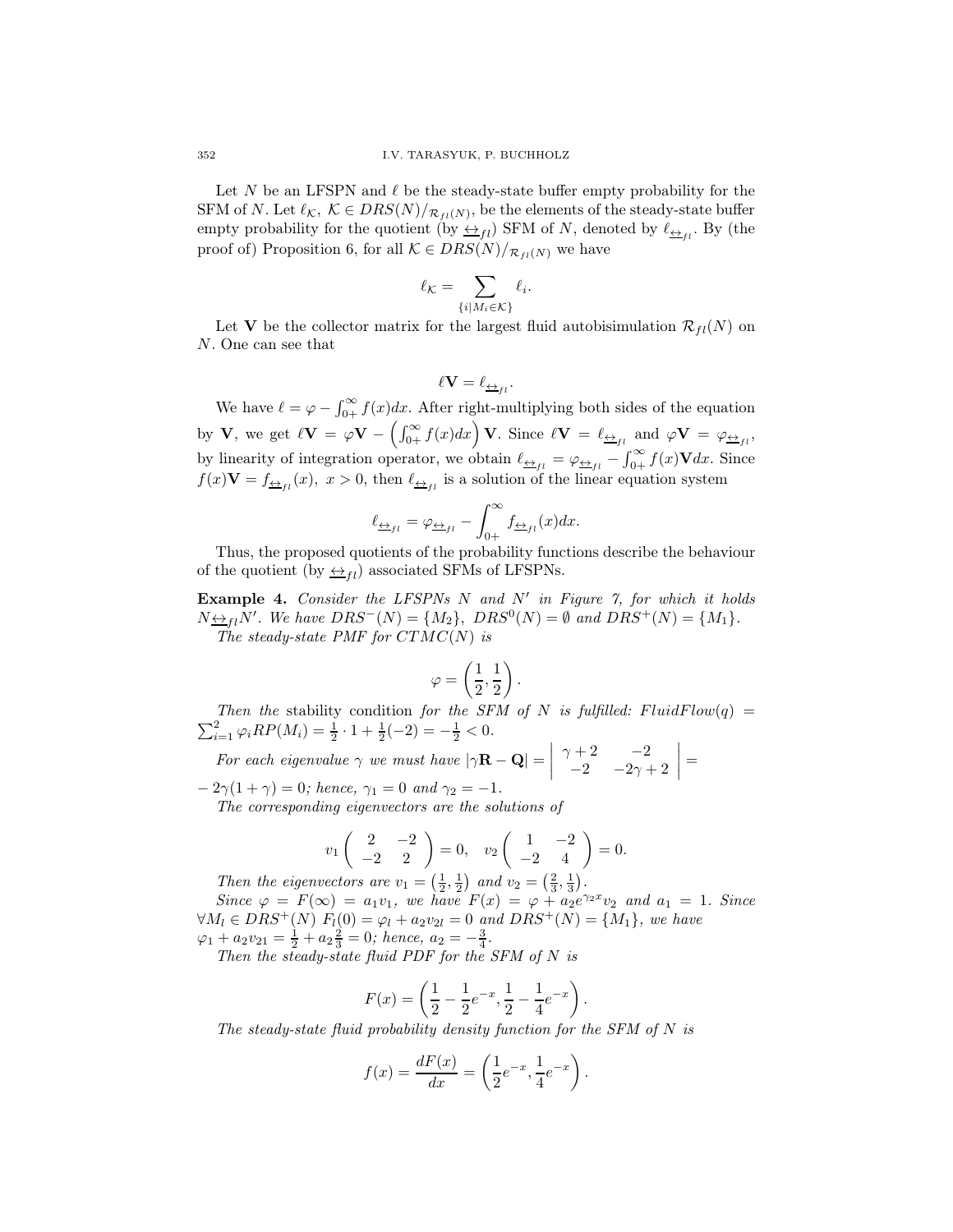The steady-state buffer empty probability for the SFM of N is

$$
\ell = F(0) = \left(0, \frac{1}{4}\right).
$$

We have  $DRS^{-}(N') = \{M'_{2}, M'_{3}\}, \ DRS^{0}(N') = \emptyset \text{ and } DRS^{+}(N') = \{M'_{1}\}.$ The steady-state PMF for  $CTMC(N')$  is

$$
\varphi'=\left(\frac{1}{2},\frac{1}{4},\frac{1}{4}\right).
$$

Then the stability condition for the SFM of N' is fulfilled:  $FluidFlow(q') =$  $\sum_{j=1}^{3} \varphi'_j RP(M'_j) = \frac{1}{2} \cdot 1 + \frac{1}{4}(-2) + \frac{1}{4}(-2) = -\frac{1}{2} < 0.$ 

For each eigenvalue  $\gamma'$  we must have  $|\gamma' {\bf R}' - {\bf Q}'|$  =  $\begin{array}{c} \begin{array}{c} \begin{array}{c} \begin{array}{c} \end{array} \\ \end{array} \end{array} \end{array}$  $\gamma' + 2$   $-1$   $-1$  $-2$   $-2\gamma' + 2$  0  $-2$  0  $-2\gamma' + 2$  $\begin{array}{c} \begin{array}{c} \begin{array}{c} \begin{array}{c} \end{array} \\ \end{array} \end{array} \end{array}$ =

 $-2\gamma'(1+\gamma')(1-\gamma')=0$ ; hence,  $\gamma'_1=0$ ,  $\gamma'_2=-1$  and  $\gamma'_3=1$ .

By the boundedness condition, the positive eigenvalue  $\gamma'_3$  and the corresponding eigenvector  $v'_3$  should be excluded from the solution.

The remaining corresponding eigenvectors are the solutions of

$$
v_1'\begin{pmatrix} 2 & -1 & -1 \\ -2 & 2 & 0 \\ -2 & 0 & 2 \end{pmatrix} = 0, \quad v_2'\begin{pmatrix} 1 & -1 & -1 \\ -2 & 4 & 0 \\ -2 & 0 & 4 \end{pmatrix} = 0.
$$

Then the remaining eigenvectors are  $v'_1 = \left(\frac{1}{2}, \frac{1}{4}, \frac{1}{4}\right)$  and  $v'_2 = \left(\frac{2}{3}, \frac{1}{6}, \frac{1}{6}\right)$ . Since  $\varphi' = F'(\infty) = a'_1v'_1$ , we have  $F'(x) = \varphi' + a'_2e^{\gamma'_2x}v'_2$  and  $a'_1 = 1$ . Since  $\forall M'_{l} \in DRS^{+}(N')$   $F'_{l}(0) = \varphi'_{l} + a'_{2}v'_{2l} = 0$  and  $DRS^{+}(N') = \{M'_{1}\},$  we have  $\varphi'_1 + a'_2 v'_{21} = \frac{1}{2} + a'_2 \frac{2}{3} = 0$ ; hence,  $a_2 = -\frac{3}{4}$ .

Then the steady-state fluid PDF for the SFM of  $N'$  is

$$
F'(x) = \left(\frac{1}{2} - \frac{1}{2}e^{-x}, \frac{1}{4} - \frac{1}{8}e^{-x}, \frac{1}{4} - \frac{1}{8}e^{-x}\right).
$$

The steady-state fluid probability density function for the SFM of  $N'$  is

$$
f'(x) = \frac{dF'(x)}{dx} = \left(\frac{1}{2}e^{-x}, \frac{1}{8}e^{-x}, \frac{1}{8}e^{-x}\right).
$$

The steady-state buffer empty probability for the SFM of  $N'$  is

$$
\ell' = F'(0) = \left(0, \frac{1}{8}, \frac{1}{8}\right).
$$

In Figure 11, the plots of the elements  $F_1, F_2, F'_2$  of the steady-state fluid PDFs  $F = (F_1, F_2)$  and  $F' = (F_1', F_2', F_3')$  for the SFMs of N and N' as functions of x are depicted. It is sufficient to consider the functions  $F_1(x) = \frac{1}{2} - \frac{1}{2}e^{-x}$ ,  $F_2(x) = \frac{1}{2} - \frac{1}{4}e^{-x}$ ,  $F'_2(x) = \frac{1}{4} - \frac{1}{8}e^{-x}$  only, since  $F_1 = F'_1$  and  $F'_2 = F'_3$ .

We have  $(DRS(N) \cup DRS(N'))/_{\mathcal{R}_{fl}(N,N')} = {\mathcal{H}_1, \mathcal{H}_2},$  where  $\mathcal{H}_1 = {M_1, M'_1}$ and  $\mathcal{H}_2 = \{M_2, M'_2, M'_3\}.$ 

First, consider the equivalence class  $\mathcal{H}_1$ .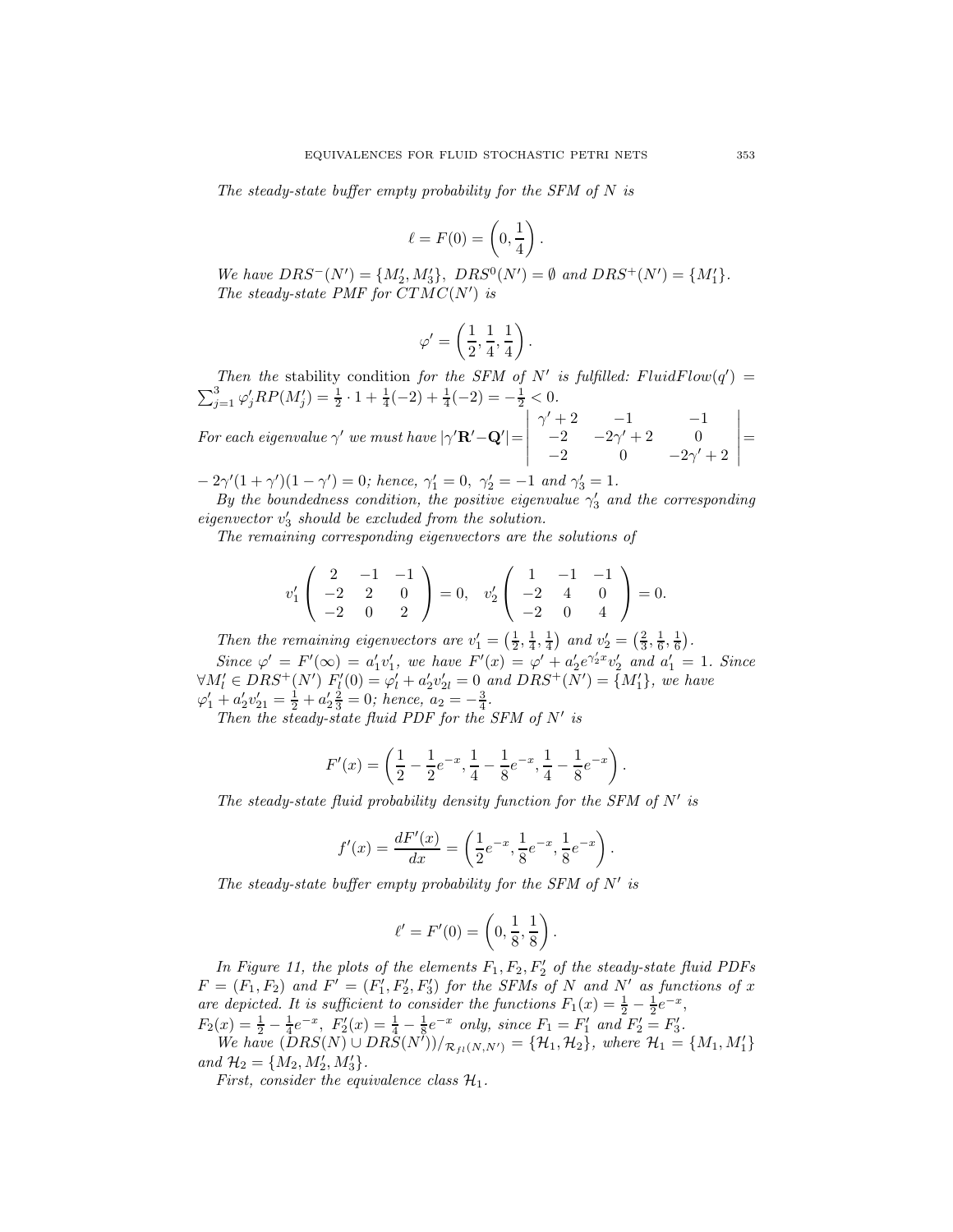

of  $N$  and  $N'$  as functions of  $x$ 

- The aggregate steady-state probabilities for  $\mathcal{H}_1$  coincide:  $\varphi_{\mathcal{H}_1 \cap DRS(N)} =$ <br>  $\sum_{\{i | M_i \in \mathcal{H}_1 \cap DRS(N)\}} \varphi_i = \varphi_1 = \frac{1}{2} = \varphi_1' = \sum_{\{j | M_j' \in \mathcal{H}_1 \cap DRS(N')\}} \varphi_j' =$  $\varphi'_{\mathcal{H}_1\cap DRS(N')}.$
- The aggregate steady-state buffer empty probabilities for  $\mathcal{H}_1$  coincide:  $\ell_{\mathcal{H}_1 \cap DRS(N)} = \sum_{\{i | M_i \in \mathcal{H}_1 \cap DRS(N)\}} \ell_i = \ell_1 = 0 = \ell'_1 = \sum_{\{i | M_i \in \mathcal{H}_1 \cap DRS(N)\}} \ell_i = \ell_1 = 0$  $\{j|M'_j \in \mathcal{H}_1 \cap DRS(N')\}$   $\ell'_j = \ell'_{\mathcal{H}_1 \cap DRS(N')}$ .
- The aggregate steady-state fluid PDFs for  $\mathcal{H}_1$  coincide:  $F_{\mathcal{H}_1 \cap DRS(N)}(x) =$  $\sum_{i} {\sum_{i} | N_i \in \mathcal{H}_1 \cap DRS(N)} F_i(x) = F_1(x) = \frac{1}{2} - \frac{1}{2} e^{-x} = F'_1(x) =$  $\sum_{j} \sum_{j} \sum_{j=1}^{N} F'_{j}(x) = F'_{\mathcal{H}_{1} \cap DRS(N')}(x)$ , where  $x > 0$ .
- The aggregate steady-state fluid probability density functions for  $\mathcal{H}_1$ coincide:  $f_{\mathcal{H}_1 \cap DRS(N)}(x) = \sum_{\{i | M_i \in \mathcal{H}_1 \cap DRS(N)\}} f_i(x) = f_1(x) = \frac{1}{2}e^{-x} =$  $f'_{1}(x) = \sum_{\{j | M'_{j} \in \mathcal{H}_{1} \cap DRS(N')\}} \dot{f}'_{j}(x) = f'_{\mathcal{H}_{1} \cap DRS(N')}(x)$ , where  $x > 0$ .

Second, consider the equivalence class  $\mathcal{H}_2$ .

- The aggregate steady-state probabilities for  $\mathcal{H}_2$  coincide:  $\varphi_{\mathcal{H}_2 \cap DRS(N)} =$  $\sum_{i} \sum_{i} |M_i \in \mathcal{H}_2 \cap DRS(N)\} \varphi_i = \varphi_2 = \frac{1}{2} = \frac{1}{4} + \frac{1}{4} = \varphi_2' + \varphi_3' = \sum_{i} |M_i \cap DRS(N)\rangle \varphi_i' = \varphi_3'$  $\{j|M'_{j} \in \mathcal{H}_{2} \cap DRS(N')\} \varphi'_{j} = \varphi'_{\mathcal{H}_{2} \cap DRS(N')}.$
- The aggregate steady-state buffer empty probabilities for  $\mathcal{H}_2$  coincide:  $\ell_{\mathcal{H}_2 \cap DRS(N)} = \sum_{\{i | M_i \in \mathcal{H}_2 \cap DRS(N)\}} \ell_i = \ell_2 = \frac{1}{4} = \frac{1}{8} + \frac{1}{8} = \ell'_2 + \ell'_3 = \sum_{i=1}^{8} \ell_i \sum_{j=1}^{10} \ell'_j = \ell'_4 = \sum_{i=1}^{10} \ell'_i = \ell'_4 = \sum_{i=1}^{10} \ell'_i = \ell'_4 = \ell'_5$  $\{j|M'_{j} \in \mathcal{H}_{2} \cap DRS(N')\}$   $\ell'_{j} = \ell'_{\mathcal{H}_{2} \cap DRS(N')}$ .
- The aggregate steady-state fluid PDFs for  $\mathcal{H}_2$  coincide:  $F_{\mathcal{H}_2 \cap DRS(N)}(x) =$  $\sum_{i} \{i | M_i \in \mathcal{H}_2 \cap DRS(N) \} F_i(x) = F_2(x) = \frac{1}{2} - \frac{1}{4}e^{-x} = \frac{1}{4} - \frac{1}{8}e^{-x} + \frac{1}{4} - \frac{1}{8}e^{-x} =$  $F_2'(x) + F_3'(x) = \sum_{\{j|M'_j \in \mathcal{H}_2 \cap DRS(N')\}} \bar{F}_j'(x) = F_{\mathcal{H}_2 \cap DRS(N')}(x)$ , where  $x > 0$ .
- The aggregate steady-state fluid probability density functions for  $\mathcal{H}_2$  coincide:  $f_{\mathcal{H}_2 \cap DRS(N)}(x) = \sum_{\{i | M_i \in \mathcal{H}_2 \cap DRS(N)\}} f_i(x) = f_2(x) = \frac{1}{4}e^{-x} = \frac{1}{8}e^{-x} + \frac{1}{8}e^{-x} =$  $f'_{2}(x) + f'_{3}(x) = \sum_{\{j|M'_{j} \in \mathcal{H}_{2} \cap DRS(N')\}} f'_{j}(x) = f'_{\mathcal{H}_{2} \cap DRS(N')}(x)$ , where  $x > 0$ .

One can also see that  $\varphi_{\underline{\leftrightarrow}_{fl}} = \varphi'_{\underline{\leftrightarrow}_{fl}} = \varphi$ ,  $\ell_{\underline{\leftrightarrow}_{fl}} = \ell'_{\underline{\leftrightarrow}_{fl}} = \ell$ ,  $F_{\underline{\leftrightarrow}_{fl}}(x) = F'_{\underline{\leftrightarrow}_{fl}}(x) =$  $F(x)$ ,  $x > 0$ , and  $f_{\frac{\leftrightarrow}{1}}(x) = f'_{\frac{\leftrightarrow}{1}}(x) = f(x)$ ,  $x > 0$ .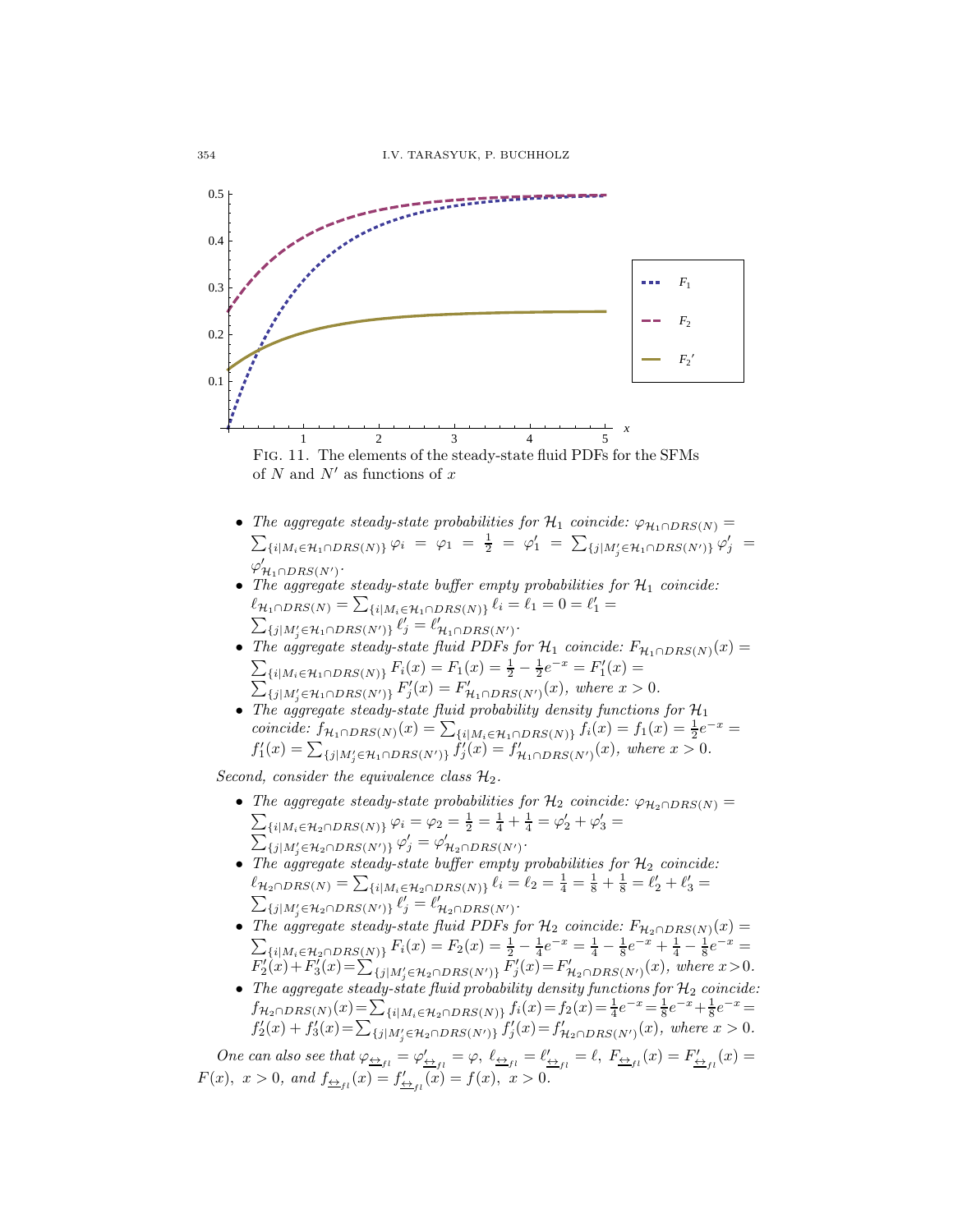

Fig. 12. The diagram of the document preparation system

#### 9. Document preparation system

Let us consider an application example describing three different models of a document preparation system. The system receives (in an arbitrary order or in parallel) the collections of the text and graphics files as its inputs and writes them into the operative memory of a computer. The system then reads the (mixed) data from there and produces properly formatted output documents consisting of text and images. In general, it is supposed that the text file collections are transferred into the operative memory slower, but for longer time than the graphics ones. In detail, the low resolution graphics is transferred into the operative memory with the same speed as the high resolution one, but it takes less time than for the latter. The data from the operative memory is consumed for processing quicker, but for shorter time than the input file collections of any type. The operative memory capacity is supposed to be unlimited (for example, there exist some special mechanisms to ensure that the memory upper boundary can always be increased, such as using the page file, stored on a hard drive of the computer). The lower boundary of the operative memory is zero. The diagram of the system is depicted in Figure 12.

The meaning of the actions that label the transitions of the LFSPNs which will specify the three models of the document preparation system is as follows. The action tx represents writing the text files into the operative memory. The action gr represents putting the graphics files into the operative memory. Particularly, the action  $q_l$  corresponds to writing the low resolution graphics while  $q_l$  specifies writing the high resolution graphics. The action  $dt$  represents reading the data (consisting of the portions of the input text and images) from the operative memory. In each LFSPN, a single continuous place containing fluid will represent the operative memory with a data volume stored.

In Figure 13, the LFSPNs  $N$  and  $N'$  specifying the *standard* document preparation system, as well as the LFSPN  $N''$  representing the *enhanced* one that differentiates between the low and high resolution graphics, are presented. The rate of all transitions labeled with the action  $tx$  is 1, the rate of those labeled with  $gr$  is 2 and the rate of those labeled with  $dt$  is 3. Further, the rate of the transition with the label gl is  $\frac{3}{2}$  and the rate of that with the label gh is  $\frac{1}{2}$ . The rate of the fluid flow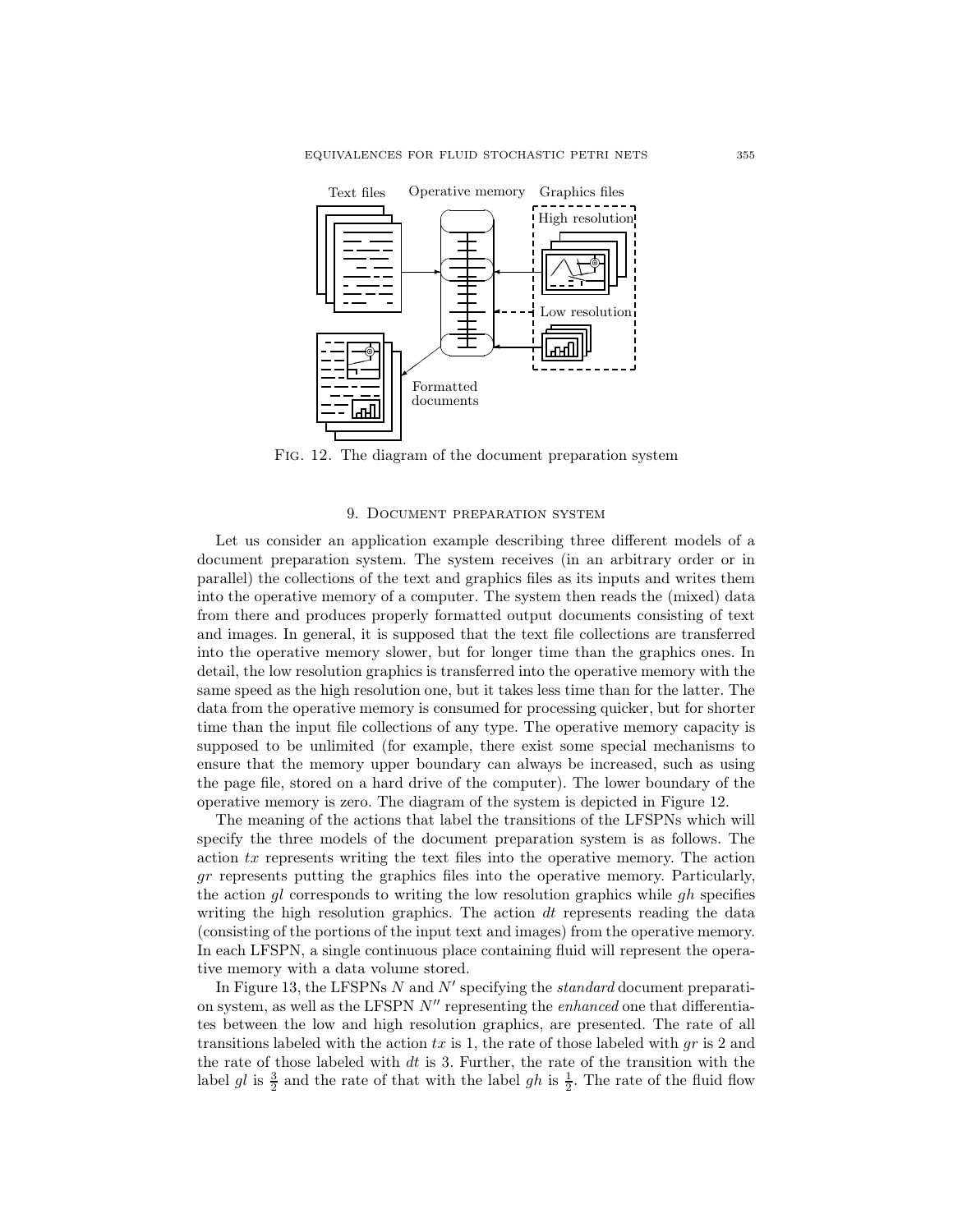

FIG. 13. The LFSPNs of the standard and enhanced document preparation systems

along the continuous arcs from the transitions labeled with the action  $tx$  is 1 while that from the transitions labeled with  $gr$  is 2. Next, the fluid flow rate from the transitions with the label gl or gh is the same and equals 1. The rate of the fluid flow along the continuous arcs to the transitions labeled with the action  $dt$  is 7.

We have  $N \leftrightarrow_{fl} N'$ . Since LFSPNs have an *interleaving* semantics due to the continuous time approach and the race condition applied to transition firings, the parallel execution of actions (here in  $N$ ) is modeled by the sequential nondeterminism (in N′ ). Fluid bisimulation equivalence is an interleaving relation constructed in conformance with the LFSPNs semantics. In our application example, one can see that the "sequential" LFSPN  $N'$  may be replaced with the fluid bisimulation equivalent and structurally simpler "concurrent" LFSPN  $N$ , the latter having less transitions and arcs. Thus, the mentioned equivalence can be used not just to reduce behaviour of LFSPNs, but also to simplify their structure.

We have  $DRS(N)=\{M_1, M_2, M_3, M_4\}$ , where  $M_1 = (1, 1, 0, 0), M_2 = (0, 1, 1, 0),$  $M_3 = (1, 0, 0, 1), M_4 = (0, 0, 1, 1); DRS(N') = \{M'_1, M'_2, M'_3, M'_4\}, \text{ where } M'_1 =$  $(1, 0, 0, 0), M'_2 = (0, 1, 0, 0), M'_3 = (0, 0, 1, 0), M'_4 = (0, 0, 0, 1);$  and  $DRS(N'') =$  ${M''_1, M''_2, M''_3, M''_4, M''_5, M''_6\},$  where  $M''_1 = (1, 1, 0, 0, 0), M''_2 = (1, 0, 1, 0, 0), M''_3 =$  $(0, 1, 0, 0, 1), M''_4 = (1, 0, 0, 1, 0), M''_5 = (0, 0, 1, 0, 1), M''_6 = (0, 0, 0, 1, 1).$ 

In Figure 14, the discrete reachability graphs  $DRG(N)$ ,  $DRG(N')$ ,  $DRG(N'')$ are depicted. The discrete parts of the LFSPNs  $N$  and  $N'$  have the same behaviour.

Let  $N'''$  is an abstraction of  $N''$  by assuming that the actions gl and gh coincide with the action gr. Then it holds  $N \leftrightarrow_{fl} N' \leftrightarrow_{fl} N''$ . In such a case,  $DRS(N'') =$  ${M''_1, M''_2, M''_3, M''_4, M'''_5, M'''_6 \over 2.5 \text{ m} \cdot 2.5 \text{ m} \cdot 2.5 \text{ m} \cdot 2.5 \text{ m} \cdot 2.5 \text{ m} \cdot 2.5 \text{ m} \cdot 2.5 \text{ m} \cdot 2.5 \text{ m} \cdot 2.5 \text{ m} \cdot 2.5 \text{ m} \cdot 2.5 \text{ m} \cdot 2.5 \text{ m} \cdot 2.5 \text{ m} \cdot 2.5 \text{ m} \cdot 2.5 \text{ m} \cdot 2.5 \text{ m} \cdot 2.5 \text{ m} \cdot$ ming bijection on the places. Further,  $DRG(N'')$  coincides with  $DRG(N'')$  up to the analogous renaming the transitions.

Let  $\mathcal{K}_1 = \{M_1\}, \ \mathcal{K}_2 = \{M_2\}, \ \mathcal{K}_3 = \{M_3\}, \ \mathcal{K}_4 = \{M_4\} \text{ and } \mathcal{K}'_1 = \{M'_1\}, \ \mathcal{K}'_2 =$  $\{M'_2\},\ K'_3 = \{M'_3\},\ K'_4 = \{M'_4\},\$ as well as  $\mathcal{K}'''_1 = \{M'''_1\},\ \mathcal{K}'''_2 = \{M'''_2,M'''_4\},\ \mathcal{K}'''_3 =$  $\{M'''_3\},\ \mathcal{K}'''_4=\{M'''_5,M'''_6\}.$  In Figure 15, the quotient  $(by \underline{\leftrightarrow}_{fl})$  discrete reachability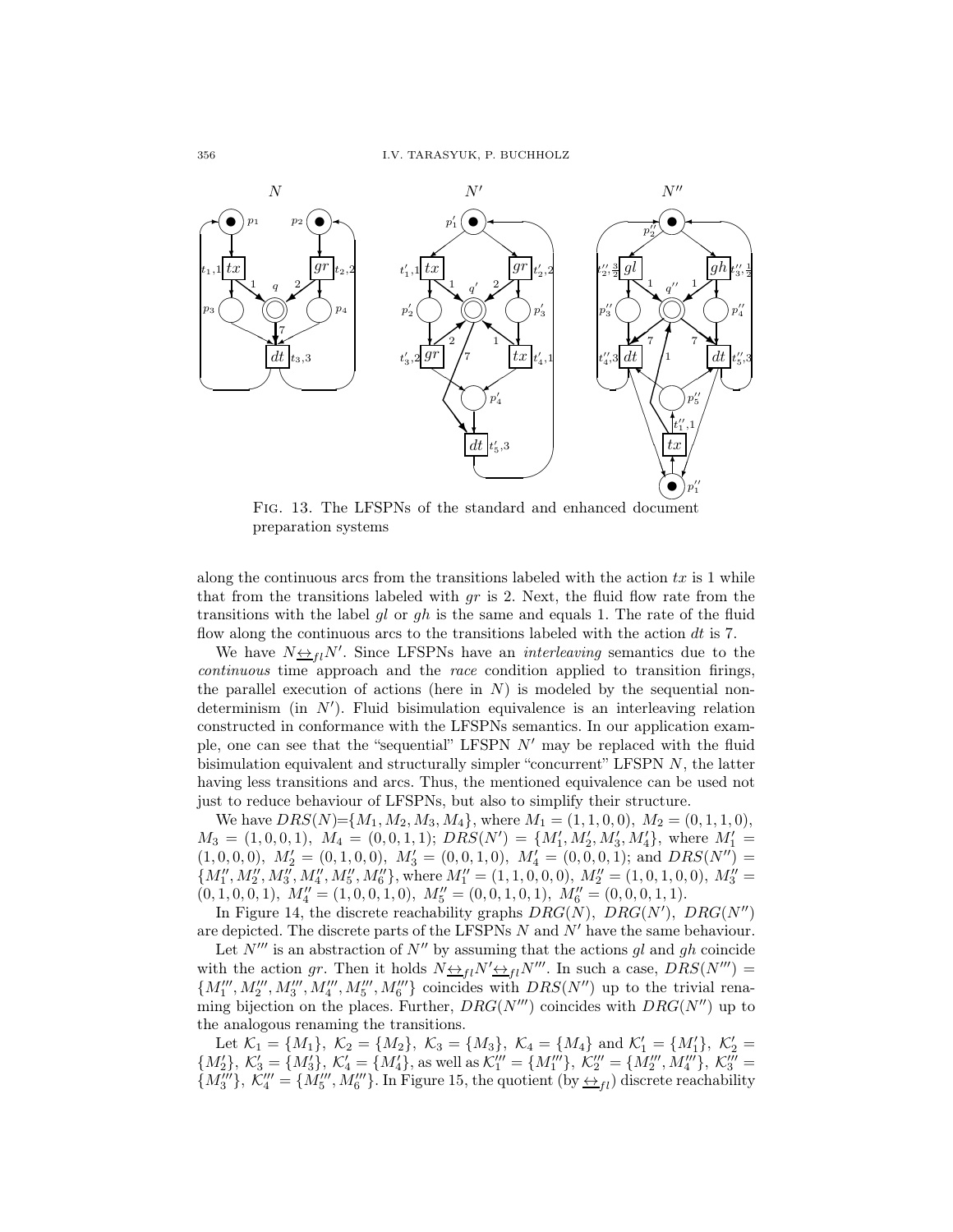

Fig. 14. The discrete reachability graphs of the LFSPNs of the standard and enhanced document preparation systems



Fig. 15. The quotient discrete reachability graphs of the LFSPNs of the standard document preparation system and that of the abstract LFSPN of the enhanced document preparation system

graphs  $DRG_{\underline{\leftrightarrow}_{fl}}(N)$ ,  $DRG_{\underline{\leftrightarrow}_{fl}}(N')$ ,  $DRG_{\underline{\leftrightarrow}_{fl}}(N''')$  are depicted. Obviously,  $DRG_{\underline{\leftrightarrow}_{fl}}(N) \simeq DRG_{\underline{\leftrightarrow}_{fl}}(N') \simeq DRG_{\underline{\leftrightarrow}_{fl}}(N''')$ . Then it is clear that the discrete parts of the LFSPNs  $N$ ,  $N'$  and  $N'''$  have the same *quotient* behaviour. Thus, quotienting by fluid bisimulation equivalence can be used to substantially reduce behaviour of LFSPNs. It is also clear that the discrete parts of the LFSPNs N and  $N'$  have the same *complete* and *quotient* behaviour.

The sojourn time average and variance vectors of  $N^{\prime\prime\prime}$  are

$$
SJ'''=\left(\frac{1}{3},1,\frac{1}{2},1,\frac{1}{3},\frac{1}{3}\right),\; VAR'''=\left(\frac{1}{9},1,\frac{1}{4},1,\frac{1}{9},\frac{1}{9}\right).
$$

The complete and quotient sojourn time average and variance vectors of  $N$  and  $N'$ , as well as the quotient corresponding vectors of  $N'''$ , are

$$
SJ = SJ_{\underline{\leftrightarrow}_{fl}} = SJ' = SJ'_{\underline{\leftrightarrow}_{fl}} = SJ'''_{\underline{\leftrightarrow}_{fl}} = \left(\frac{1}{3}, \frac{1}{2}, 1, \frac{1}{3}\right),
$$
  

$$
VAR = VAR_{\underline{\leftrightarrow}_{fl}} = VAR' = VAR''_{\underline{\leftrightarrow}_{fl}} = VAR'''_{\underline{\leftrightarrow}_{fl}} = \left(\frac{1}{9}, \frac{1}{4}, 1, \frac{1}{9}\right)
$$

The TRM  $\mathbf{Q}'''$  for  $CTMC(N''')$  and FRM  $\mathbf{R}'''$  for the SFM of  $N'''$  are

.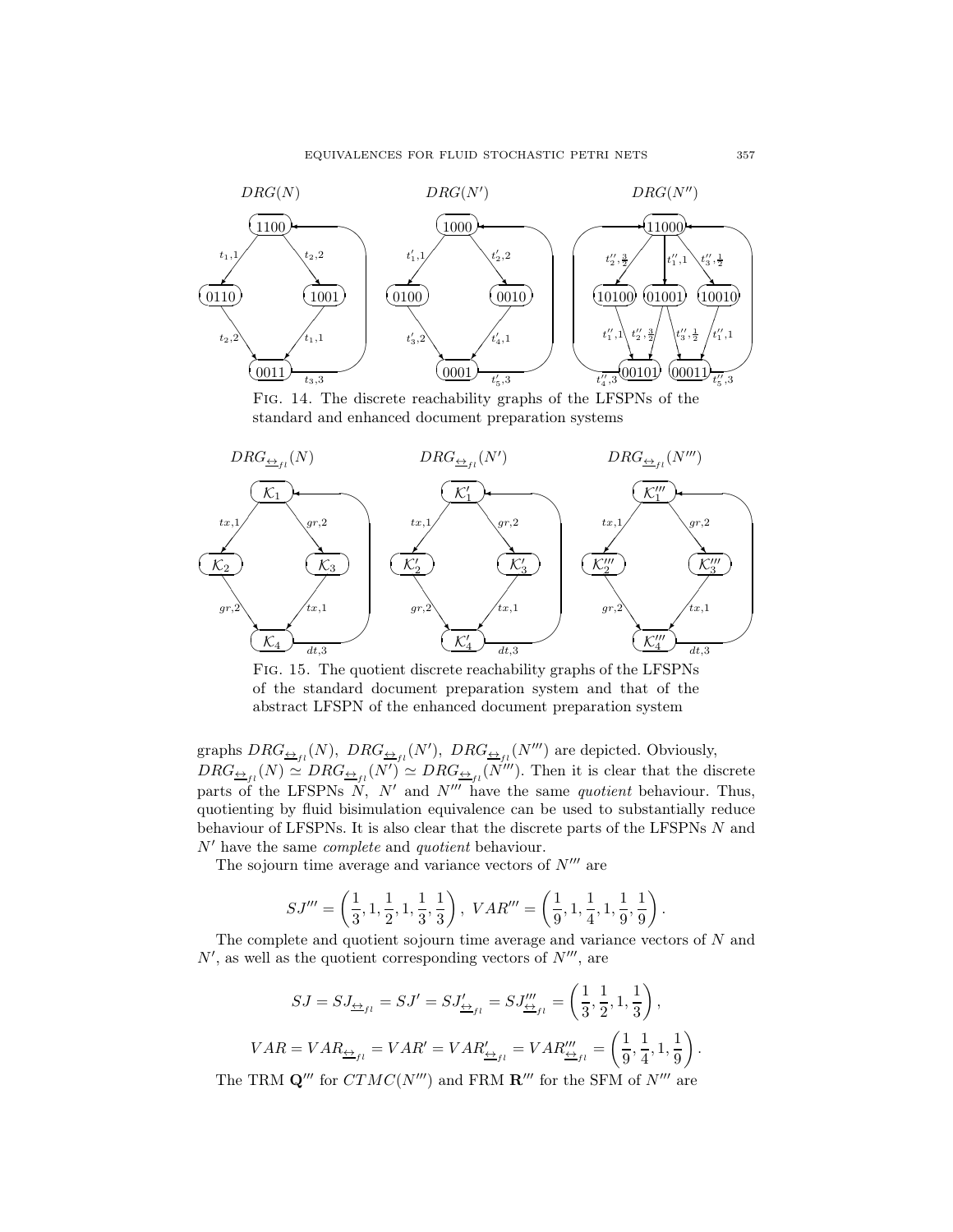$$
\mathbf{Q}''' = \left(\begin{array}{cccccc} -3 & \frac{3}{2} & 1 & \frac{1}{2} & 0 & 0 \\ 0 & -1 & 0 & 0 & 1 & 0 \\ 0 & 0 & -2 & 0 & \frac{3}{2} & \frac{1}{2} \\ 0 & 0 & 0 & -1 & 0 & 1 \\ 3 & 0 & 0 & 0 & -3 & 0 \\ 3 & 0 & 0 & 0 & 0 & -3 \end{array}\right), \quad \mathbf{R}''' = \left(\begin{array}{cccccc} 3 & 0 & 0 & 0 & 0 & 0 \\ 0 & 1 & 0 & 0 & 0 & 0 \\ 0 & 0 & 2 & 0 & 0 & 0 \\ 0 & 0 & 0 & 1 & 0 & 0 \\ 0 & 0 & 0 & 0 & -7 & 0 \\ 0 & 0 & 0 & 0 & 0 & -7 \end{array}\right).
$$

The TRMs  $\mathbf{Q}, \ \mathbf{Q}_{\underline{\leftrightarrow}_{fl}}, \ \mathbf{Q}', \ \mathbf{Q}'_{\underline{\leftrightarrow}_{fl}}, \ \mathbf{Q}'''_{\underline{\leftrightarrow}_{fl}} \text{ for } CTMC(N), \ CTMC_{\underline{\leftrightarrow}_{fl}}(N),$  $CTMC(N'), \; CTMC_{\underline{\leftrightarrow}_{fl}}(N'), \; CTMC_{\underline{\leftrightarrow}_{fl}}(N'''),$  and FRMs  $\mathbf{R}, \; \mathbf{R}_{\underline{\leftrightarrow}_{fl}}, \; \mathbf{R}', \; \mathbf{R}'_{\underline{\leftrightarrow}_{fl}},$  $\mathbf{R}''_{\underline{\leftrightarrow}_{fl}}$  for the complete and quotient SFMs of N, N' and quotient SFM of N''' are

$$
\mathbf{Q} = \mathbf{Q}_{\underline{\leftrightarrow}_{fl}} = \mathbf{Q}' = \mathbf{Q}'_{\underline{\leftrightarrow}_{fl}} = \mathbf{Q}'''_{\underline{\leftrightarrow}_{fl}} = \begin{pmatrix} -3 & 1 & 2 & 0 \\ 0 & -2 & 0 & 2 \\ 0 & 0 & -1 & 1 \\ 3 & 0 & 0 & -3 \end{pmatrix},
$$

$$
\mathbf{R} = \mathbf{R}_{\underline{\leftrightarrow}_{fl}} = \mathbf{R}' = \mathbf{R}'_{\underline{\leftrightarrow}_{fl}} = \mathbf{R}'''_{\underline{\leftrightarrow}_{fl}} = \begin{pmatrix} 3 & 0 & 0 & 0 \\ 0 & 2 & 0 & 0 \\ 0 & 0 & 1 & 0 \\ 0 & 0 & 0 & -7 \end{pmatrix}.
$$

Thus, the respective discrete and continuous parts of the LFSPNs  $N$  and  $N'$ have the same *complete* and *quotient* behaviour while  $N'''$  has the same *quotient* one. Therefore, it is enough to consider only LFSPN N from now on.

The discrete markings of LFSPN  $N$  are interpreted as follows:  $M_1$ : both the text and graphics file collections are written to the memory,  $M_2$ : the text file collection is resided in the memory and the graphics one is written to the memory,  $M_3$ : the graphics file collection is resided in the memory and the text one is written to the memory,  $M_4$ : the text and graphics file collections are resided in the memory and the data is read from there (if it is not empty).

We have  $DRS^{-}(N) = \{M_4\}, \, DRS^{0}(N) = \emptyset$  and  $DRS^{+}(N) = \{M_1, M_2, M_3\}.$ The steady-state PMF for  $CTMC(N)$  is

$$
\varphi=\left(\frac{2}{9},\frac{1}{9},\frac{4}{9},\frac{2}{9}\right).
$$

Then the *stability condition* for the SFM of N is fulfilled:  $FluidFlow(q)$  $\sum_{i=1}^{4} \varphi_i RP(M_i) = \frac{2}{9} \cdot 3 + \frac{1}{9} \cdot 2 + \frac{4}{9} \cdot 1 + \frac{2}{9}(-7) = -\frac{2}{9} < 0.$  $\overline{\phantom{a}}$ For each eigenvalue  $\gamma$  we must have  $|\gamma \mathbf{R} - \mathbf{Q}| =$  $\overline{\phantom{a}}$  $\overline{\phantom{a}}$  $\overline{\phantom{a}}$  $\overline{\phantom{a}}$  $\overline{\phantom{a}}$  $\overline{\phantom{a}}$  $\overline{\phantom{a}}$  $3(\gamma + 1)$   $-1$   $-2$  0 0  $2(\gamma + 1)$  0  $-2$ 0 0  $\gamma + 1$  -1  $-3$  0 0  $-7\gamma+3$   $= -42\gamma^4 - 108\gamma^3 - 72\gamma^2 - 6\gamma = 0$ ; hence,  $\gamma_1 = 0, \ \gamma_2 = -1, \ \gamma_3 = -\frac{1}{14}(11 + \sqrt{93}), \ \gamma_4 = -\frac{1}{14}(11 - \sqrt{93}).$ 

The corresponding eigenvectors are the solutions of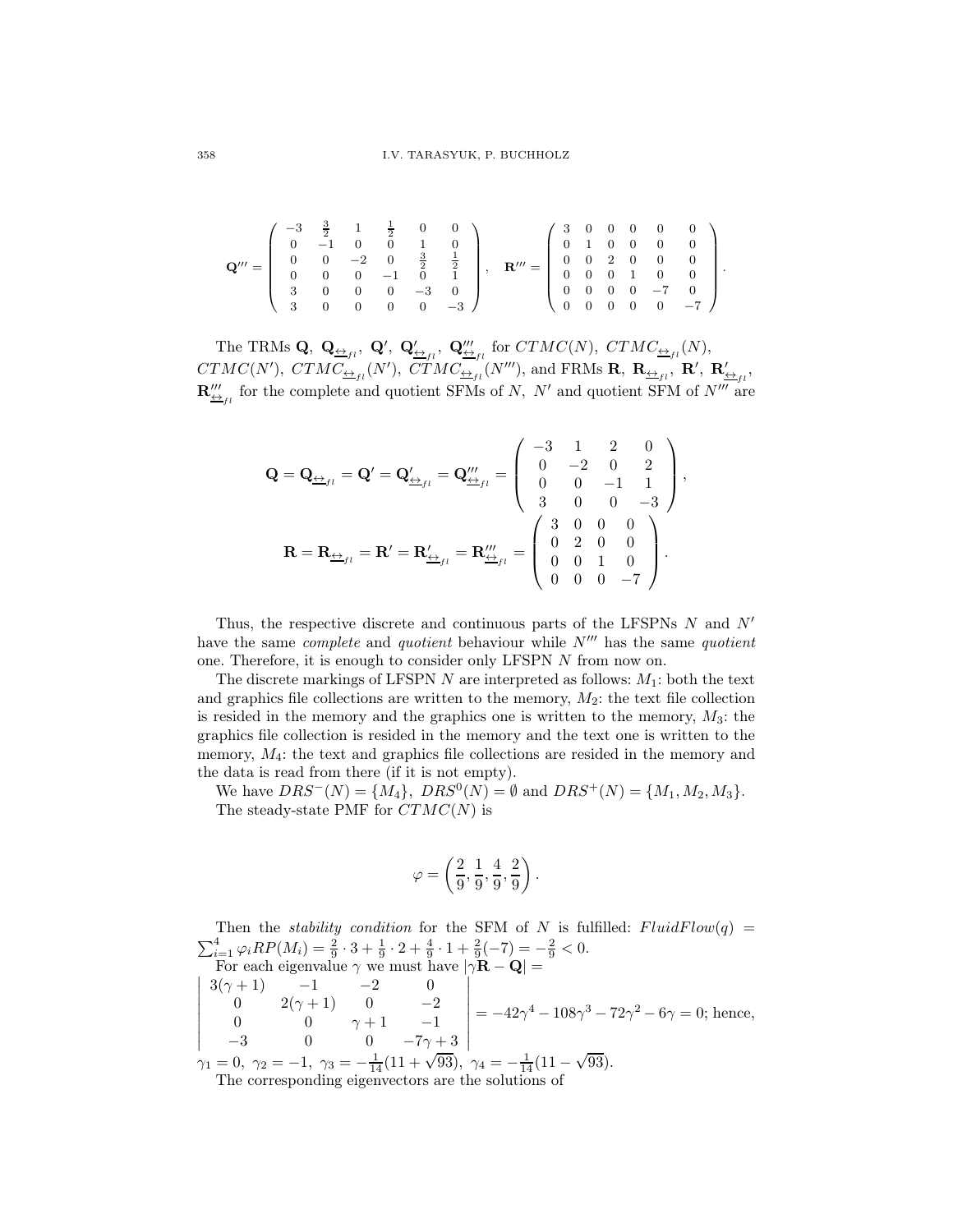$$
v_1 \begin{pmatrix} 3 & -1 & -2 & 0 \\ 0 & 2 & 0 & -2 \\ 0 & 0 & 1 & -1 \\ -3 & 0 & 0 & 3 \end{pmatrix} = 0, \quad v_2 \begin{pmatrix} 0 & -1 & -2 & 0 \\ 0 & 0 & 0 & -2 \\ 0 & 0 & 0 & -1 \\ -3 & 0 & 0 & 10 \end{pmatrix} = 0,
$$
  

$$
v_3 \begin{pmatrix} \frac{3}{14}(3-\sqrt{93}) & -1 & -2 & 0 \\ 0 & 0 & \frac{1}{7}(3-\sqrt{93}) & 0 & -2 \\ 0 & 0 & \frac{1}{14}(3-\sqrt{93}) & -1 \\ -3 & 0 & 0 & \frac{1}{2}(17+\sqrt{93}) \\ 0 & \frac{1}{7}(3+\sqrt{93}) & -1 & -2 & 0 \\ 0 & 0 & \frac{1}{14}(3+\sqrt{93}) & -1 \\ -3 & 0 & 0 & \frac{1}{2}(17-\sqrt{93}) \end{pmatrix} = 0.
$$

Then the eigenvectors are  $v_1 = \left(\frac{2}{9}, \frac{1}{9}, \frac{4}{9}, \frac{2}{9}\right)$ ,  $v_2 = (0, -1, 2, 0)$ ,  $v_3 = \left(\frac{14}{3} \right)$  $\frac{14}{3-\sqrt{93}}, \frac{98}{(3-\sqrt{9})}$  $\frac{98}{(3-\sqrt{93})^2}, \frac{392}{(3-\sqrt{9})^2}$  $\frac{392}{(3-\sqrt{93})^2}, 1$ ,  $v4 = \left(\frac{14}{3+\sqrt{93}}, \frac{98}{(3+\sqrt{93})^2}, \frac{392}{(3+\sqrt{93})^2}, 1\right)$ .

Since  $\varphi = F(\infty) = a_1v_1$ , we have  $F(x) = \varphi + a_2e^{\gamma_2x}v_2 + a_3e^{\gamma_3x}v_3 + a_4e^{\gamma_4x}v_4$ and  $a_1 = 1$ . Since  $\forall M_l \in DRS^+(N)$   $F_l(0) = \varphi_l + a_2v_{2l} + a_3v_{3l} + a_4v_{4l} = 0$ and  $DRS^+$ and  $DRS^{+}(N) = \{M_1, M_2, M_3\}$ , we have the following linear equation system:<br>  $\left(\begin{array}{c}\varphi_1 + a_2y_{21} + a_3y_{31} + a_4y_{41} = \frac{2}{5} + \frac{14}{5}a_3 + \frac{14}{5}a_4 = 0\end{array}\right)$  $\vert$  $\mathbf{I}$  $\varphi_1 + a_2v_{21} + a_3v_{31} + a_4v_{41} = \frac{2}{9} + \frac{14}{3-\sqrt{3}}$  $\frac{14}{3-\sqrt{93}}a_3 + \frac{14}{3+\sqrt{93}}a_4 = 0$  $\varphi_2 + a_2v_{22} + a_3v_{32} + a_4v_{42} = \frac{1}{9} - a_2 + \frac{98}{(3-\sqrt{9})^2}$  $\frac{98}{(3-\sqrt{93})^2}a_3 + \frac{98}{(3+\sqrt{93})^2}a_4 = 0$  $\varphi_3 + a_2v_{23} + a_3v_{33} + a_4v_{43} = \frac{4}{9} + 2a_2 + \frac{392}{(3-\sqrt{9})^2}$  $\frac{392}{(3-\sqrt{93})^2}a_3 + \frac{392}{(3+\sqrt{93})^2}a_4 = 0$ . By solving the system, we get  $a_2 = 0$ ,  $a_3 = \frac{2(31-3\sqrt{93})}{93(3+\sqrt{93})}$ ,  $a_4 = -\frac{2(10+\sqrt{93})}{21\sqrt{93}}$ . Thus,

$$
F(x) = \left(\frac{2}{9}, \frac{1}{9}, \frac{4}{9}, \frac{2}{9}\right) + \frac{2(31 - 3\sqrt{93})}{93(3 + \sqrt{93})}e^{-\frac{1}{14}(11 + \sqrt{93})x} \left(\frac{14}{3 - \sqrt{93}}, \frac{98}{(3 - \sqrt{93})^2}, \frac{392}{(3 - \sqrt{93})^2}, 1\right) - \frac{2(10 + \sqrt{93})}{21\sqrt{93}}e^{-\frac{1}{14}(11 - \sqrt{93})x} \left(\frac{14}{3 + \sqrt{93}}, \frac{98}{(3 + \sqrt{93})^2}, \frac{392}{(3 + \sqrt{93})^2}, 1\right).
$$

Then the steady-state fluid PDF for the SFM of N is

$$
F(x) = \left(\frac{2}{9} - \frac{(31-3\sqrt{93})}{279}e^{-\frac{1}{14}(11+\sqrt{93})x} - \frac{4(10+\sqrt{93})}{3\sqrt{93}(3+\sqrt{93})}e^{-\frac{1}{14}(11-\sqrt{93})x}, \frac{1}{9} - \frac{7(31-3\sqrt{93})}{279(3-\sqrt{93})}e^{-\frac{1}{14}(11+\sqrt{93})x} - \frac{28(10+\sqrt{93})}{3\sqrt{93}(3+\sqrt{93})^2}e^{-\frac{1}{14}(11-\sqrt{93})x}, \frac{4}{9} - \frac{28(31-3\sqrt{93})}{279(3-\sqrt{93})}e^{-\frac{1}{14}(11+\sqrt{93})x} - \frac{112(10+\sqrt{93})}{3\sqrt{93}(3+\sqrt{93})^2}e^{-\frac{1}{14}(11-\sqrt{93})x}, \frac{2}{9} + \frac{2(31-3\sqrt{93})}{93(3+\sqrt{93})}e^{-\frac{1}{14}(11+\sqrt{93})x} - \frac{2(10+\sqrt{93})}{21\sqrt{93}}e^{-\frac{1}{14}(11-\sqrt{93})x}\right).
$$

The steady-state fluid probability density function for the SFM of N is

$$
f(x) = \frac{dF(x)}{dx} = \left(\frac{e^{-\frac{1}{14}(11+\sqrt{93})x}(31-\sqrt{93}+(31+\sqrt{93})e^{\frac{\sqrt{93}x}{7}})}{1953}, \frac{e^{-\frac{1}{14}(11+\sqrt{93})x}(-1+e^{\frac{\sqrt{93}x}{7}})}{9\sqrt{93}}, \frac{4e^{-\frac{1}{14}(11+\sqrt{93})x}(-1+e^{\frac{\sqrt{93}x}{7}})}{9\sqrt{93}}, \frac{e^{-\frac{1}{14}(11+\sqrt{93})x}(14(-31+\sqrt{93})+(620+48\sqrt{93})e^{\frac{\sqrt{93}x}{7}})}{4557(3+\sqrt{93})}\right).
$$

The steady-state buffer empty probability for the SFM of N is

$$
\ell = F(0) = \left(0, 0, 0, \frac{2}{63}\right).
$$

In Figure 16, the plots of the elements  $F_1, F_2, F_3, F_4$  of the steady-state fluid PDF  $F = (F_1, F_2, F_3, F_4)$  for the SFM of N, as functions of x, are depicted.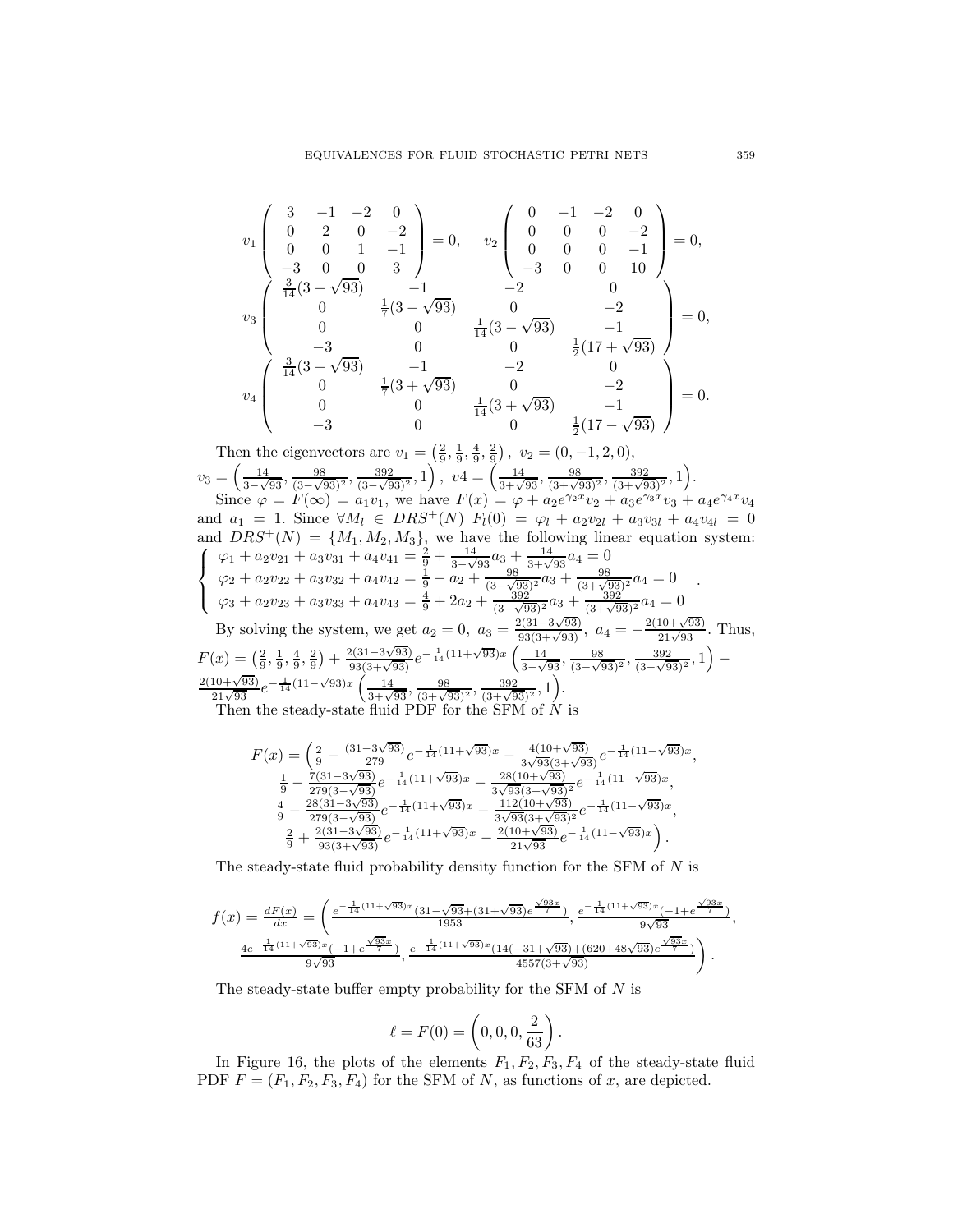

We can now calculate for the document preparation system some steady-state performance indices, based on the discrete and continuous measures from [53].

• The fraction of time when both the text and graphics file collections are written to the memory, calculated as the fraction (proportion) of time spent in the set of discrete markings  $\{M_1\} \subseteq DRS(N)$ , is

$$
TimeFract(\lbrace M_1 \rbrace) = \sum_{\lbrace i \mid M_i \in \lbrace M_1 \rbrace \rbrace} \varphi_i = \varphi_1 = \frac{2}{9}.
$$

• The average number of the text file collections received per unit of time, calculated as the firing frequency (throughput) of the transition  $t_1 \in T_N$ (average number of firings per unit of time), is

$$
FiringFreq(t_1) = \sum_{\{i|t_1 \in Ena(M_i), M_i \in DRS(N)\}} \varphi_i \Omega_N(t_1, M_i) = \varphi_1 \Omega_N(t_1, M_1) = \frac{2}{9} \cdot 1 = \frac{2}{9}.
$$

• The throughput of the system, calculated as the firing frequency (throughput) of the transition  $t_3 \in T_N$  (average number of firings per unit of time), is

$$
FiringFreq(t_3) = \sum_{\{i|t_3 \in Ena(M_i), M_i \in DRS(N)\}} \varphi_i \Omega_N(t_3, M_i) = \varphi_4 \Omega_N(t_3, M_4) = \frac{2}{9} \cdot 3 = \frac{2}{3}.
$$

• The probability that the memory is not empty, calculated as the probability of a positive fluid level in a continuous place  $q \in P_{CN}$ , is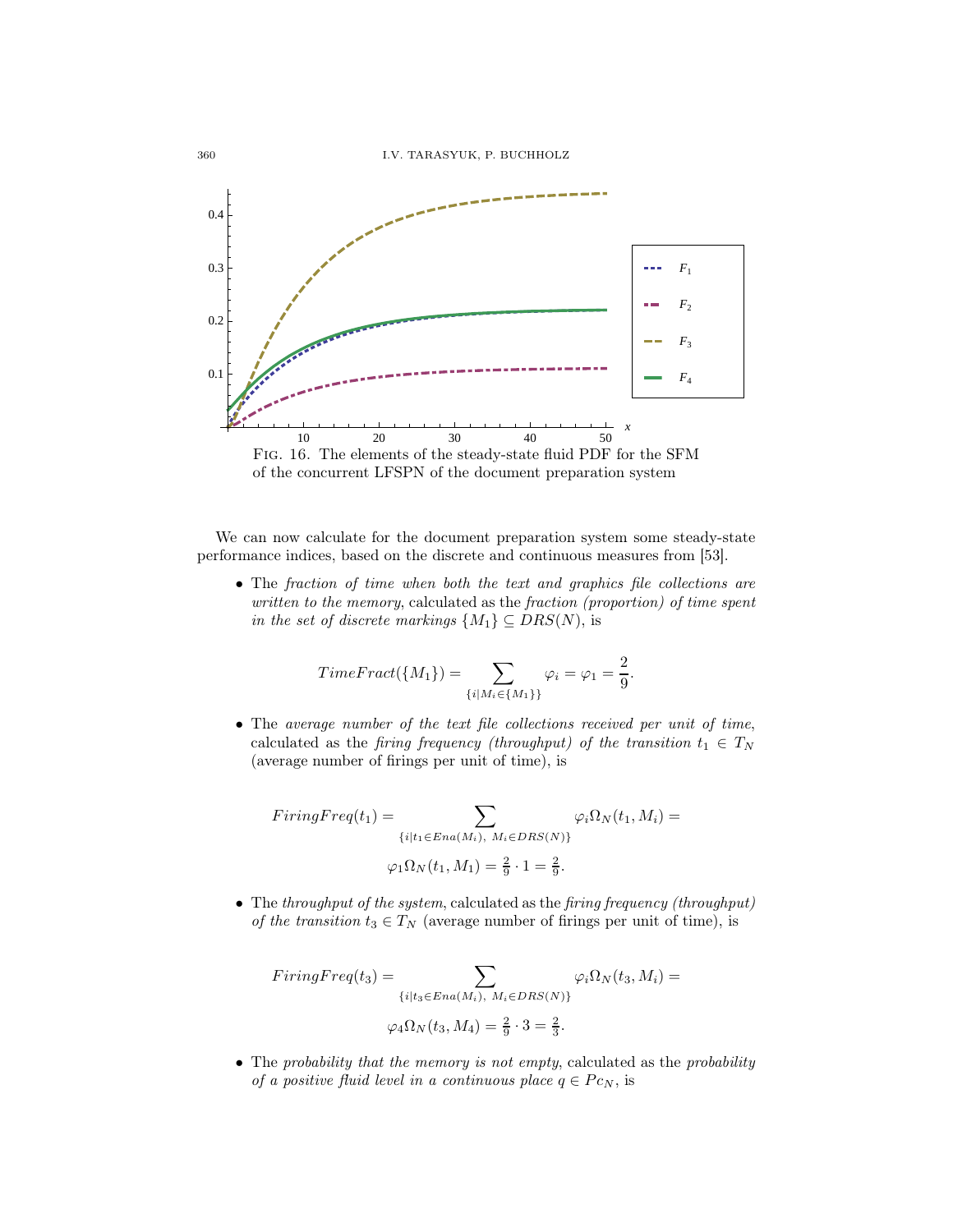$$
FluidLevel(q) = \sum_{\{i \mid M_i \in DRS(N)\}} \left( \ell_i \cdot 0 + \int_{0+}^{\infty} f_i(x) \cdot 1 dx \right) =
$$

$$
\sum_{\{i \mid M_i \in DRS(N)\}} \int_{0+}^{\infty} f_i(x) dx = \sum_{\{i \mid M_i \in DRS(N)\}} (\varphi_i - \ell_i) =
$$

$$
1 - \sum_{\{i \mid M_i \in DRS(N)\}} \ell_i = 1 - (\ell_1 + \ell_2 + \ell_3 + \ell_4) = 1 - \frac{2}{63} = \frac{61}{63}.
$$

• The probability that the operative memory contains at least 5 Mb data, calculated as the probability that the fluid level in a continuous place  $q \in Pc_N$  does not lie below the value  $5 \in \mathbb{R}_{>0}$ , is

$$
FluidLevel(q, 5) = \sum_{\{i \mid M_i \in DRS(N)\}} \left( \ell_i \cdot 0 + \int_{0+}^5 f_i(x) \cdot 0 dx + \int_5^{\infty} f_i(x) \cdot 1 dx \right) =
$$

$$
\sum_{\{i \mid M_i \in DRS(N)\}} \int_5^{\infty} f_i(x) dx = \sum_{\{i \mid M_i \in DRS(N)\}} (\varphi_i - F_i(5)) =
$$

$$
1 - \sum_{\{i \mid M_i \in DRS(N)\}} F_i(5) = 1 - (F_1(5) + F_2(5) + F_3(5) + F_4(5)) =
$$

$$
\frac{e^{-\frac{5}{14}(11 + \sqrt{93})}(5673 - 631\sqrt{93} + e^{-\frac{5\sqrt{93}}{7}}(5673 + 631\sqrt{93}))}{11718} \approx 0.6181.
$$

#### 10. CONCLUSION

In this paper, we have defined two behavioural equivalences that preserve the qualitative and quantitative behavior of LFSPNs, related to both their discrete part (labeled CTSPNs and the underlying CTMCs) and continuous part (the associated SFMs). We have proposed on LFSPNs a linear-time relation of fluid trace equivalence and a branching-time relation of fluid bisimulation equivalence. Both equivalences respect functional activity, stochastic timing and fluid flow. We have demonstrated that fluid trace equivalence preserves average potential fluid change volume for the transition sequences of each given length. We have proved that fluid bisimulation equivalence strictly implies fluid trace one. We have explained how to reduce the discrete reachability graphs and underlying CTMCs of LFSPNs via quotienting the respective labeled transition systems by the largest fluid bisimulation. We have proved that fluid bisimulation equivalence preserves the qualitative and stationary quantitative behaviour, hence, the functionality and performance measures of the equivalent systems coincide. We have presented a case study of the three LFSPNs, all modeling the document preparation system, with a goal to show how fluid bisimulation equivalence can be used to simplify the LFSPNs structure and behaviour.

We plan to define a fluid place bisimulation relation that connects "similar" continuous places of LFSPNs, like place bisimulations [3, 2, 50, 51, 52] relate discrete places of (standard) Petri nets. The lifting of the relation to the discrete-continuous LFSPN markings (with discrete markings treated as the multisets of places) will respect both the fluid distribution among the related continuous places and the rates of fluid flow through them. For this purpose, we should introduce a novel notion of the multiset analogue with non-negative real-valued multiplicities of the elements. While multiset is a mapping from a countable set to all natural numbers, we need a more sophisticated mapping from the set of continuous places to all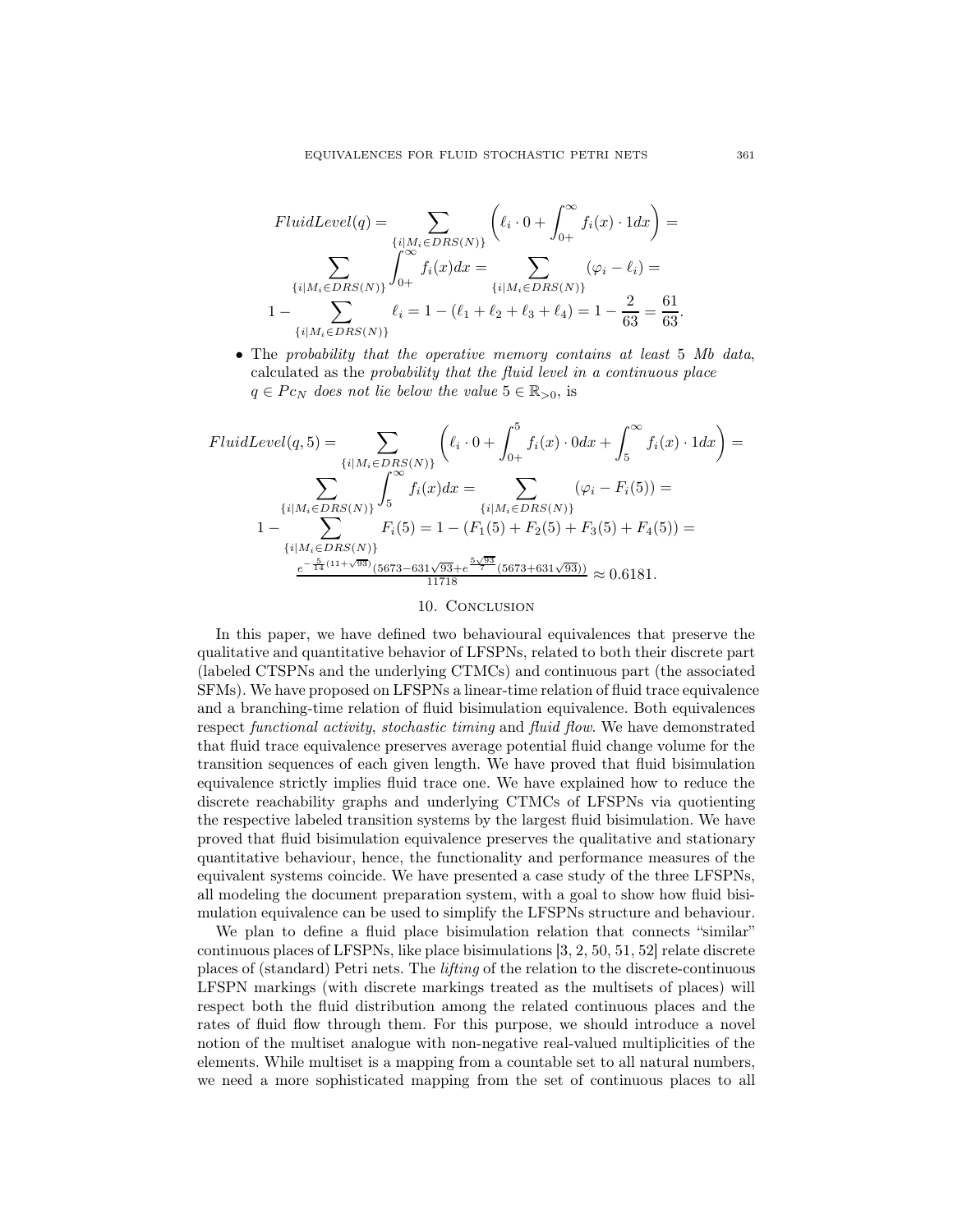non-negative real numbers, corresponding to the associated fluid levels. Such an extension of the multiset notion may use the results of [12, 49], concerning hybrid sets (the multiplicities of the elements are arbitrary integers) and fuzzy multisets (the multiplicities belong to the interval  $[0;1]$ ). In this way, both the initial amount of fluid and its transit flow rate in each discrete marking may be distributed among several continuous places of an LFSPN, such that all of them are bisimilar to a particular continuous place of the equivalent LFSPN. The interesting point here is that fluid distributed among several bisimilar continuous places should be taken as the fluid contained in a single continuous place, resulting from aggregating those "constituent" continuous places with the use of fluid place bisimulation. Then the fluid level in the "aggregate" continuous place will be a sum of the fluid levels in the "constituent" continuous places. The probability density function for the sum of random variables representing the fluid levels in the "constituent" continuous places is defined via convolution. In this approach, we should avoid or treat correctly the situations when the fluid flow in the "aggregate" continuous place becomes suddenly non-continuous. This happens when some of the "constituent" continuous places are emptied while the others still contain a positive amount of fluid. Such a discontinuity is a result of applying the aggregation since it is not caused by either reaching the lower fluid boundary (zero fluid level) or change of the current discrete marking.

The summation of the fluid levels in the continuous places may be implemented with the constructions from [28] for *extended FSPNs* (EFSPNs). EFSPNs have special deterministic fluid jump arcs, used to transfer a deterministic amount of fluid between two continuous places via intermediate stochastic transitions connecting both places (deterministic fluid transfer). Analogously, random fluid jump arcs in EFSPNs are used to transfer a random amount of fluid from one continuous place to another (random fluid transfer). We can also use fluid transitions, mentioned in [28] as a direction for future development of FSPNs. Fluid transitions that transfer fluid from their input to their output continuous places are used to implement fluid volume conservation. If one of the input continuous places of a fluid transition becomes empty (i.e. the lower fluid boundary is reached) then the rate of the transition should change in a certain way. The continuous arcs between continuous places and fluid transitions may have multiplicities that change the fluid flow along the arcs according to a factor. Fluid transitions may be controlled by a discrete marking, using the guard functions associated with them or applying the inhibitor and test arcs, i.e. by the constructions that do not affect discrete markings.

Further, we intend to apply to LFSPNs an analogue of the effective reduction technique based on the place bisimulations of Petri nets [3, 2]. In this way, we shall merge several equivalent continuous places and, in some cases, the transitions between them. This should result in the significant reductions of LFSPNs. The number of continuous places in an LFSPN impacts drastically the complexity of its solution. The analytical solution is normally possible for just a few continuous places (or even only for one). In all other cases, when modeling realistic large and complex systems, we have to apply numerical techniques to solve systems of partial differential equations, or the method of simulation. Hence, the reduction of the number of continuous places accomplished with the place bisimulation merging appears to be even more important for LFSPNs than for Petri nets.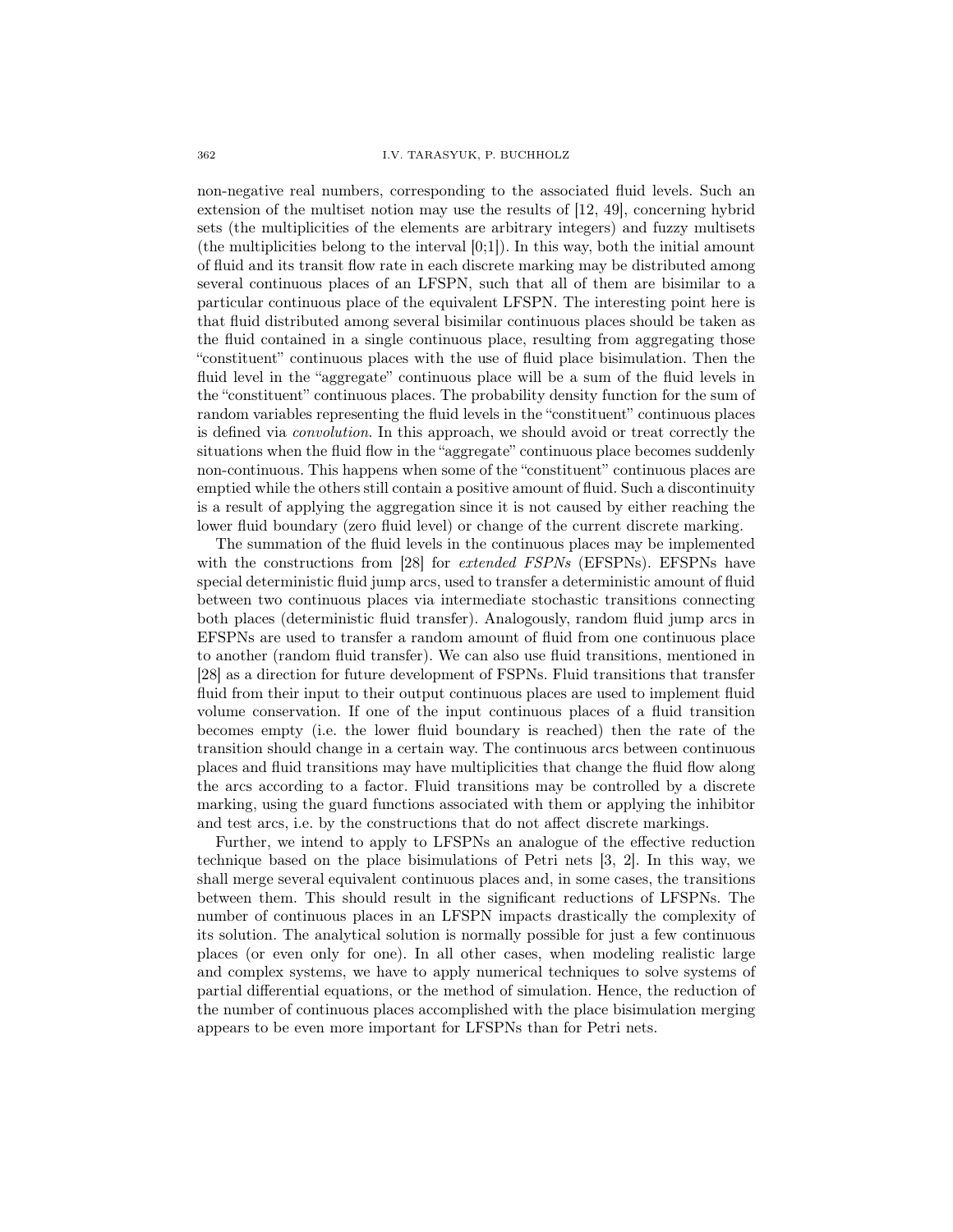Moreover, we intend to provide fluid bisimulation equivalence with logical characterization via a fluid extension of Probabilistic Modal Logic (PML) [43] for probabilistic transitions systems. For this, we can apply the characterization of strong equivalence by the logic PML $_{\mu}$  [24, 25], a stochastic extension of PML to the stochastic process algebra PEPA [38]. In addition, the logical characterizations of fluid trace and bisimulation equivalences can be constructed using the modal logics  $HML_{MTr}$ and  $HML_{MB}$  [8, 6], based on the well-known logic HML [37]. The pointed modal logics characterize, respectively, Markovian trace and bisimulation equivalences on sequential and concurrent Markovian process calculi SMPC and CMPC. We can apply the results of [9], where on (sequential) Markovian process calculus MPC, the logical characterizations of Markovian trace and bisimulation equivalences are given with the HML-based modal logics  $HML_{NPMTr}$  and  $HML_{MB}$ , respectively.

#### **REFERENCES**

- [1] ANGIUS A., HORVÁTH A., HALAWANI S.M., BARUKAB O., AHMAD A.R., BALBO G. Use of flow equivalent servers in the transient analysis of product form queueing networks. *Lecture Notes in Computer Science* 9081, p. 15–29, Springer, 2015.
- [2] Autant C., Pfister W., Schnoebelen Ph. Place bisimulations for the reduction of labeled Petri nets with silent moves. *Proceedings of* 6 th *International Conference on Computing and Information - 94 (ICCI'94)*, p. 230–246, Trent University, Canada, 1994, http://www.lsv.ens-cachan.fr/Publis/PAPERS/PS/APS-icci94.ps.
- [3] Autant C., Schnoebelen Ph. Place bisimulations in Petri nets. *Lecture Notes in Computer Science* 616, p. 45–61, Springer, 1992.
- [4] Balbo G. Introduction to stochastic Petri nets. *Lecture Notes in Computer Science* 2090, p. 84–155, Springer, 2001.
- [5] Balbo G. Introduction to generalized stochastic Petri nets. *Lecture Notes in Computer Science* 4486, p. 83–131, Springer, 2007.
- [6] Bernardo M. A survey of Markovian behavioral equivalences. *Lecture Notes in Computer Science* 4486, p. 180–219, Springer, 2007, http://www.sti.uniurb.it/bernardo/documents/ sfm07pe.tuto.pdf.
- [7] Bernardo M. Non-bisimulation-based Markovian behavioral equivalences. *Journal of Logic and Algebraic Programming* 72, p. 3–49, Elsevier, 2007, http://www.sti.uniurb.it/ bernardo/documents/jlap72.pdf.
- [8] Bernardo M., Botta S. Modal logic characterization of Markovian testing and trace equivalences. *Proceedings of* 1 st *International Workshop on Logic, Models and Computer Science - 06 (LMCS'06)* (F. Corradini, C. Toffalori, eds.), Camerino, Italy, April 2006, *Electronic Notes in Theoretical Computer Science* 169, p. 7–18, Elsevier, 2006, http://www.sti.uniurb.it/bernardo/documents/lmcs2006.pdf.
- [9] Bernardo M., Botta S. A survey of modal logics characterizing behavioural equivalences for non-deterministic and stochastic systems. *Mathematical Structures in Computer Science* 18, p. 29–55, Cambridge University Press, 2008, http://www.sti.uniurb.it/bernardo/ documents/mscs18.pdf.
- [10] BERNARDO M., DE NICOLA R., LORETI M. A uniform framework for modeling nondeterministic, probabilistic, stochastic, or mixed processes and their behavioral equivalences. *Information and Computation* 225, p. 29–82, Elsevier, 2013, http://www.sti.uniurb.it/ bernardo/documents/ic225.pdf.
- [11] BERNARDO M., TESEI L. Encoding timed models as uniform labeled transition systems. *Lecture Notes in Computer Science* 8168, p. 104–118, Springer, 2013.
- [12] Blizard W.D. The development of multiset theory. *The Review of Modern Logic* 1(4), p. 319–352, 1991, http://projecteuclid.org/download/pdf\_1/euclid.rml/1204834739.
- [13] BOBBIO A., GARG S., GRIBAUDO M., HORVÁTH A., SERENO M., TELEK M. Modeling software systems with rejuvenation, restoration and checkpointing through fluid stochastic Petri nets. Proceedings of  $8^{th}$  International Workshop on Petri Nets and Performance Models *- 99 (PNPM'99)*, Zaragoza, Spain, p. 82–91, IEEE Computer Society Press, September 1999,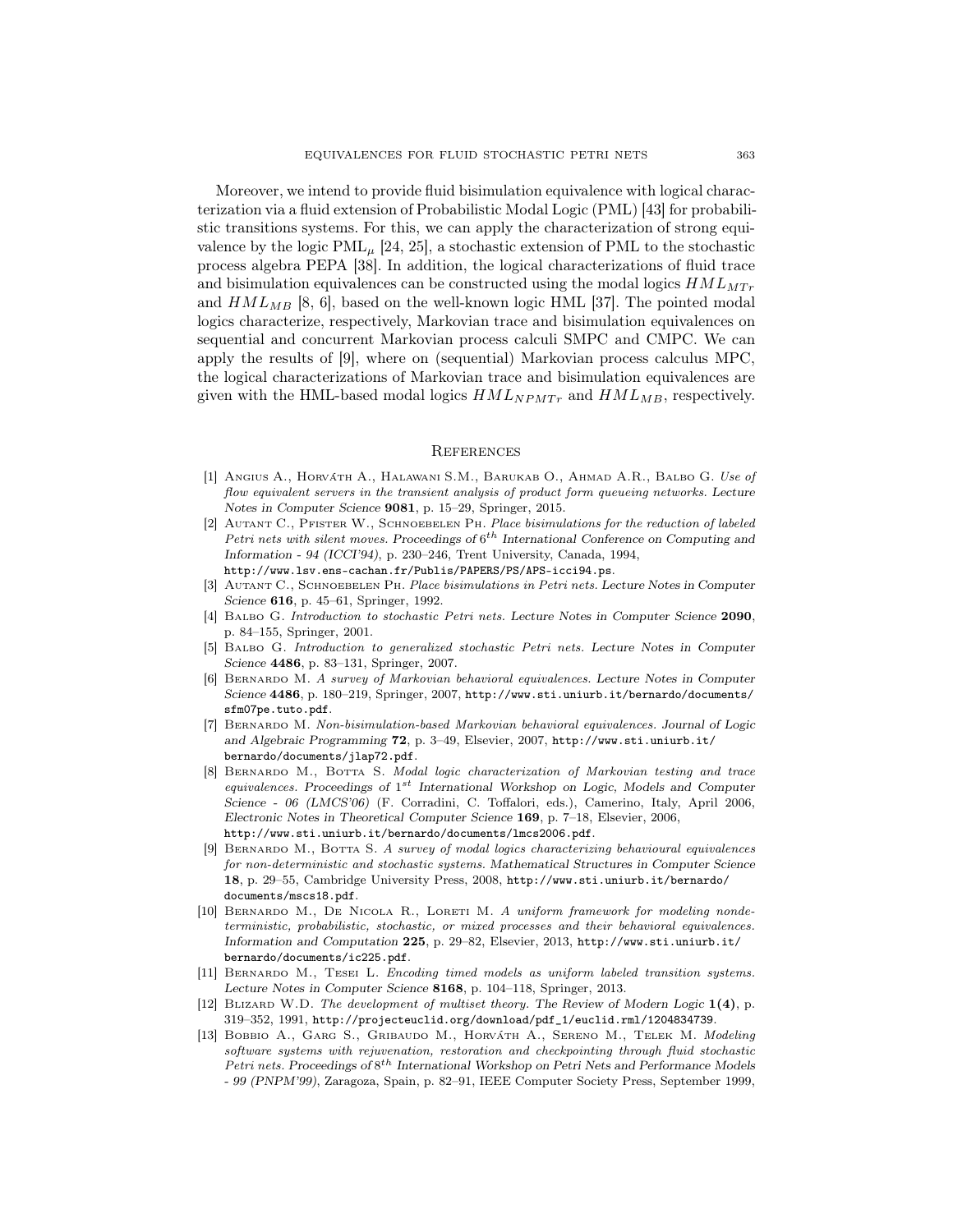http://www.di.unito.it/~marcog/Downloads/PNPM99-BGGHST.pdf, http://webspn.hit.bmc.hu/~telek/cikkek/bobb99a.ps.gz.

- [14] BOBBIO A., PULIAFITO A., TELEK M., TRIVEDI K.S. Recent developments in non-Markovian stochastic Petri nets. *Journal of Circuits, Systems and Computers* 8(1), p. 119– 158, World Scientific, 1998, http://webspn.hit.bme.hu/~telek/cikkek/bobb98c.ps.gz, http://people.ee.duke.edu/~kst/spn\_papers/bobb98c.ps.
- [15] Buchholz P. A notion of equivalence for stochastic Petri nets. *Lecture Notes in Computer Science* 935, p. 161–180, Springer, 1995.
- [16] Buchholz P. Iterative decomposition and aggregation of labeled GSPNs. *Lecture Notes in Computer Science* 1420, p. 226–245, Springer, 1998.
- [17] Cardelli L., Tribastone M., Tschaikowski M., Vandin A. Forward and backward bisimulations for chemical reaction networks. *Proceedings of* 26th *International Conference on Concurrency Theory - 15 (CONCUR'15)*, Madrid, Spain, September 2015, *Leibniz International Proceedings in Informatics (LIPIcs)* 42, p. 226–239, Dagstuhl Publishing, Leibniz-Zentrum für Informatik, Schloss Dagstuhl, Germany, 2015, http://drops.dagstuhl.de/opus/ volltexte/2015/5368/pdf/8.pdf, https://dl.dropboxusercontent.com/u/13100903/ papers/concur2015.pdf.
- [18] Cardelli L., Tribastone M., Tschaikowski M., Vandin A. Comparing chemical reaction networks: a categorical and algorithmic perspective. Proceedings of  $31^{st}$  Annual ACM/ *IEEE Symposium on Logic in Computer Science - 16 (LICS'16)*, New York, USA, July 2016, 13 p., ACM Press, 2016, https://dl.dropboxusercontent.com/u/13100903/papers/ lics2016.pdf.
- [19] Cardelli L., Tribastone M., Tschaikowski M., Vandin A. Symbolic computation of differential equivalences. *Proceedings of* 43rd *Annual ACM SIGPLAN-SIGACT Symposium on Principles of Programming Languages - 16 (POPL'16)*, St. Petersburg, Florida, USA, p. 137–150, ACM Press, January 2016, http://sysma.imtlucca.it/wp-content/uploads/2015/ 11/z3-popl16.pdf.
- [20] Cardelli L., Tribastone M., Tschaikowski M., Vandin A. Efficient syntax-driven lumping of differential equations. *Lecture Notes in Computer Science* 9636, p. 93–111, Springer, 2016, http://dl.dropboxusercontent.com/u/13100903/papers/tacas2016.pdf.
- [21] CIARDO G., MUPPALA J.K., TRIVEDI K.S. On the solution of GSPN reward models. *Performance Evaluation* 12(4), p. 237–253, Elsevier, 1991, http://people.ee.duke.edu/ ~kst/spn\_papers/gspnrew.ps.
- [22] Ciardo G., Nicol D., Trivedi K.S. Discrete-event simulation of fluid stochastic Petri nets. *Report* 97-24, 15 p., Institute for Computer Applications in Science and Engineering (ICASE), NASA Langley Research Center, Hampton, Virginia, USA, May 1997, http://historical.ncstrl.org/tr/pdf/icase/TR-97-24.pdf.
- [23] Ciardo G., Nicol D., Trivedi K.S. Discrete-event simulation of fluid stochastic Petri nets. *IEEE Transactions on Software Engineering* 25(2), p. 207–217, IEEE Computer Society Press, 1999, http://people.ee.duke.edu/~kst/spn\_papers/Discrete.pdf.
- [24] Clark G., Gimore S., Hillston J. Specifying performance measures for PEPA. *Lecture Notes in Computer Science* 1601, p. 211–227, Springer, 1999, http://homepages.inf.ed.ac.uk/stg/publications/arts1999.pdf.
- [25] CLARK G., GILMORE S., HILLSTON J., RIBAUDO M. Exploiting modal logic to express performance measures. *Lecture Notes in Computer Science* 1786, p. 247–261, Springer, 2000, http://homepages.inf.ed.ac.uk/stg/publications/tools2000.pdf.
- [26] Derisavi S., Hermanns H., Sanders W.H. Optimal state-space lumping of Markov chains. *Information Processing Letters* 87(6), p. 309–315, Elsevier, 2003,
- http://www.perform.illinois.edu/Papers/USAN\_papers/02DER01.pdf.
- [27] ELWALID A.I., MITRA D. Statistical multiplexing with loss priorities in rate-based congestion control of high-speed networks. *IEEE Transactions on Communications* 42(11), p. 2989–3002, IEEE Computer Society Press, 1994.
- [28] Gribaudo M. Hybrid formalism for performance evaluation: theory and applications. *Ph.D. thesis*, 198 p., Department of Computer Science, University of Turin, Turin, Italy, 2002, http://www.di.unito.it/~marcog/Downloads/PhDThesis.pdf.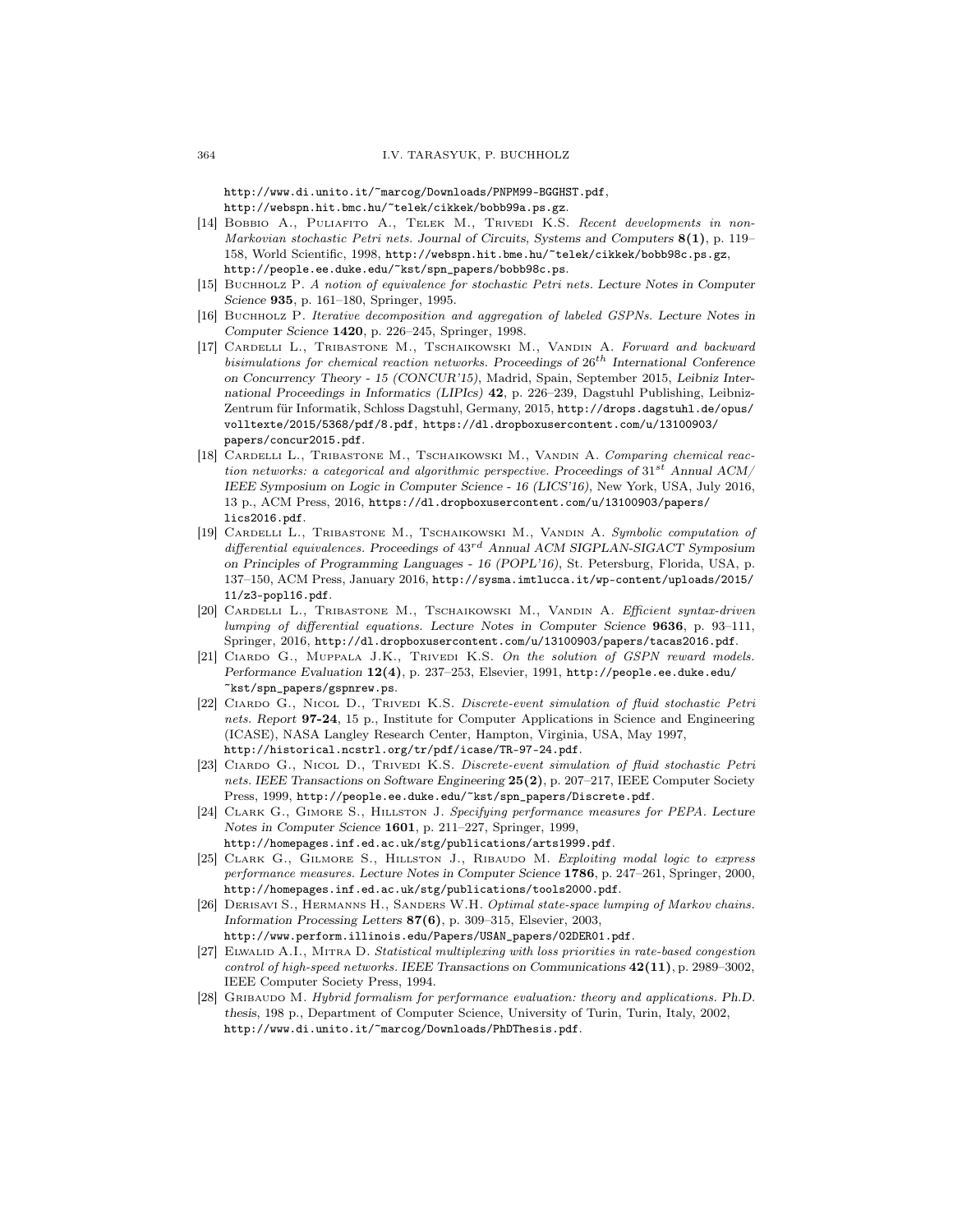- [29] GRIBAUDO M., HORVÁTH A. Fluid stochastic Petri nets augmented with flush-out arcs: a transient analysis technique. *IEEE Transactions on Software Engineering* 28(10), p. 944– 955, IEEE Computer Society Press, 2002, http://www.di.unito.it/~marcog/Downloads/ GrHo02.pdf.
- [30] GRIBAUDO M., MANINI D., SERICOLA B., TELEK M. Second order fluid models with general boundary behaviour. *Annals of Operations Research* 160, p. 69–82, Springer, 2008.
- [31] Gribaudo M., Sereno M. Simulation of fluid stochastic Petri nets. *Proceedings of* 8 th *International Symposium on Modeling, Analysis and Simulation of Computer and Telecommunication Systems - 00 (MASCOTS'00)*, p. 231–239, San Francisco, USA, August 2000, http://www.di.unito.it/~marcog/Downloads/MASCOTS00.pdf.
- [32] GRIBAUDO M., SERENO M., HORVATH A., BOBBIO A. Fluid stochastic Petri nets augmented with flush-out arcs: modelling and analysis. *Discrete Event Dynamic Systems: Theory and Applications* 11(1–2), p. 97–117, Springer, 2001, http://www.di.unito.it/~marcog/ Downloads/DEDS2001.pdf, http://www.mfn.unipmn.it/~bobbio/BIBLIO/PAPERS/ANNO01/ deds2001.pdf.
- [33] GRIBAUDO M., TELEK M. Fluid models in performance analysis. Lecture Notes in Computer *Science* 4486, p. 271–317, Springer, 2007, http://webspn.hit.bme.hu/~telek/cikkek/ grib07b.pdf.
- [34] GRIBAUDO M., TELEK M. Stationary analysis of fluid level dependent bounded fluid models. *Performance Evaluation* 65(3–4), p. 241–261, Elsevier, 2008, http://webspn.hit.bme.hu/ ~telek/cikkek/grib07a.pdf.
- [35] Haverkort B.R. Markovian models for performance and dependability evaluation. *Lecture Notes in Computer Science* 2090, p. 38–83, Springer, 2001, http://www-i2.informatik.rwth-aachen.de/Teaching/Seminar/VOSS2005/have01.pdf.
- [36] HAYDEN R.A., BRADLEY J.T. A fluid analysis framework for a Markovian process algebra. *Theoretical Computer Science* 411, p. 2260–2297, Elsevier, 2010.
- [37] Hennessy M.C.B., Milner R.A.J. Algebraic laws for non-determinism and concurrency. *Journal of the ACM* 32(1), p. 137–161, ACM Press, 1985, http://www.scss.tcd.ie/Matthew. Hennessy/pubs/old/HMjacm85.pdf.
- [38] HILLSTON J. A compositional approach to performance modelling. 158 p., Cambridge University Press, UK, 1996, http://www.dcs.ed.ac.uk/pepa/book.pdf.
- [39] HORTON G., KULKARNI V.G., NICOL D.M., TRIVEDI K.S. Fluid stochastic Petri nets: theory, applications, and solution techniques. *European Journal of Operations Research* 105(1), p. 184–201, Elsevier, 1998, http://people.ee.duke.edu/~kst/spn\_papers/ Fluid.pdf.
- [40] HORVÁTH A., GRIBAUDO M. Matrix geometric solution of fluid stochastic Petri nets. Proceedings of  $4^{th}$  International Conference on Matrix-Analytic Methods in Stochastic *Models - 02*, p. 163–182, Adelaide, Australia, July 2002, http://www.di.unito.it/~horvath/ publications/papers/HoGr02.ps, http://www.di.unito.it/~marcog/Downloads/HoGr02.pdf.
- [41] IACOBELLI G., TRIBASTONE M., VANDIN A. Differential bisimulation for a Markovian process algebra. *Lecture Notes in Computer Science* 9234, p. 293–306, Springer, 2015.
- [42] Kulkarni V.G. Modeling and analysis of stochastic systems. Second edition. *Texts in Statistical Science* 84, 563 p., Chapman and Hall / CRC Press, 2009.
- [43] Larsen K.G., Skou A. Bisimulation through probabilistic testing. *Information and Computation* 94(1), p. 1–28, Elsevier, 1991.
- [44] Marsan M.A. Stochastic Petri nets: an elementary introduction. *Lecture Notes in Computer Science* 424, p. 1–29, Springer, 1990.
- [45] MARSAN M.A., BALBO G., CONTE G., DONATELLI S., FRANCESCHINIS G. Modelling with generalised stochastic Petri nets. *Wiley Series in Parallel Computing*, John Wiley and Sons, 316 p., 1995, http://www.di.unito.it/~greatspn/GSPN-Wiley/.
- [46] Molloy M.K. Performance analysis using stochastic Petri nets. *IEEE Transactions on Computing* 31(9), p. 913–917, IEEE Computer Society Press, 1982.
- [47] Molloy M.K. Discrete time stochastic Petri nets. *IEEE Transactions on Software Engineering* 11(4), p. 417–423, IEEE Computer Society Press, 1985.
- [48] Natkin S.O. Les reseaux de Petri stochastiques et leur application a l'evalution des systemes informatiques. *Ph. D. thesis*, Conseratoire National des Arts et Metiers, France, 1980.
- [49] Syropoulos A. Mathematics of multisets. *Lecture Notes in Computer Science* 2235, p. 347–358, Springer, 2001.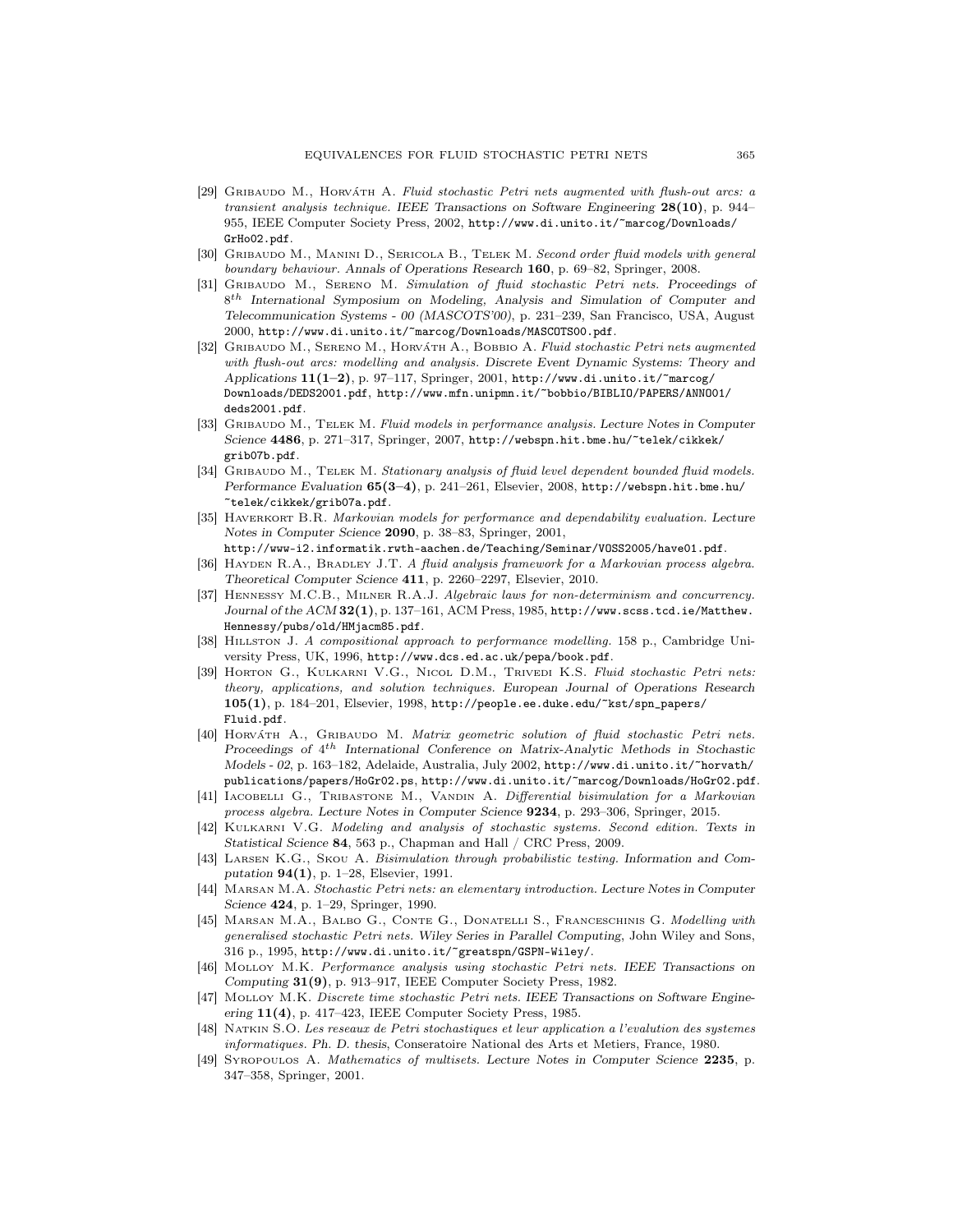- [50] Tarasyuk I.V. Place bisimulation equivalences for design of concurrent and sequential systems. *Electronic Notes in Theoretical Computer Science* 18, p. 191–206, Elsevier, 1998, http://itar.iis.nsk.su/files/itar/pages/equpltcs.pdf.
- [51] Tarasyuk I.V. τ-equivalences and refinement for Petri nets based design. *Technische* Berichte TUD-FI00-11, 41 p., Fakultät Informatik, Technische Universität Dresden, Germany, November 2000, http://itar.iis.nsk.su/files/itar/pages/eqtbrtud\_cov.pdf, http://www.qucosa.de/fileadmin/data/qucosa/documents/10037/tud\_TB\_2000-11.pdf.
- [52] TARASYUK I.V. Equivalences for behavioural analysis of concurrent and distributed computing systems. 321 p., Academic Publisher "Geo", Novosibirsk, 2007 (ISBN 978-5-9747-0098-9, in Russian).
- [53] Tarasyuk I.V., Buchholz P. Bisimulation for fluid stochastic Petri nets. *Bulletin of the Novosibirsk Computing Center, Series Computer Science, IIS Special Issue* 38, p. 121–149, NCC Publisher, Novosibirsk, 2015 (ISSN 1680-6972), http://itar.iis.nsk.su/files/itar/ pages/fspneqncc.pdf, http://bulletin.iis.nsk.su/files/article/fspneqncc.pdf.
- [54] TOTH J., Li G., RABITZ H., TOMLIN A.S. The effect of lumping and expanding on kinetic differential equations. *SIAM Journal of Applied Mathematics* 57(6), p. 1531–1556, Society for Industrial and Applied Mathematics, 1997.
- [55] Trivedi K.S., Kulkarni V.G. FSPNs: fluid stochastic Petri nets. *Lecture Notes in Computer Science* 691, p. 24–31, Springer, 1993, http://www.ee.duke.edu/~kst/ spn\_papers/pn93.ps.
- [56] Tschaikowski M., Tribastone M. Exact fluid lumpability for Markovian process algebra. *Lecture Notes in Computer Science* 7454, p. 380–394, Springer, 2012.
- [57] TSCHAIKOWSKI M., TRIBASTONE M. Tackling continuous state-space explosion in a Markovian process algebra. *Theoretical Computer Science* 517, p. 1–33, Elsevier, 2014.
- [58] Tschaikowski M., Tribastone M. Exact fluid lumpability in Markovian process algebra. *Theoretical Computer Science* 538, p. 140–166, Elsevier, 2014.
- [59] Tschaikowski M., Tribastone M. Extended differential aggregations in process algebra for performance and biology. *Proceedings of* 12th *International Workshop on Quantitative Aspects of Programming Languages and Systems - 14 (QAPL'14)*, Grenoble, France, April 2014, *Electronic Proceedings in Theoretical Computer Science* 154, p. 34–47, Open Publishing Association, 2014, http://eprints.imtlucca.it/2591/1/EPTCS\_Tribastone\_ Tschaikowski.pdf, http://arxiv.org/pdf/1406.2067v1.pdf.
- [60] TSCHAIKOWSKI M., TRIBASTONE M. A unified framework for differential aggregations in Markovian process algebra. *Journal of Logical and Algebraic Methods in Programming* 84, p. 238–258, Elsevier, 2015.
- [61] Tschaikowski M., Tribastone M. Approximate reduction of heterogenous nonlinear models with differential hulls. *IEEE Transactions on Automatic Control* 61(4), p. 1099– 1104, IEEE Computer Society Press, April 2016, http://eprints.imtlucca.it/2730/1/ tac differential hull.pdf.
- [62] Wolf V., Baier C., Majster-Cederbaum M. Trace machines for observing continuoustime Markov chains. *Proceedings of* 3 rd *International Workshop on Quantitative Aspects of Programming Languages - 05 (QAPL'05)*, Edinburgh, UK, 2005, *Electronic Notes in Theoretical Computer Science* 153(2), p. 259–277, Elsevier, 2006.
- [63] Wolter K. Second order fluid stochastic Petri nets: an extension of GSPNs for approximate and continuous modelling. *Proceedings of Workshop on Analytical and Numerical Modelling Techniques,* 1 st *World Congress on Systems Simulation - 97*, p. 328–332, Singapore, September 1997, http://page.mi.fu-berlin.de/katinkaw/publications/anmt.ps.

Igor Valerievich Tarasyuk A.P. Ershov Institute of Informatics Systems, Siberian Branch of the Russian Academy of Sciences, Acad. Lavrentiev pr. 6, 630090 Novosibirsk, Russian Federation Email address: itar@iis.nsk.su